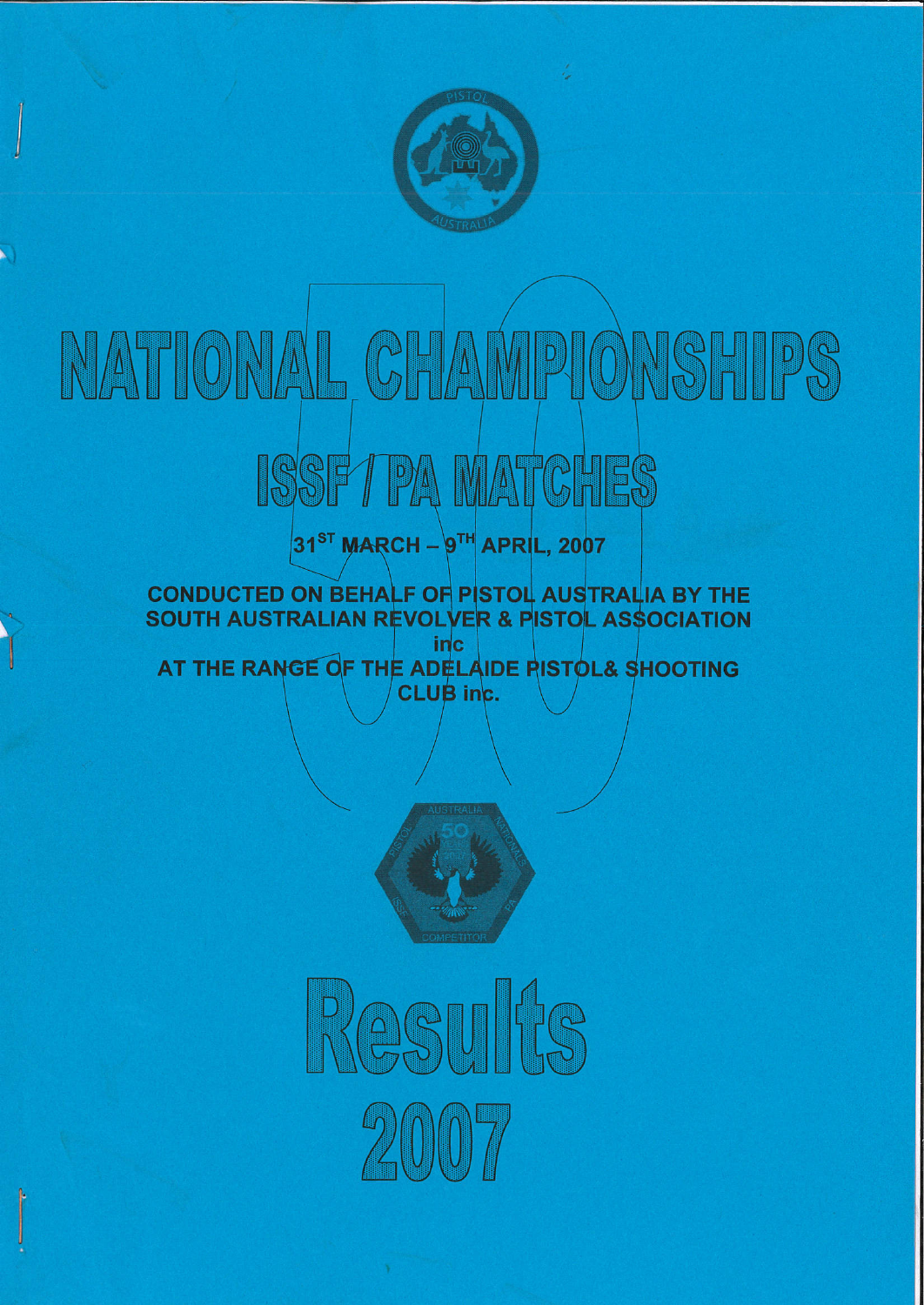

## **PISTOL AUSTRALIA**

## **th ISSF / PA NATIONAL CHAMPIONSHIPS 30 March – 9 April 2007 FINAL RESULTS**

#### **SERVICE PISTOL**

| <b>Rank</b>    | <b>No</b> | <b>Name</b>                  | <b>State</b> |     |     |     |     |     | <b>Total</b> |     |
|----------------|-----------|------------------------------|--------------|-----|-----|-----|-----|-----|--------------|-----|
| $\mathbf{1}$   | 168       | OATES, Davey                 | <b>NSW</b>   | 243 | 239 | 109 | 171 | 119 | 872          |     |
| $\overline{2}$ | 200       | KNOWLTON, Peter              | <b>QLD</b>   | 229 | 237 | 110 | 177 | 117 | 870          | 358 |
| 3              | 221       | WRAY, Max                    | <b>WA</b>    | 230 | 239 | 105 | 179 | 120 | 870          | 357 |
| 4              | 143       | LONGBOTTOM, Jamie            | <b>QLD</b>   | 236 | 235 | 106 | 174 | 118 | 869          |     |
| 5              | 150       | FLETT, Glen                  | <b>QLD</b>   | 234 | 239 | 105 | 173 | 118 | 869          |     |
| 6              | 179       | MORRISON, D Campbell         | <b>SA</b>    | 232 | 236 | 109 | 173 | 117 | 867          |     |
| 7              | 24        | CHISHOLM, Jason              | <b>VIC</b>   | 236 | 232 | 104 | 172 | 120 | 865          |     |
| 8              | 6         | MOORE, David                 | <b>NSW</b>   | 226 | 238 | 113 | 172 | 111 | 860          |     |
| 9              | 85        | COPPOLA, Gary                | <b>SA</b>    | 231 | 230 | 107 | 173 | 118 | 859          |     |
| 10             | 36        | DRABSCH, Tony                | <b>NSW</b>   | 229 | 235 | 109 | 168 | 117 | 858          |     |
| 11             | 37        | POLLOCK, Glen                | <b>NSW</b>   | 228 | 240 | 110 | 165 | 115 | 858          |     |
| 12             | 30        | MOTTON, Ralph                | <b>VIC</b>   | 232 | 236 | 104 | 166 | 119 | 857          |     |
| 13             | 81        | BRUS, Dean                   | <b>NSW</b>   | 226 | 239 | 100 | 174 | 118 | 857          |     |
| 14             | 116       | ROSE, Quinten                | <b>QLD</b>   | 225 | 232 | 110 | 172 | 118 | 857          |     |
| 15             | 138       | CURYER, Simon                | <b>SA</b>    | 236 | 239 | 101 | 166 | 115 | 857          |     |
| 16             | 27        | CICOTTOSTO, Dominic          | WA           | 234 | 234 | 104 | 167 | 117 | 856          |     |
| 17             | 44        | O'BRIEN, Martin              | <b>NSW</b>   | 232 | 233 | 97  | 172 | 120 | 854          |     |
| 18             | 11        | ARMSTRONG, Greg              | <b>NSW</b>   | 231 | 233 | 107 | 164 | 119 | 854          |     |
| 19             | 65        | <b>BANFIELD, Christopher</b> | <b>TAS</b>   | 224 | 226 | 112 | 174 | 114 | 850          |     |
| 20             | 194       | GAY, David                   | <b>QLD</b>   | 231 | 223 | 106 | 170 | 118 | 848          |     |
| 21             | 15        | CARATTI, Leo                 | <b>WA</b>    | 223 | 231 | 104 | 172 | 117 | 847          |     |
| 22             | 59        | VELLA, John                  | <b>SA</b>    | 233 | 237 | 91  | 164 | 119 | 844          |     |
| 23             | 13        | <b>CLARK, Les</b>            | <b>VIC</b>   | 229 | 231 | 94  | 172 | 117 | 843          |     |
| 24             | 146       | TERRY, Matthew               | <b>SA</b>    | 229 | 230 | 96  | 170 | 115 | 840          |     |
| 25             | 208       | COULTER, Paul                | <b>SA</b>    | 225 | 228 | 105 | 159 | 114 | 831          |     |
| 26             | 122       | JEKEL, Linda                 | <b>WA</b>    | 231 | 235 | 93  | 153 | 117 | 829          |     |
| 27             | 16        | GODBOLT, Reg                 | <b>SA</b>    | 226 | 236 | 98  | 160 | 108 | 828          |     |
| 28             | 183       | HOOPER, Craig                | <b>SA</b>    | 215 | 227 | 104 | 164 | 116 | 826          |     |
| 29             | 20        | WICKS, Max                   | <b>NSW</b>   | 221 | 220 | 98  | 172 | 115 | 826          |     |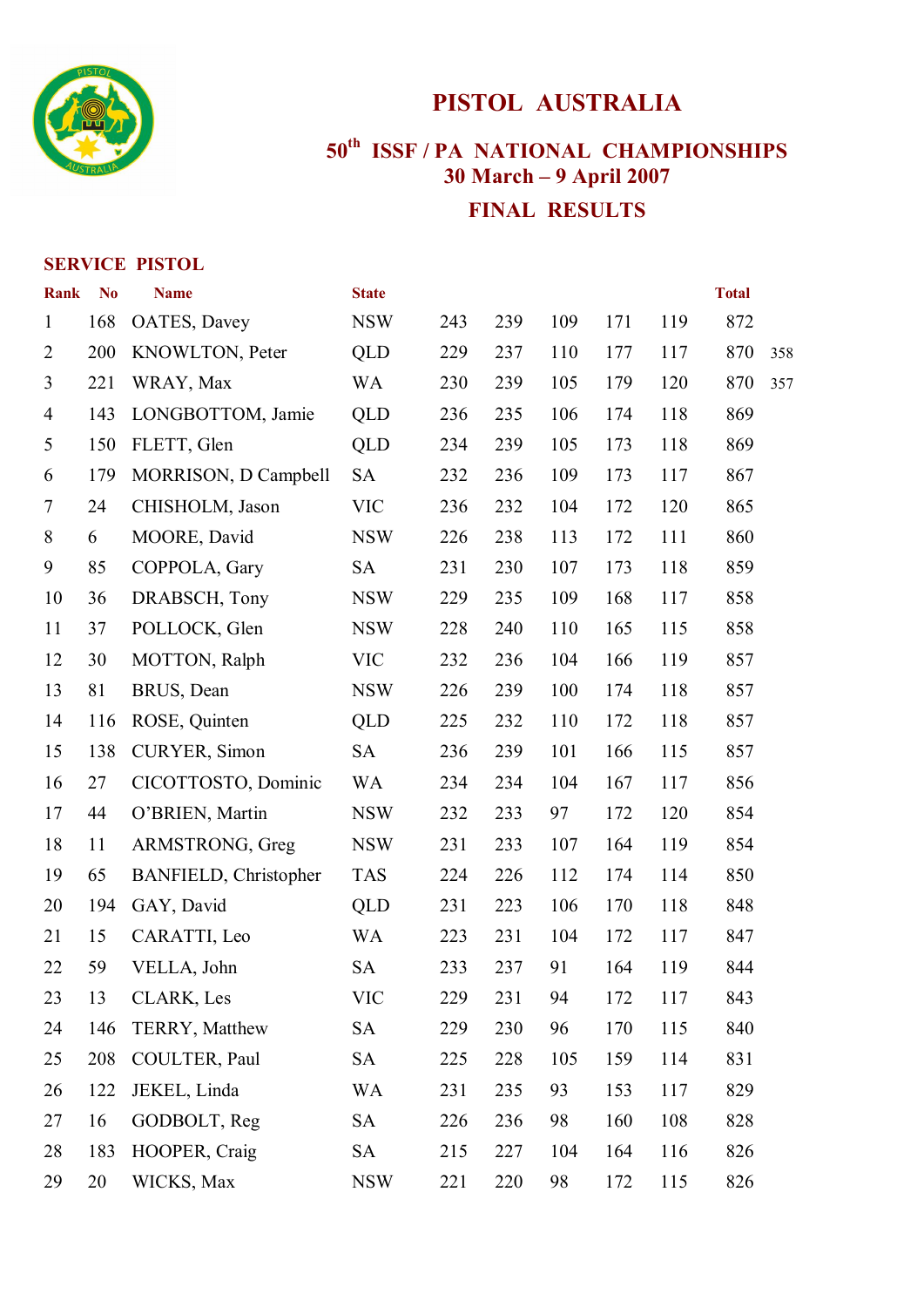#### **SERVICE PISTOL Continued**

| <b>Rank</b> | N <sub>o</sub> | <b>Name</b>             | <b>State</b> |     |     |     |     |     | <b>Total</b>     |
|-------------|----------------|-------------------------|--------------|-----|-----|-----|-----|-----|------------------|
| 30          | 57             | GRAY, Ray               | <b>NSW</b>   | 213 | 234 | 104 | 157 | 116 | 824              |
| 31          | 161            | JERKOVIC, Frank         | WA           | 226 | 225 | 102 | 159 | 112 | 824              |
| 32          | 121            | MARSLAND, Brett         | <b>WA</b>    | 198 | 232 | 104 | 169 | 120 | 823              |
| 33          | 215            | BENZ, Steve             | <b>SA</b>    | 223 | 223 | 102 | 166 | 109 | 823              |
| 34          | 29             | JENSEN, Paul            | <b>VIC</b>   | 215 | 225 | 92  | 170 | 119 | 821              |
| 35          | 14             | HARTSHORN, David        | <b>WA</b>    | 224 | 232 | 102 | 157 | 104 | 819              |
| 36          | 111            | CLARK, John             | <b>SA</b>    | 222 | 218 | 104 | 154 | 120 | 818              |
| 37          | 103            | DAVIS, Wayne            | <b>VIC</b>   | 232 | 237 | 71  | 163 | 113 | 816              |
| 38          | 75             | VICKERY, Scott          | <b>NSW</b>   | 205 | 233 | 111 | 159 | 108 | 816              |
| 39          | 167            | SCOUGALL, Andrew        | <b>VIC</b>   | 221 | 220 | 87  | 165 | 117 | 810              |
| 40          | 96             | YOUNG, Bob              | <b>TAS</b>   | 218 | 212 | 101 | 158 | 116 | 805              |
| 41          | 54             | NOSWORTHY, John         | <b>NSW</b>   | 220 | 217 | 94  | 163 | 111 | 805              |
| 42          | 12             | FARQUHARSON, Col        | <b>WA</b>    | 226 | 220 | 93  | 144 | 117 | 800              |
| 43          | 92             | MONCRIEF, Les           | <b>VIC</b>   | 205 | 220 | 104 | 167 | 103 | 799              |
| 44          | 112            | CHETWYND, John          | <b>SA</b>    | 230 | 224 | 92  | 133 | 117 | 796              |
| 45          | 64             | <b>BANFIELD, Graeme</b> | <b>TAS</b>   | 204 | 217 | 102 | 157 | 116 | 796              |
| 46          | 199            | <b>HANSFORE, Billy</b>  | NT           | 222 | 212 | 90  | 156 | 116 | 796              |
| 47          | 68             | GILL, Graham            | <b>SA</b>    | 217 | 205 | 102 | 159 | 113 | 796              |
| 48          | 115            | BISHOPP, Paul           | <b>VIC</b>   | 215 | 212 | 84  | 163 | 119 | 793              |
| 49          | 169            | QUINN, Richard          | <b>SA</b>    | 202 | 220 | 95  | 161 | 115 | 793              |
| 50          | 78             | REED, Howard            | <b>VIC</b>   | 209 | 226 | 71  | 159 | 116 | 781              |
| 51          | 58             | BASTALEC, John          | <b>SA</b>    | 199 | 218 | 89  | 144 | 112 | 762              |
| 52          | 157            | MILLAR, Dennis          | NT           | 191 | 224 | 82  | 168 | 88  | 753              |
| 53          | 123            | STRAWBRIDGE, Stevan     | NT           | 167 | 231 | 83  | 142 | 114 | 737              |
| 54          | 198            | CRKOVNIK, Juro          | <b>SA</b>    | 186 | 181 | 91  | 160 | 116 | 734              |
| 55          | 56             | MAY, Cherie             | <b>NSW</b>   | 200 | 193 | 58  | 135 | 96  | 682              |
| 56          | 205            | FRIEHE, Hardy           | <b>WA</b>    | 155 | 203 | 77  | 126 | 91  | 652              |
|             | 39             | GIBB, Walter            | <b>WA</b>    |     |     |     |     |     | $\boldsymbol{0}$ |
|             | 182            | KENT, Tony              | <b>NSW</b>   |     |     |     |     |     | $\boldsymbol{0}$ |
|             | 52             | SANDMAN, Brett          | <b>VIC</b>   |     |     |     |     |     | $\boldsymbol{0}$ |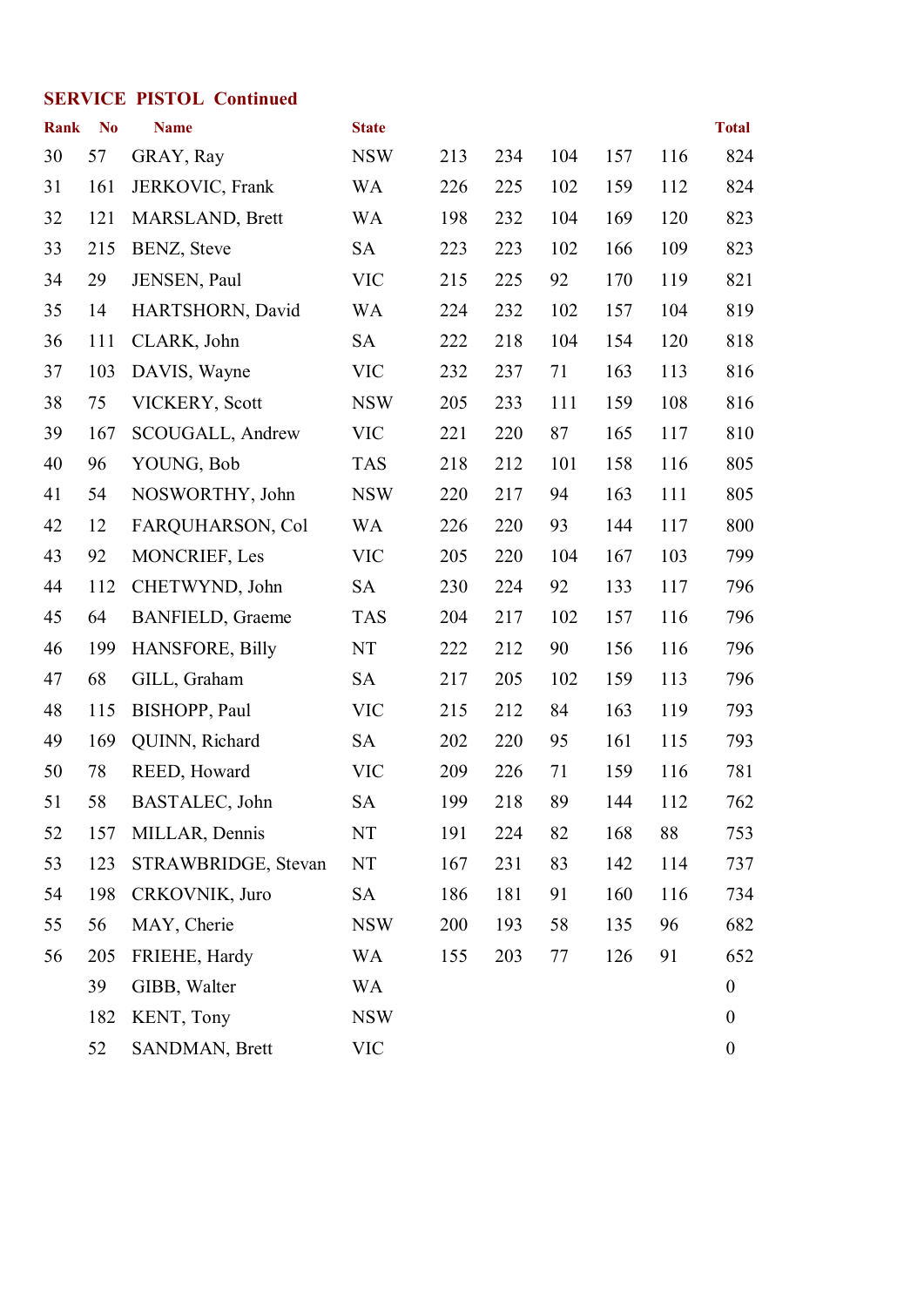#### **SERVICE PISTOL TEAMS**

| $\mathbf{1}$            | QLD        |                              | 2608 | 699 | 711 | 321 | 524 | 353 |
|-------------------------|------------|------------------------------|------|-----|-----|-----|-----|-----|
|                         | 150        | FLETT, Glen                  | 869  | 234 | 239 | 105 | 173 | 118 |
|                         | 143        | LONGBOTTOM, Jamie            | 869  | 236 | 235 | 106 | 174 | 118 |
|                         | 200        | KNOWLTON, Peter              | 870  | 229 | 237 | 110 | 177 | 117 |
| $\overline{2}$          | <b>NSW</b> |                              | 2583 | 691 | 711 | 316 | 509 | 356 |
|                         | 168        | OATES, Davey                 | 872  | 234 | 239 | 109 | 171 | 119 |
|                         | 81         | BRUS, Dean                   | 857  | 226 | 239 | 100 | 174 | 118 |
|                         | 11         | ARMSTRONG, Greg              | 854  | 231 | 233 | 107 | 164 | 119 |
| 3                       | <b>WA</b>  |                              | 2573 | 687 | 704 | 313 | 515 | 354 |
|                         | 27         | CICCOTOSTO, Dominic          | 856  | 234 | 234 | 104 | 167 | 117 |
|                         | 15         | CARATTI, Leo                 | 847  | 223 | 231 | 104 | 172 | 117 |
|                         | 221        | WRAY, Max                    | 870  | 230 | 239 | 105 | 176 | 120 |
| $\overline{\mathbf{4}}$ | <b>SA</b>  |                              | 2570 | 696 | 703 | 307 | 510 | 354 |
|                         | 179        | MORRISON, D Campbell         | 867  | 232 | 236 | 109 | 173 | 117 |
|                         | 85         | COPPOLA, Gary                | 859  | 231 | 230 | 107 | 173 | 118 |
|                         | 59         | VELLA, John                  | 844  | 233 | 237 | 91  | 164 | 119 |
| 5                       | <b>VIC</b> |                              | 2529 | 680 | 688 | 290 | 515 | 356 |
|                         | 24         | CHISHOLM, Jason              | 865  | 236 | 232 | 104 | 173 | 120 |
|                         | 13         | CLARK, Les                   | 843  | 229 | 231 | 94  | 172 | 117 |
|                         | 29         | JENSEN, Paul                 | 821  | 215 | 225 | 92  | 170 | 119 |
| 6                       | <b>TAS</b> |                              | 2451 | 646 | 655 | 315 | 489 | 346 |
|                         | 96         | YOUNG, Bob                   | 805  | 218 | 212 | 101 | 158 | 116 |
|                         | 65         | <b>BANFIELD, Christopher</b> | 850  | 224 | 226 | 112 | 174 | 114 |
|                         | 64         | <b>BANFIELD, Graeme</b>      | 796  | 204 | 217 | 102 | 157 | 116 |
| 7                       | <b>NT</b>  |                              | 2290 | 584 | 675 | 258 | 454 | 319 |
|                         | 12         | FARQUHARSON, Col             | 800  | 226 | 220 | 93  | 144 | 117 |
|                         | 157        | MILLAR, Dennis               | 753  | 191 | 224 | 82  | 168 | 88  |
|                         | 123        | STRAWBRIDGE, Stevan          | 737  | 167 | 231 | 83  | 142 | 114 |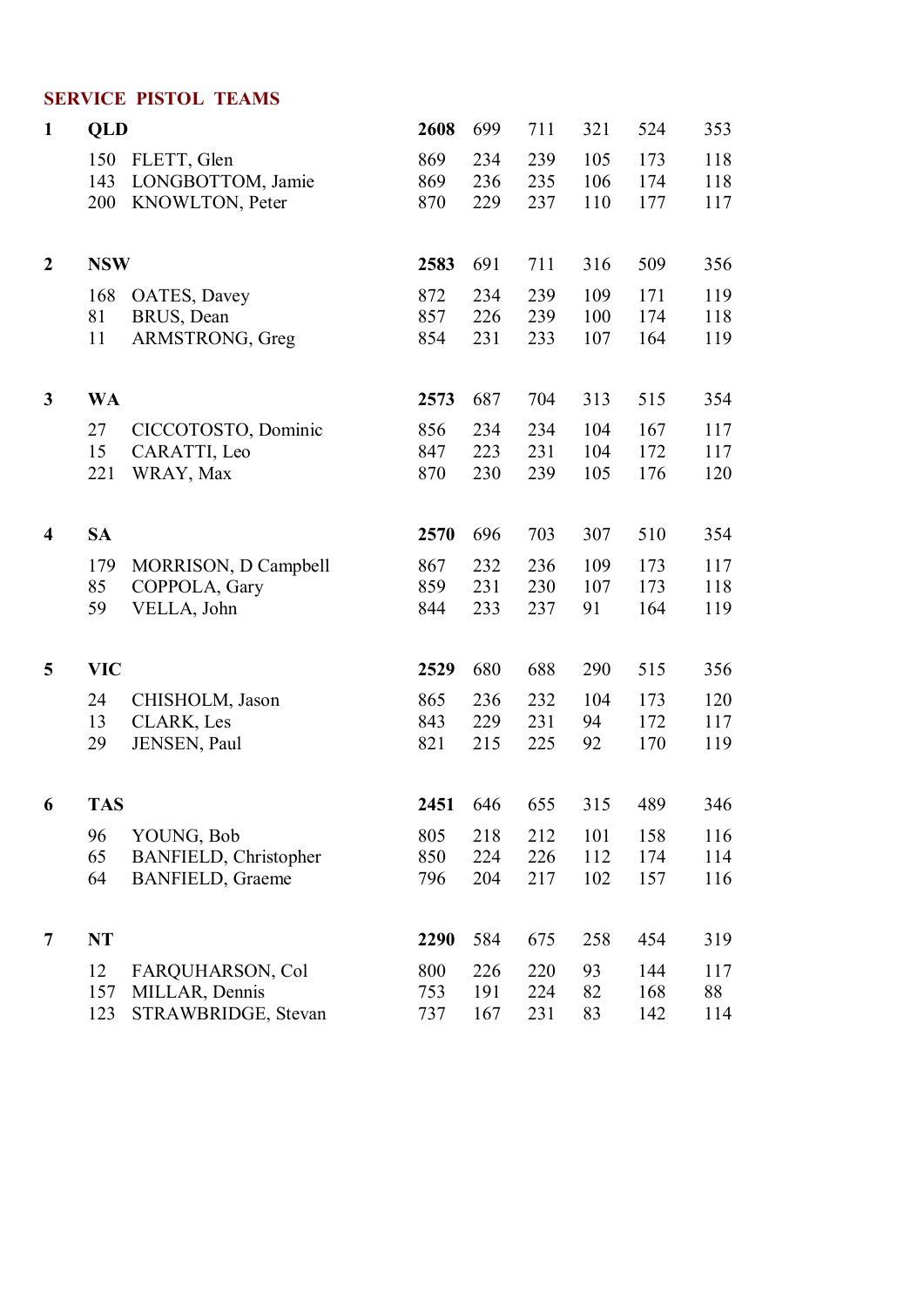#### **SERVICE PISTOL UNRESTRICTED**

| <b>Rank</b>    | N <sub>0</sub> | <b>Name</b>                  | <b>State</b> |     |     |     |     |     | <b>Total</b> |     |
|----------------|----------------|------------------------------|--------------|-----|-----|-----|-----|-----|--------------|-----|
| $\mathbf{1}$   | 138            | CURYER, Simon                | <b>SA</b>    | 234 | 240 | 117 | 180 | 119 | 890          |     |
| $\overline{2}$ | 221            | WRAY, Max                    | WA           | 234 | 240 | 113 | 179 | 119 | 885          | 120 |
| $\overline{3}$ | 81             | BRUS, Dean                   | <b>NSW</b>   | 236 | 239 | 110 | 180 | 120 | 885          | 119 |
| $\overline{4}$ | 143            | LONGBOTTOM, Jamie            | <b>QLD</b>   | 234 | 236 | 113 | 178 | 117 | 878          |     |
| 5              | 200            | KNOWLTON, Peter              | <b>QLD</b>   | 229 | 238 | 114 | 178 | 118 | 877          |     |
| 6              | 11             | ARMSTRONG, Greg              | <b>NSW</b>   | 229 | 238 | 113 | 177 | 119 | 876          |     |
| $\tau$         | 179            | MORRIS, D Campbell           | <b>SA</b>    | 227 | 240 | 113 | 176 | 119 | 875          |     |
| 8              | 27             | CICCOTOSTO, Dominic          | <b>WA</b>    | 232 | 235 | 113 | 176 | 119 | 875          |     |
| 9              | 150            | FLETT, Glen                  | <b>QLD</b>   | 226 | 239 | 113 | 179 | 118 | 875          |     |
| 10             | 24             | CHISHOLM, Jason              | <b>VIC</b>   | 234 | 237 | 105 | 177 | 119 | 872          |     |
| 11             | 15             | CARATTI, Leo                 | <b>WA</b>    | 230 | 238 | 111 | 176 | 117 | 872          |     |
| 12             | 30             | MOTTON, Ralph                | <b>VIC</b>   | 233 | 237 | 107 | 176 | 118 | 871          |     |
| 13             | 194            | GAY, David                   | <b>QLD</b>   | 233 | 234 | 114 | 174 | 116 | 871          |     |
| 14             | 36             | DRABSCH, Tony                | <b>NSW</b>   | 233 | 236 | 112 | 174 | 116 | 871          |     |
| 15             | 29             | JENSEN, Paul                 | <b>VIC</b>   | 231 | 237 | 110 | 173 | 119 | 870          |     |
| 16             | 13             | <b>CLARK, Les</b>            | <b>VIC</b>   | 226 | 237 | 112 | 172 | 120 | 867          |     |
| 17             | 75             | VICKERY, Scott               | <b>NSW</b>   | 219 | 238 | 114 | 177 | 119 | 867          |     |
| 18             | 146            | TERRY, Matthew               | <b>SA</b>    | 230 | 238 | 105 | 176 | 118 | 867          |     |
| 19             | 59             | VELLA, John                  | <b>SA</b>    | 231 | 236 | 113 | 172 | 115 | 867          |     |
| 20             | 85             | COPPOLA, Gary                | <b>SA</b>    | 224 | 233 | 113 | 178 | 118 | 866          |     |
| 21             | 44             | O'BRIEN, Martin              | <b>NSW</b>   | 234 | 236 | 106 | 171 | 118 | 865          |     |
| 22             | 65             | <b>BANFIELD, Christopher</b> | <b>TAS</b>   | 229 | 234 | 109 | 177 | 116 | 865          |     |
| 23             | 166            | ROSE, Quinten                | <b>QLD</b>   | 224 | 238 | 108 | 174 | 119 | 863          |     |
| 24             | 54             | NOSWORTHY, John              | <b>NSW</b>   | 232 | 228 | 112 | 174 | 117 | 863          |     |
| 25             | 37             | POLLOC, Glen                 | <b>NSW</b>   | 227 | 236 | 112 | 172 | 116 | 863          |     |
| 26             | 168            | OATES, Davey                 | <b>NSW</b>   | 233 | 240 | 93  | 177 | 119 | 862          |     |
| 27             | 64             | <b>BANFIELD, Graeme</b>      | <b>TAS</b>   | 226 | 235 | 106 | 178 | 117 | 862          |     |
| 28             | 20             | WICKS, Max                   | <b>NSW</b>   | 225 | 235 | 105 | 175 | 120 | 860          |     |
| 29             | 39             | GIBB, Walter                 | WA           | 227 | 232 | 112 | 173 | 115 | 859          |     |
| 30             | 122            | JEKEL, Linda                 | <b>WA</b>    | 234 | 226 | 107 | 176 | 114 | 857          |     |
| 31             | 215            | BENZ, Steve                  | <b>SA</b>    | 212 | 236 | 112 | 176 | 120 | 856          |     |
| 32             | 123            | STRAWGRIDGE, Stevan          | NT           | 215 | 232 | 113 | 177 | 119 | 856          |     |
| 33             | 121            | MARSLAND, Brett              | <b>WA</b>    | 209 | 237 | 112 | 175 | 118 | 851          |     |
| 34             | 111            | CLARK, John                  | <b>SA</b>    | 212 | 236 | 108 | 178 | 117 | 851          |     |
| 35             | 161            | JERKOVIC, Frank              | <b>WA</b>    | 224 | 227 | 110 | 174 | 116 | 851          |     |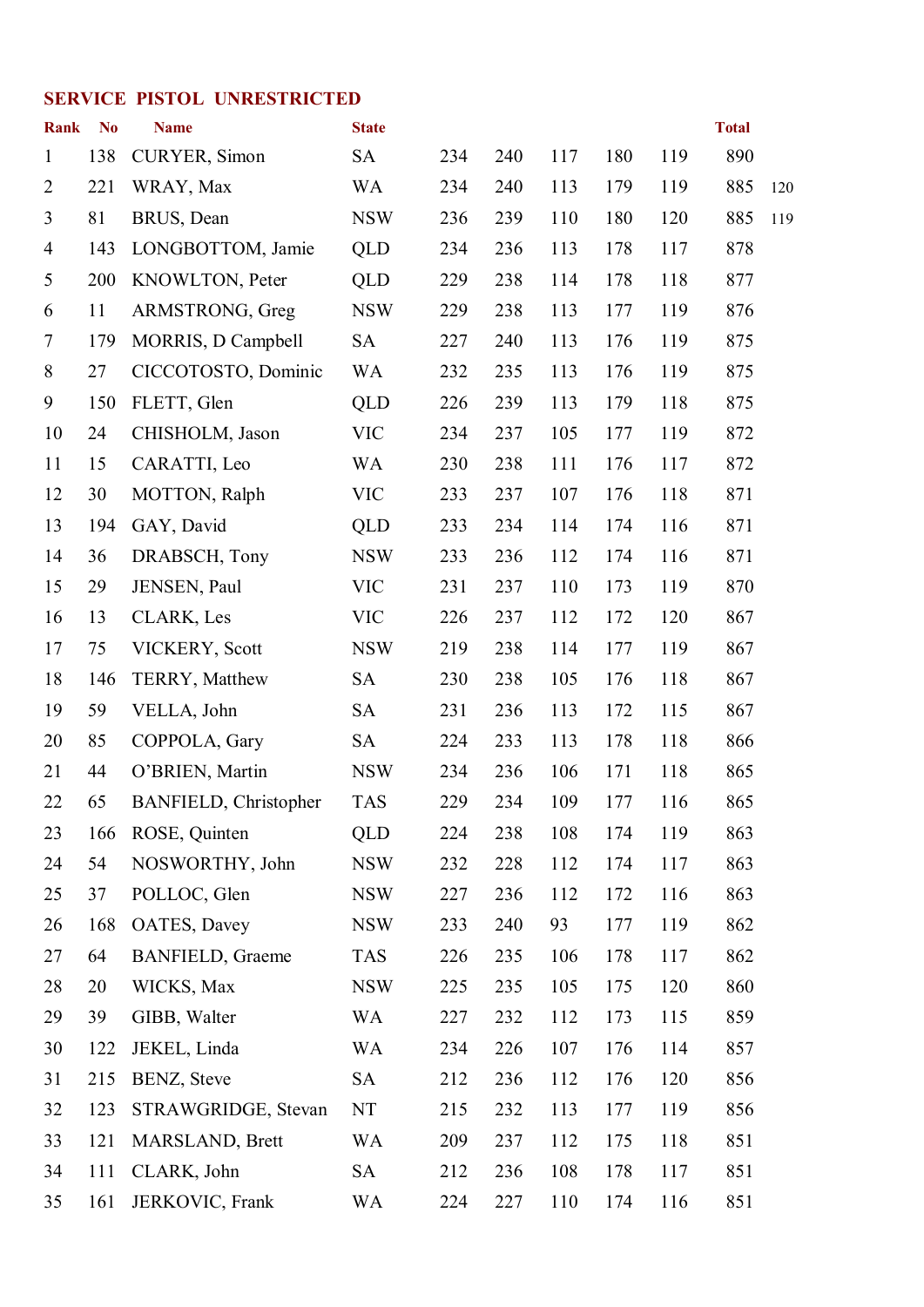#### **SERVICE PISTOL UNRESTRICTED Continued**

| <b>Rank</b> | N <sub>0</sub> | <b>Name</b>            | <b>State</b> |     |     |     |     |     | <b>Total</b> |
|-------------|----------------|------------------------|--------------|-----|-----|-----|-----|-----|--------------|
| 36          | 96             | YOUNG, Bob             | <b>TAS</b>   | 214 | 236 | 108 | 175 | 116 | 849          |
| 37          | 169            | QUINN, Richard         | <b>SA</b>    | 225 | 229 | 102 | 176 | 113 | 845          |
| 38          | 103            | DAVIS, Wayne           | <b>VIC</b>   | 217 | 231 | 107 | 175 | 114 | 844          |
| 39          | 14             | HARTSHORN, David       | <b>WA</b>    | 218 | 238 | 100 | 172 | 115 | 843          |
| 40          | 115            | BISHOP, Paul           | <b>VIC</b>   | 223 | 232 | 102 | 169 | 116 | 842          |
| 41          | 112            | CHETWYND, John         | <b>SA</b>    | 230 | 230 | 98  | 169 | 115 | 842          |
| 42          | 6              | MOORE, David           | <b>NSW</b>   | 224 | 235 | 116 | 152 | 114 | 841          |
| 43          | 12             | FARQUHARSON, Col       | <b>WA</b>    | 214 | 230 | 101 | 171 | 118 | 834          |
| 44          | 92             | MONCRIEF, Les          | <b>VIC</b>   | 216 | 234 | 104 | 169 | 110 | 833          |
| 45          | 167            | SCOUGALL, Andrew       | <b>VIC</b>   | 221 | 217 | 103 | 172 | 116 | 829          |
| 46          | 78             | REED, Howard           | <b>VIC</b>   | 214 | 230 | 97  | 171 | 116 | 828          |
| 47          | 208            | COULTER, Paul          | <b>SA</b>    | 217 | 226 | 108 | 163 | 114 | 828          |
| 48          | 16             | GODBOLT, Reggie        | <b>SA</b>    | 222 | 238 | 111 | 138 | 118 | 827          |
| 49          | 199            | <b>HANSFORD, Billy</b> | <b>NT</b>    | 224 | 213 | 88  | 167 | 115 | 807          |
| 50          | 184            | ANDREWS, Ray           | <b>WA</b>    | 182 | 229 | 103 | 170 | 115 | 799          |
| 51          | 56             | MAY, Cherie            | <b>NSW</b>   | 176 | 228 | 100 | 170 | 109 | 783          |
| 52          | 58             | BASTALEC, John         | <b>SA</b>    | 217 | 169 | 105 | 173 | 115 | 779          |
| 53          | 157            | MILLAR, Dennis         | NT           | 170 | 227 | 84  | 174 | 118 | 773          |
| 54          | 156            | INGOLD, John           | <b>NSW</b>   | 201 | 226 | 71  | 153 | 107 | 758          |
| 55          | 57             | GRAY, Ray              | <b>NSW</b>   | 230 | 228 | 50  | 119 | 114 | 741          |
| 56          | 68             | GILL, Graham           | <b>SA</b>    | 185 | 216 | 90  | 143 | 106 | 740          |
| 57          | 198            | CRKOVNIK, Juro         | <b>SA</b>    | 187 | 207 | 65  | 162 | 113 | 734          |
| 58          | 154            | <b>BAKER, Darcy</b>    | <b>NSW</b>   | 62  | 117 | 58  | 82  | 87  | 406          |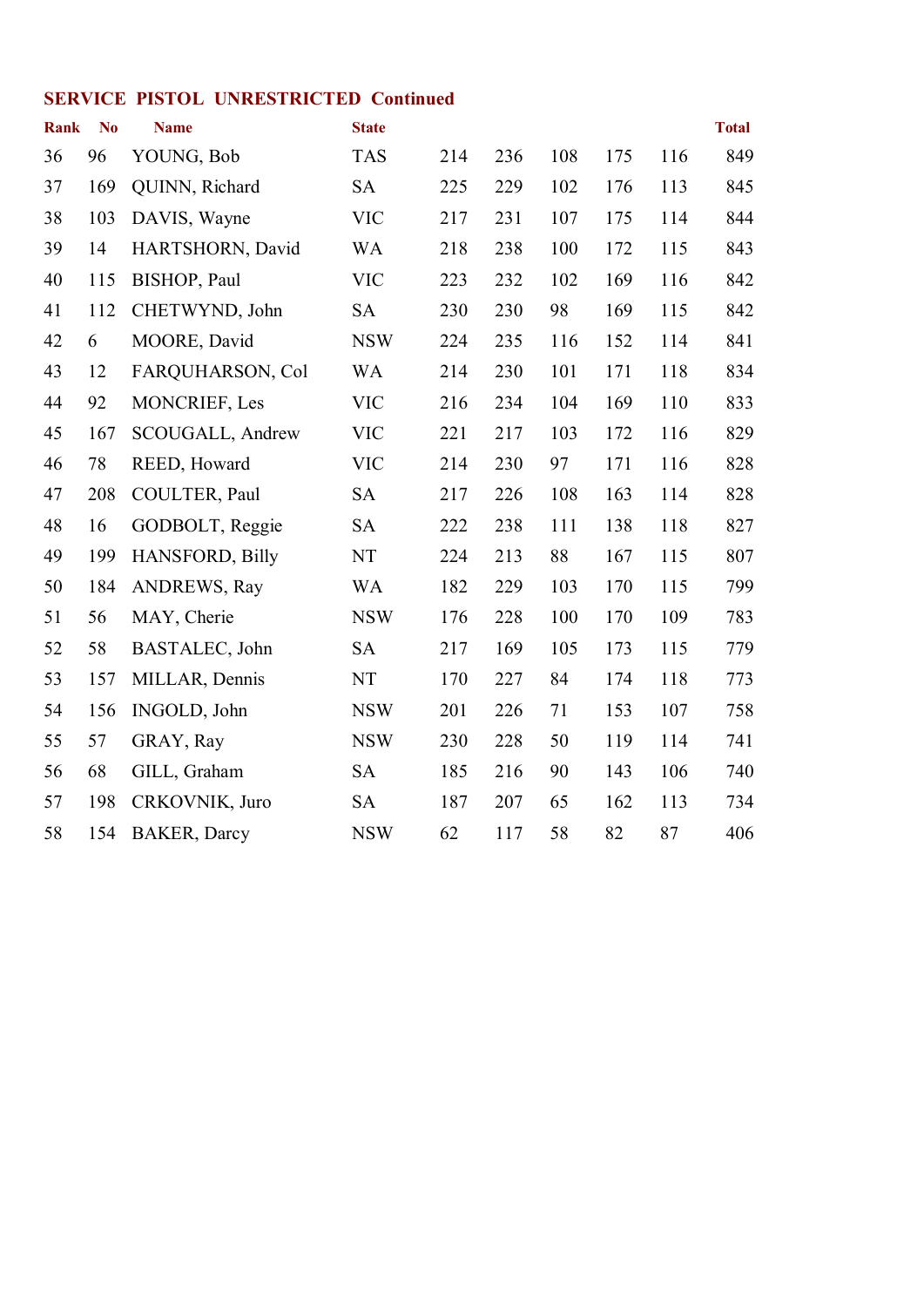#### **SERVICE PISTOL UNRESTRICTED TEAMS**

| $\mathbf{1}$     | <b>WA</b>         |                                                                       | 2632              | 696               | 713               | 337               | 531               | 355               |
|------------------|-------------------|-----------------------------------------------------------------------|-------------------|-------------------|-------------------|-------------------|-------------------|-------------------|
|                  | 27<br>15<br>221   | CICCOTOSTO, Dominic<br>CARATTI, Leo<br>WRAY, Max                      | 875<br>872<br>885 | 232<br>230<br>234 | 235<br>238<br>240 | 113<br>111<br>113 | 176<br>176<br>179 | 119<br>117<br>119 |
| $\boldsymbol{2}$ | <b>NSW</b>        |                                                                       | 2632              | 698               | 713               | 335               | 531               | 355               |
|                  | 81<br>11<br>36    | BRUS, Dean<br>ARMSTRONG, Greg<br>DRABSCH, Tony                        | 885<br>876<br>871 | 236<br>229<br>233 | 239<br>238<br>236 | 110<br>113<br>112 | 180<br>177<br>174 | 120<br>119<br>116 |
| 3                | <b>SA</b>         |                                                                       | 2631              | 685               | 713               | 343               | 534               | 356               |
|                  | 179<br>85<br>138  | MORRISON, D Campbell<br>COPPOLA, Gary<br>CURYER, Simon                | 875<br>866<br>890 | 227<br>224<br>234 | 240<br>233<br>240 | 113<br>113<br>117 | 176<br>178<br>180 | 119<br>118<br>119 |
| 4                | QLD               |                                                                       | 2630              | 689               | 713               | 340               | 535               | 353               |
|                  | 150<br>143<br>200 | FLETT, Glen<br>LONGBOTTOM, Jamie<br>KNOWLTON, Peter                   | 875<br>878<br>877 | 226<br>234<br>229 | 239<br>236<br>238 | 113<br>113<br>114 | 179<br>178<br>178 | 118<br>117<br>118 |
| 5                | <b>VIC</b>        |                                                                       | 2610              | 693               | 711               | 324               | 525               | 357               |
|                  | 24<br>13<br>30    | CHISHOLM, Jason<br><b>CLARK, Les</b><br>MOTTON, Ralph                 | 872<br>867<br>871 | 234<br>226<br>233 | 237<br>237<br>237 | 105<br>112<br>107 | 177<br>172<br>176 | 119<br>120<br>118 |
| 6                | <b>TAS</b>        |                                                                       | 2576              | 669               | 705               | 323               | 530               | 349               |
|                  | 96<br>65<br>64    | YOUNG, Bob<br><b>BANFIELD, Christopher</b><br><b>BANFIELD, Graeme</b> | 849<br>865<br>862 | 214<br>229<br>226 | 236<br>234<br>235 | 108<br>109<br>106 | 175<br>177<br>178 | 116<br>116<br>117 |
| 7                | <b>NT</b>         |                                                                       | 2463              | 599               | 689               | 298               | 522               | 355               |
|                  | 12<br>157<br>123  | FARQUHARSON, Col<br>MILLAR, Dennis<br>STRAWBRIDGE, Stevan             | 834<br>773<br>856 | 214<br>170<br>215 | 230<br>227<br>232 | 101<br>84<br>113  | 171<br>174<br>177 | 118<br>118        |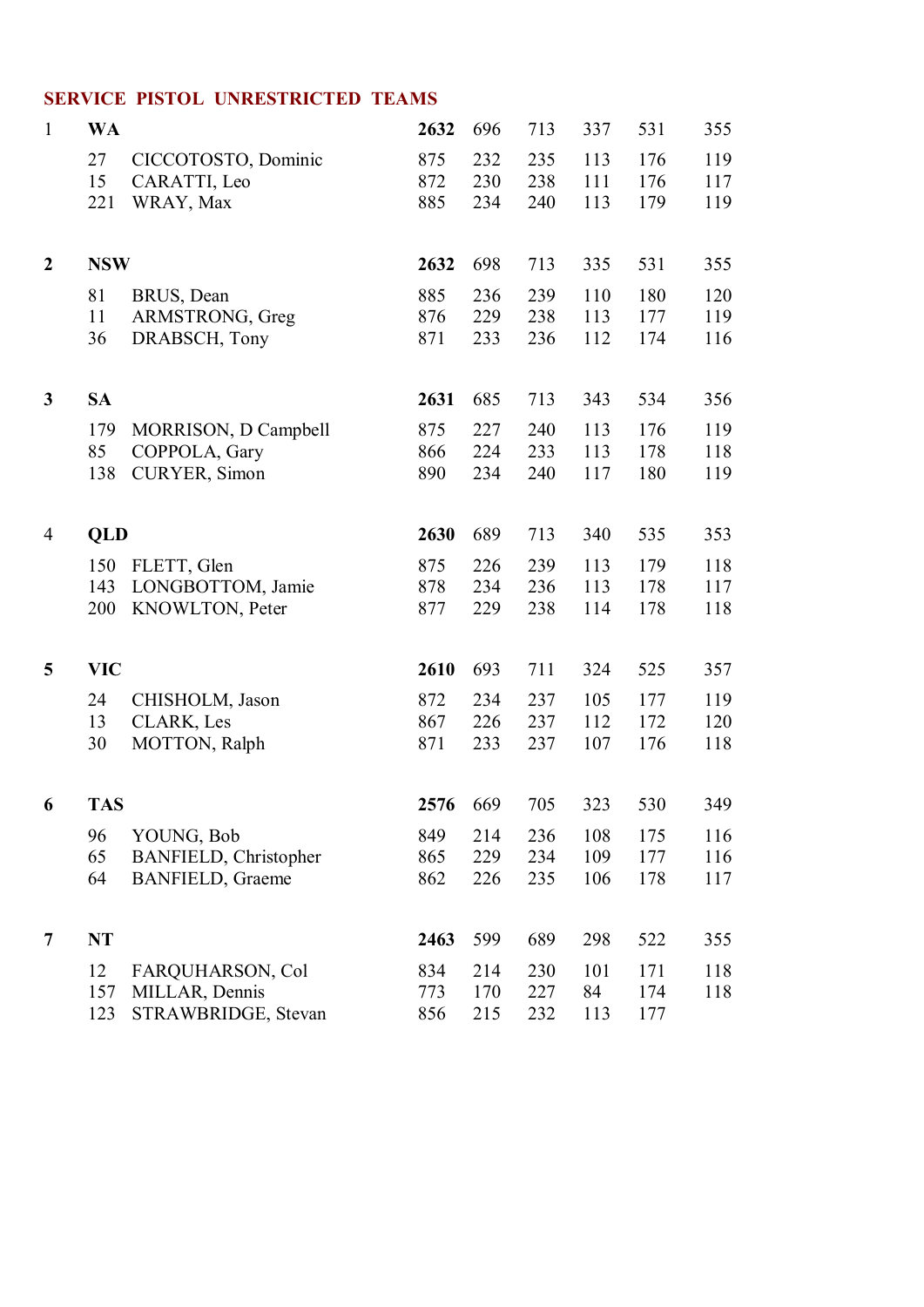| WA 1500 MATCH  |                |                      |              |     |     |     |     |     |              |                  |
|----------------|----------------|----------------------|--------------|-----|-----|-----|-----|-----|--------------|------------------|
| <b>Rank</b>    | N <sub>0</sub> | <b>Name</b>          | <b>State</b> |     |     |     |     |     | <b>Total</b> |                  |
| $\mathbf{1}$   | 81             | BRUS, Dean           | <b>NSW</b>   | 240 | 178 | 236 | 238 | 596 | 1488         | 19               |
| $\overline{2}$ | 36             | DRABSCH, Tony        | <b>NSW</b>   | 238 | 179 | 237 | 234 | 593 | 1481         | 14               |
| 3              | 168            | OATES, Davey         | <b>NSW</b>   | 239 | 180 | 233 | 233 | 591 | 1476         | 18               |
| $\overline{4}$ | 30             | MOTTON, Ralph        | <b>VIC</b>   | 239 | 178 | 230 | 235 | 592 | 1474         | 13               |
| 5              | 221            | WRAY, Max            | <b>WA</b>    | 239 | 180 | 235 | 235 | 583 | 1472         | 15               |
| 6              | 150            | FLETT, Glen          | QLD          | 237 | 180 | 229 | 230 | 595 | 1471         | 19               |
| $\tau$         | 44             | O'BRIEN, Martin      | <b>NSW</b>   | 239 | 179 | 235 | 233 | 585 | 1471         | 19               |
| $8\,$          | 6              | MOORE, David         | <b>NSW</b>   | 240 | 177 | 233 | 236 | 582 | 1468         | 18               |
| 9              | 138            | CURYER, Simon        | <b>SA</b>    | 239 | 180 | 233 | 228 | 588 | 1468         | 12               |
| 10             | 27             | CICCOTOSTO, Dominic  | <b>WA</b>    | 238 | 180 | 230 | 232 | 587 | 1467         | 15               |
| 11             | 143            | LONGBOTTOM, Jamie    | QLD          | 237 | 180 | 227 | 237 | 585 | 1466         | 14               |
| 12             | 179            | MORRISON, D Campbell | <b>SA</b>    | 235 | 177 | 234 | 232 | 588 | 1466         | 9                |
| 13             | 11             | ARMSTRONG, Greg      | <b>NSW</b>   | 238 | 177 | 229 | 233 | 588 | 1465         | 16               |
| 14             | 29             | JENSEN, Paul         | <b>VIC</b>   | 239 | 176 | 234 | 231 | 583 | 1463         | 14               |
| 15             | 15             | CARATTI, Leo         | <b>WA</b>    | 238 | 178 | 233 | 233 | 581 | 1463         | $\mathbf{1}$     |
| 16             | 200            | KNOWLTON, Peter      | QLD          | 240 | 176 | 232 | 234 | 581 | 1463         |                  |
| 17             | 85             | COPPOLA, Gary        | <b>SA</b>    | 238 | 180 | 225 | 233 | 585 | 1461         | 12               |
| 18             | 194            | GAY, David           | QLD          | 240 | 178 | 224 | 235 | 580 | 1457         | 14               |
| 19             | 20             | WICKS, Max           | <b>NSW</b>   | 238 | 176 | 228 | 226 | 585 | 1453         | $8\,$            |
| 20             | 16             | GODBOLT, Reggie      | <b>SA</b>    | 237 | 180 | 226 | 222 | 587 | 1452         | 12               |
| 21             | 169            | QUINN, Richard       | <b>SA</b>    | 237 | 178 | 221 | 233 | 583 | 1452         | 10               |
| 22             | 24             | CHISHOLM, Jason      | <b>VIC</b>   | 234 | 178 | 227 | 222 | 589 | 1450         | 6                |
| 23             | 122            | JEKEL, Linda         | WA           | 237 | 175 | 223 | 228 | 583 | 1446         | $\tau$           |
| 24             | 13             | <b>CLARK, Les</b>    | <b>VIC</b>   | 238 | 174 | 225 | 230 | 576 | 1443         | 11               |
| 25             | 57             | GRAY, Ray            | <b>NSW</b>   | 238 | 174 | 217 | 235 | 574 | 1438         | 8                |
| 26             | 75             | VICKERY, Scott       | <b>NSW</b>   | 227 | 175 | 225 | 230 | 578 | 1435         | 9                |
| 27             | 115            | BISHOPP, Paul        | <b>VIC</b>   | 240 | 178 | 220 | 224 | 572 | 1434         | 3                |
| 28             | 39             | GIBB, Walter         | WA           | 238 | 175 | 217 | 225 | 576 | 1431         | $\overline{4}$   |
| 29             | 166            | ROSE, Quinten        | <b>QLD</b>   | 235 | 177 | 221 | 224 | 574 | 1431         |                  |
| 30             | 37             | POLLOCK, Glen        | <b>NSW</b>   | 236 | 175 | 212 | 232 | 575 | 1430         | $\boldsymbol{9}$ |
| 31             | 111            | CLARK, John          | <b>SA</b>    | 235 | 174 | 221 | 227 | 573 | 1430         | $\,8\,$          |
| 32             | 103            | DAVIS, Wayne         | <b>VIC</b>   | 237 | 173 | 225 | 228 | 565 | 1428         | $\mathbf{9}$     |
| 33             | 54             | NOSWORTHY, John      | <b>NSW</b>   | 236 | 171 | 212 | 226 | 582 | 1427         | 5                |
| 34             | 112            | CHETWYND, John       | <b>SA</b>    | 216 | 174 | 225 | 231 | 581 | 1427         |                  |
| 35             | 121            | MARSLAND, Brett      | WA           | 239 | 172 | 206 | 229 | 576 | 1422         | $8\,$            |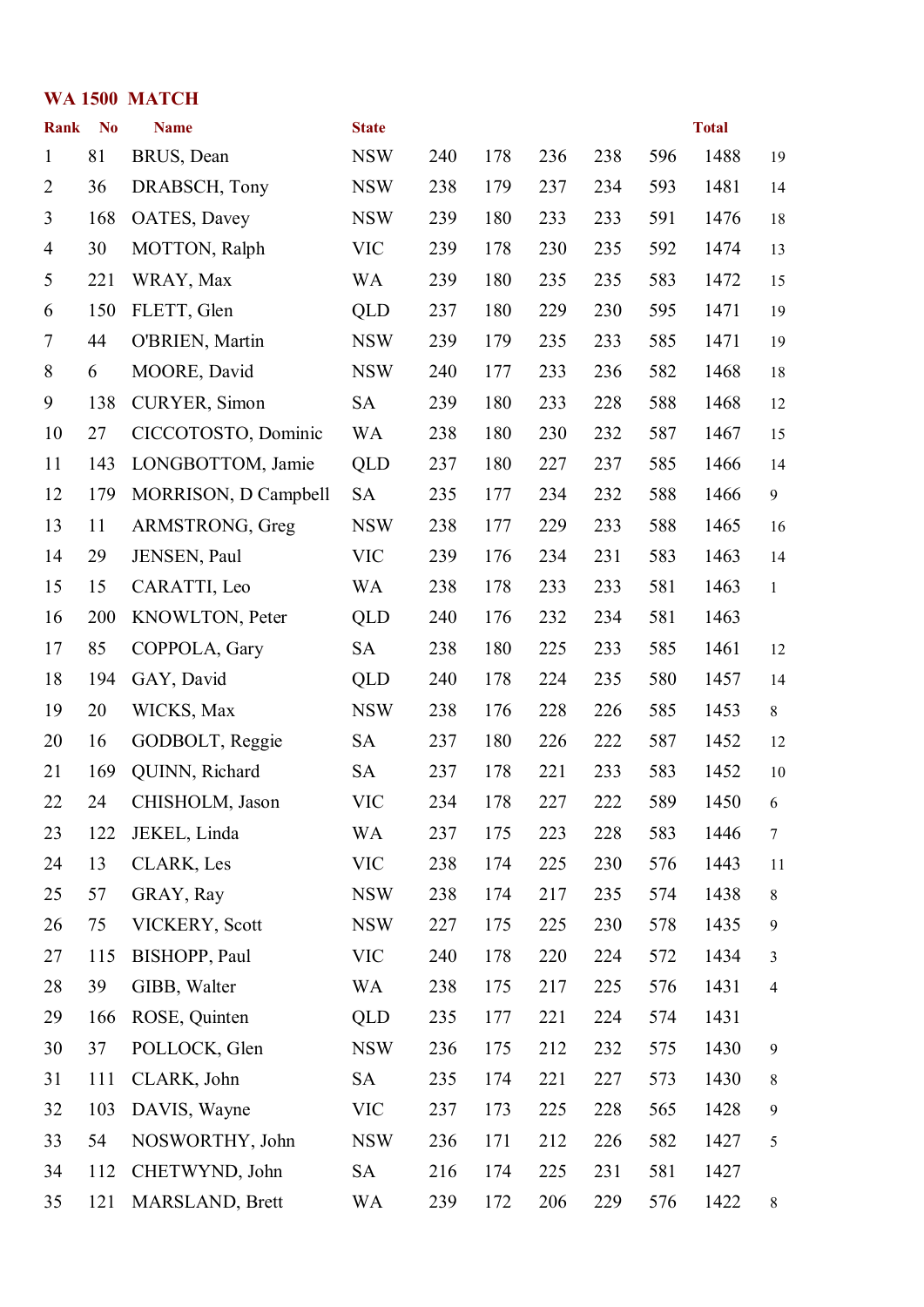#### **WA 1500 MATCH Continued**

| Rank | N <sub>0</sub> | <b>Name</b>            | <b>State</b> |     |     |     |     |     | <b>Total</b> |                |    |
|------|----------------|------------------------|--------------|-----|-----|-----|-----|-----|--------------|----------------|----|
| 36   | 123            | STRAWBRIDGE, Stevan    | NT           | 237 | 169 | 219 | 230 | 565 | 1420         | 9              |    |
| 37   | 92             | <b>MONCRIEF, Les</b>   | <b>VIC</b>   | 238 | 174 | 213 | 228 | 565 | 1418         | 3              |    |
| 38   | 14             | HARTSHORN, David       | <b>WA</b>    | 237 | 172 | 216 | 229 | 561 | 1415         | 11             |    |
| 39   | 199            | <b>HANSFORD, Billy</b> | NT           | 236 | 170 | 225 | 227 | 552 | 1410         | 13             |    |
| 40   | 215            | BENZ, Steve            | <b>SA</b>    | 235 | 177 | 207 | 219 | 570 | 1408         | 8              |    |
| 41   | 183            | HOOPER, Craig          | <b>SA</b>    | 238 | 160 | 227 | 218 | 563 | 1406         | 5              |    |
| 42   | 12             | FARQUHARSON, Col       | <b>WA</b>    | 234 | 174 | 220 | 220 | 557 | 1405         | 10             |    |
| 43   | 161            | JERKOVIC, Frank        | WA           | 237 | 173 | 213 | 222 | 549 | 1394         | $\overline{7}$ |    |
| 44   | 208            | COULTER, Paul          | <b>SA</b>    | 229 | 170 | 216 | 220 | 558 | 1393         | 8              |    |
| 45   | 78             | REED, Howard           | <b>VIC</b>   | 222 | 157 | 223 | 225 | 562 | 1389         | 9              | #1 |
| 46   | 68             | GILL, Graham           | <b>SA</b>    | 227 | 167 | 198 | 218 | 543 | 1353         | $\overline{c}$ |    |
| 47   | 167            | SCOUGALL, Andrew       | <b>VIC</b>   | 227 | 166 | 109 | 228 | 559 | 1289         | $\mathbf{1}$   | #2 |
| 48   | 56             | MAY, Cherie            | <b>NSW</b>   | 206 | 163 | 191 | 195 | 529 | 1284         | $\mathbf{1}$   |    |
| 49   | 58             | BASTALEC, John         | <b>SA</b>    | 230 | 152 | 95  | 188 | 461 | 1126         | $\overline{c}$ |    |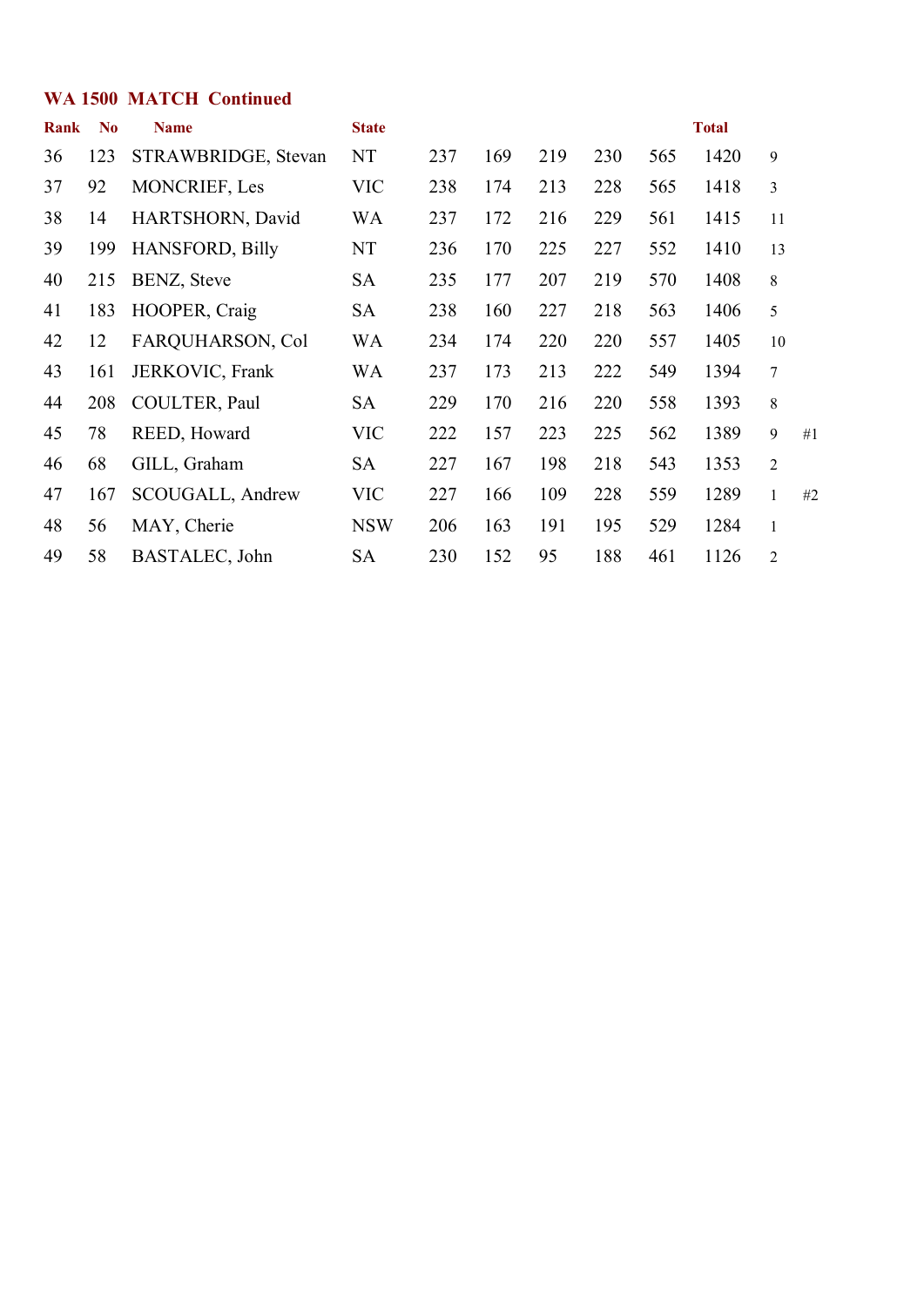## **SERVICE PISTOL 25yd**

| <b>Rank</b>    | N <sub>0</sub> | <b>Name</b>          | <b>State</b> |     |     |     |    | <b>Total</b> |     |
|----------------|----------------|----------------------|--------------|-----|-----|-----|----|--------------|-----|
| $\mathbf{1}$   | 81             | BRUS, Dean           | <b>NSW</b>   | 249 | 139 | 148 | 98 | 634          |     |
| $\overline{2}$ | 200            | KNOWLTON, Peter      | <b>QLD</b>   | 244 | 141 | 148 | 97 | 630          |     |
| 3              | 221            | WRAY, Max            | <b>WA</b>    | 239 | 145 | 146 | 97 | 627          | 100 |
| $\overline{4}$ | 27             | CICCOTOSTO, Dominic  | WA           | 246 | 141 | 145 | 95 | 627          |     |
| 5              | 11             | ARMSTRONG, Greg      | <b>NSW</b>   | 250 | 140 | 143 | 94 | 627          |     |
| 6              | 179            | MORRISON, D Campbell | <b>SA</b>    | 247 | 138 | 142 | 99 | 626          |     |
| $\tau$         | 29             | JENSEN, Paul         | <b>VIC</b>   | 243 | 137 | 145 | 98 | 623          |     |
| 8              | 143            | LONGBOTTOM, Jamie    | <b>QLD</b>   | 244 | 136 | 140 | 99 | 619          |     |
| 9              | 59             | VELLA, John          | <b>SA</b>    | 245 | 136 | 143 | 95 | 619          |     |
| 10             | 6              | MOORE, David         | <b>NSW</b>   | 246 | 131 | 146 | 95 | 618          |     |
| 11             | 150            | FLETT, Glen          | <b>QLD</b>   | 247 | 129 | 146 | 95 | 617          |     |
| 12             | 168            | OATES, Davey         | <b>NSW</b>   | 242 | 135 | 145 | 95 | 617          |     |
| 13             | 30             | MOTTON, Ralph        | <b>VIC</b>   | 243 | 135 | 142 | 96 | 616          |     |
| 14             | 103            | DAVIS, Wayne         | <b>VIC</b>   | 244 | 138 | 143 | 91 | 616          |     |
| 15             | 166            | ROSE, Quinten        | <b>QLD</b>   | 246 | 129 | 144 | 96 | 615          |     |
| 16             | 169            | QUINN, Richard       | <b>SA</b>    | 243 | 140 | 139 | 92 | 614          |     |
| 17             | 75             | VICKERY, Scott       | <b>NSW</b>   | 247 | 129 | 143 | 94 | 613          |     |
| 18             | 16             | GODBOLT, Reggie      | <b>SA</b>    | 247 | 136 | 138 | 92 | 613          |     |
| 19             | 194            | GAY, David           | <b>QLD</b>   | 241 | 139 | 141 | 91 | 612          |     |
| 20             | 85             | COPPOLA, Gary        | <b>SA</b>    | 239 | 131 | 145 | 96 | 611          |     |
| 21             | 20             | WICKS, Max           | <b>NSW</b>   | 242 | 135 | 138 | 95 | 610          |     |
| 22             | 36             | DRABSCH, Tony        | <b>NSW</b>   | 245 | 124 | 147 | 94 | 610          |     |
| 23             | 37             | POLLOCK, Glen        | <b>NSW</b>   | 238 | 137 | 143 | 92 | 610          |     |
| 24             | 15             | CARATTI, Leo         | WA           | 245 | 133 | 142 | 89 | 609          |     |
| 25             | 24             | CHISHOLM, Jason      | <b>VIC</b>   | 236 | 128 | 144 | 99 | 607          |     |
| 26             | 121            | MARSLAND, Brett      | WA           | 238 | 124 | 147 | 97 | 606          |     |
| 27             | 57             | GRAY, Ray            | <b>NSW</b>   | 230 | 127 | 147 | 98 | 602          |     |
| 28             | 39             | GIBB, Walter         | WA           | 244 | 127 | 135 | 94 | 600          |     |
| 29             | 54             | NOSWORTHY, John      | <b>NSW</b>   | 237 | 136 | 135 | 92 | 600          |     |
| 30             | 138            | CURYER, Simon        | SA           | 246 | 125 | 132 | 95 | 598          |     |
| 31             | 92             | MONCRIEF, Les        | <b>VIC</b>   | 242 | 121 | 138 | 93 | 594          |     |
| 32             | 161            | JERKOVIC, Frank      | <b>WA</b>    | 222 | 139 | 142 | 91 | 594          |     |
| 33             | 215            | BENZ, Steve          | <b>SA</b>    | 236 | 129 | 126 | 98 | 589          |     |
| 34             | 44             | O'BRIEN, Martin      | <b>NSW</b>   | 234 | 130 | 140 | 84 | 588          |     |
| 35             | 183            | HOOPER, Craig        | <b>SA</b>    | 246 | 113 | 133 | 93 | 585          |     |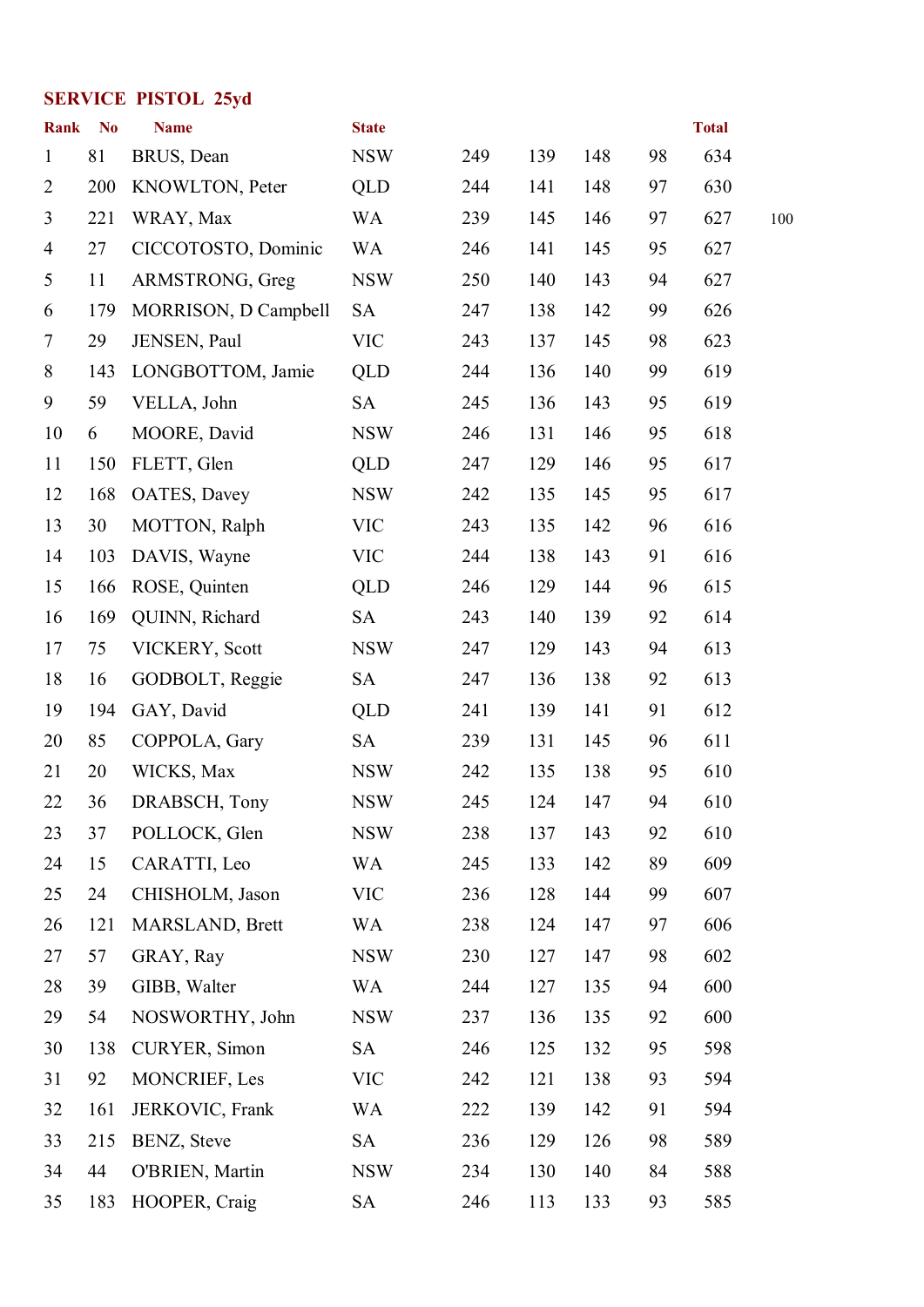## **SERVICE PISTOL 25yd Continued**

| Rank | N <sub>o</sub> | <b>Name</b>         | <b>State</b> |     |     |     |    | <b>Total</b> |
|------|----------------|---------------------|--------------|-----|-----|-----|----|--------------|
| 36   | 115            | BISHOPP, Paul       | <b>VIC</b>   | 234 | 115 | 139 | 95 | 583          |
| 37   | 111            | CLARK, John         | <b>SA</b>    | 237 | 126 | 128 | 92 | 583          |
| 38   | 167            | SCOUGALL, Andrew    | <b>VIC</b>   | 228 | 119 | 141 | 94 | 582          |
| 39   | 146            | TERRY, Matthew      | <b>SA</b>    | 246 | 104 | 135 | 95 | 580          |
| 40   | 157            | MILLAR, Dennis      | NT           | 219 | 129 | 140 | 92 | 580          |
| 41   | 123            | STRAWBRIDGE, Stevan | <b>NT</b>    | 238 | 113 | 136 | 92 | 579          |
| 42   | 122            | JEKEL, Linda        | <b>WA</b>    | 236 | 114 | 139 | 89 | 578          |
| 43   | 12             | FARQUHARSON, Col    | <b>WA</b>    | 223 | 118 | 138 | 96 | 575          |
| 44   | 78             | REED, Howard        | <b>VIC</b>   | 230 | 120 | 129 | 91 | 570          |
| 45   | 199            | HANSFORD, Billy     | NT           | 233 | 103 | 137 | 89 | 562          |
| 46   | 208            | COULTER, Paul       | <b>SA</b>    | 232 | 109 | 141 | 80 | 562          |
| 47   | 127            | HARVEY, Brian       | <b>WA</b>    | 228 | 122 | 118 | 93 | 561          |
| 48   | 13             | <b>CLARK, Les</b>   | <b>VIC</b>   | 231 | 132 | 139 | 49 | 551          |
| 49   | 184            | ANDREWS, Ray        | <b>WA</b>    | 229 | 101 | 130 | 86 | 546          |
| 50   | 58             | BASTALEC, John      | <b>SA</b>    | 221 | 124 | 114 | 85 | 544          |
| 51   | 112            | CHETWYND, John      | <b>SA</b>    | 227 | 96  | 119 | 96 | 538          |
| 52   | 56             | MAY, Cherie         | <b>NSW</b>   | 233 | 109 | 101 | 76 | 519          |
| 53   | 14             | HARTSHORN, David    | <b>WA</b>    | 220 | 104 | 121 | 72 | 517          |
| 54   | 198            | CRKOVNIK, Juro      | <b>SA</b>    | 217 | 91  | 104 | 94 | 506          |
| 55   | 205            | FRIEHE, Hardy       | <b>WA</b>    | 207 | 86  | 112 | 22 | 427          |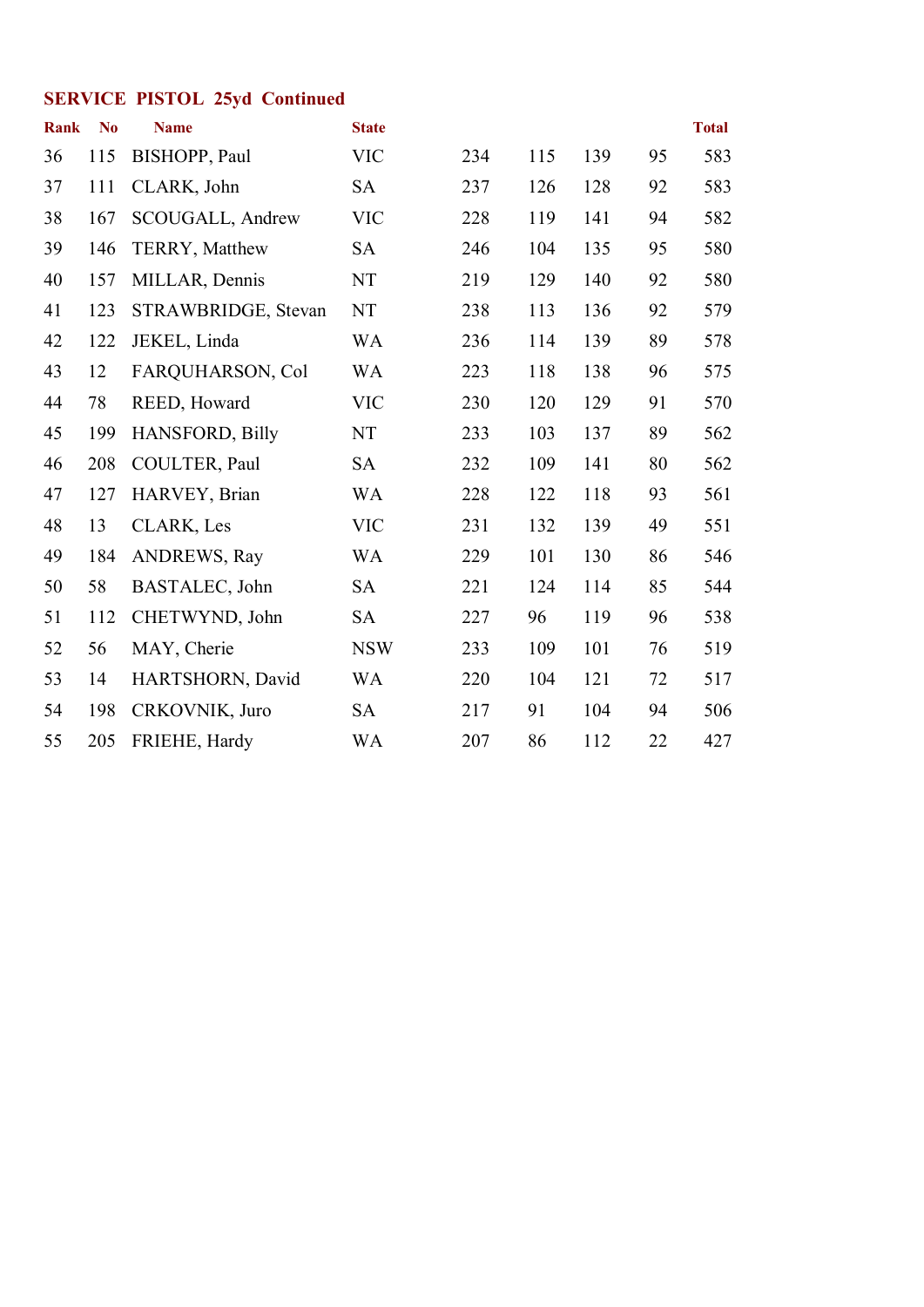#### **50m BLACK POWDER**

| <b>Rank</b>    | N <sub>0</sub> | <b>Name</b>          | <b>State</b> |    |    |    |    | <b>Total</b> |
|----------------|----------------|----------------------|--------------|----|----|----|----|--------------|
| $\mathbf{1}$   | 147            | PARRINELLI, Bill     | <b>NSW</b>   | 94 | 87 | 96 | 94 | 371          |
| $\overline{2}$ | 6              | MOORE, David         | <b>NSW</b>   | 94 | 84 | 94 | 92 | 364          |
| 3              | 153            | DINNISON, Brenton    | <b>SA</b>    | 92 | 88 | 90 | 86 | 356          |
| 4              | 156            | INGOLD, John         | <b>NSW</b>   | 88 | 85 | 90 | 90 | 353          |
| 5              | 8              | GREEN, Gary          | <b>NSW</b>   | 89 | 85 | 86 | 92 | 352          |
| 6              | 161            | JERKOVIC, Frank      | <b>WA</b>    | 86 | 89 | 89 | 86 | 350          |
| $\tau$         | 103            | DAVIS, Wayne         | <b>VIC</b>   | 83 | 90 | 87 | 85 | 345          |
| $8\,$          | 21             | RYDQUIST, Marie      | <b>NSW</b>   | 82 | 89 | 90 | 84 | 345          |
| 9              | 142            | AFFORD, Tom          | <b>SA</b>    | 86 | 83 | 84 | 89 | 342          |
| 10             | 177            | SINEL, Karen         | <b>SA</b>    | 85 | 90 | 88 | 79 | 342          |
| 11             | 221            | WRAY, Max            | <b>WA</b>    | 84 | 84 | 84 | 89 | 341          |
| 12             | 66             | TUTTY, Bruce         | <b>NSW</b>   | 88 | 83 | 86 | 82 | 339          |
| 13             | 46             | SMITH, Ern           | <b>VIC</b>   | 80 | 84 | 85 | 88 | 337          |
| 14             | 3              | HASTIE, David        | <b>VIC</b>   | 84 | 87 | 82 | 83 | 336          |
| 15             | $\overline{2}$ | SAMMARTINO, John     | <b>VIC</b>   | 84 | 80 | 84 | 87 | 335          |
| 16             | 12             | FARQUHARSON, Col     | <b>WA</b>    | 80 | 89 | 80 | 84 | 333          |
| 17             | 120            | COWARD, Travers      | <b>QLD</b>   | 87 | 83 | 81 | 82 | 333          |
| 18             | 16             | GODBOLT, Reggie      | <b>SA</b>    | 82 | 83 | 81 | 82 | 328          |
| 19             | 67             | DUCKETT, Barry       | <b>WA</b>    | 81 | 82 | 81 | 83 | 327          |
| 20             | 202            | STANFIELD, Frank     | <b>QLD</b>   | 80 | 80 | 79 | 86 | 325          |
| 21             | 45             | <b>CHALKER, Bob</b>  | <b>NSW</b>   | 67 | 87 | 85 | 85 | 324          |
| 22             | 179            | MORRISON, D Campbell | <b>SA</b>    | 78 | 85 | 88 | 73 | 324          |
| 23             | 122            | JEKEL, Linda         | <b>WA</b>    | 73 | 81 | 83 | 83 | 320          |
| 24             | 75             | VICKERY, Scott       | <b>NSW</b>   | 85 | 82 | 75 | 78 | 320          |
| 25             | 168            | OATES, Davey         | <b>NSW</b>   | 76 | 83 | 76 | 84 | 319          |
| 26             | 92             | MONCRIEF, Les        | <b>VIC</b>   | 81 | 77 | 80 | 79 | 317          |
| 27             | 86             | FULTON, Tom          | <b>QLD</b>   | 77 | 74 | 85 | 78 | 314          |
| 28             | 167            | SCOUGALL, Andrew     | <b>VIC</b>   | 65 | 78 | 81 | 84 | 308          |
| 29             | 100            | RYAN, Kerry          | <b>VIC</b>   | 76 | 81 | 68 | 82 | 307          |
| 30             | 175            | BOW, Murray          | <b>WA</b>    | 75 | 73 | 76 | 81 | 305          |
| 31             | 123            | STRAWBRIDGE, Stevan  | NT           | 76 | 72 | 76 | 81 | 305          |
| 32             | 84             | CASHEN, John         | <b>VIC</b>   | 70 | 78 | 78 | 78 | 304          |
| 33             | 14             | HARTSHORN, David     | <b>WA</b>    | 77 | 82 | 77 | 68 | 304          |
| 34             | 184            | <b>ANDREWS, Ray</b>  | <b>WA</b>    | 76 | 73 | 81 | 72 | 302          |
| 35             | 199            | HANSFORD, Billy      | NT           | 65 | 77 | 76 | 81 | 299          |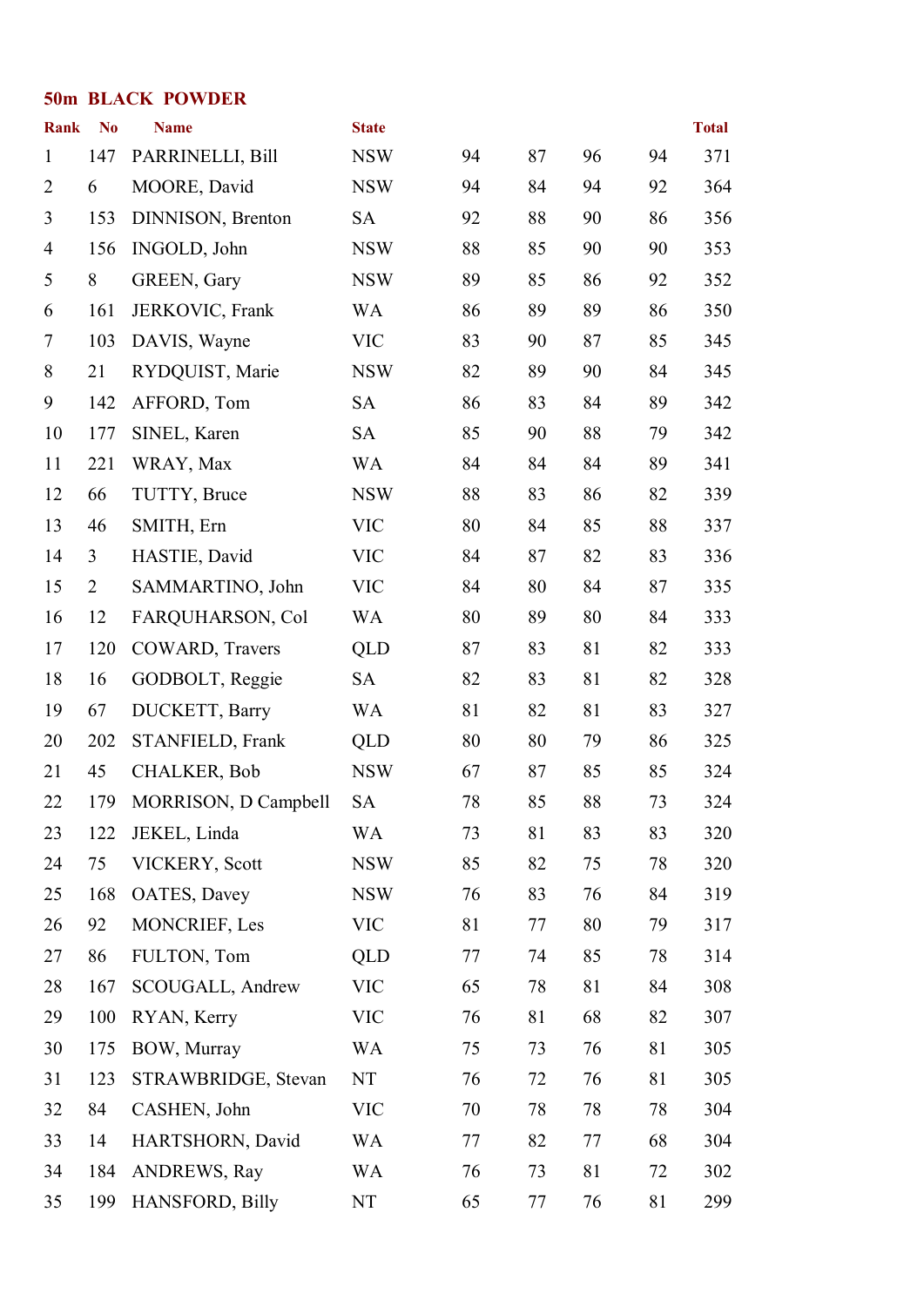#### **50m BLACK POWDER Continued**

| Rank | $\mathbf{N}\mathbf{o}$ | <b>Name</b>         | <b>State</b> |    |    |                  |          | <b>Total</b> |    |
|------|------------------------|---------------------|--------------|----|----|------------------|----------|--------------|----|
| 36   | 78                     | REED, Howard        | <b>VIC</b>   | 66 | 81 | 70               | 77       | 294          |    |
| 37   | 150                    | FLETT, Glen         | QLD          | 53 | 82 | 76               | 81       | 292          |    |
| 38   |                        | MOORE, Cheryl       | <b>NSW</b>   | 67 | 72 | 82               | 70       | 291          |    |
| 39   |                        | 214 LOW, Bill       | NT           | 72 | 81 | 69               | 65       | 287          |    |
| 40   | 154                    | <b>BAKER, Darcy</b> | <b>NSW</b>   | 69 | 75 | 61               | 71       | 276          |    |
| 41   | 56                     | MAY, Cherie         | <b>NSW</b>   | 48 | 80 | 61               | 78       | 267          |    |
| 42   | 53                     | HARDISTY, John      | <b>TAS</b>   | 72 | 55 | 56               | 56       | 239          |    |
| 43   | 57                     | GRAY, Ray           | <b>NSW</b>   | 60 | 60 | $\boldsymbol{0}$ | $\theta$ | 120          | #1 |

#### **25m BLACK POWDER**

| <b>Rank</b>    | N <sub>o</sub> | <b>Name</b>            | <b>State</b> |    |    |     |    |    |     | <b>Total</b> |
|----------------|----------------|------------------------|--------------|----|----|-----|----|----|-----|--------------|
| $\mathbf{1}$   | $\overline{2}$ | SAMMARTINO, John       | <b>VIC</b>   | 91 | 88 | 179 | 95 | 98 | 193 | 372          |
| $\overline{2}$ | 99             | RYAN, Noel             | <b>VIC</b>   | 94 | 92 | 186 | 95 | 89 | 184 | 370          |
| 3              | 45             | <b>CHALKER, Bob</b>    | <b>NSW</b>   | 87 | 85 | 172 | 98 | 96 | 194 | 366          |
| 4              | 123            | STRAWBRIDGE, Stevan    | NT           | 86 | 87 | 173 | 95 | 97 | 192 | 365          |
| 5              | 167            | SCOUGALL, Andrew       | <b>VIC</b>   | 90 | 87 | 177 | 96 | 92 | 188 | 365          |
| 6              | 46             | SMITH, Ern             | <b>VIC</b>   | 92 | 85 | 177 | 93 | 94 | 187 | 364          |
| 7              | 147            | PARRINELLI, Bill       | <b>NSW</b>   | 93 | 88 | 181 | 87 | 94 | 181 | 362          |
| 8              | 202            | STANFIELD, Frank       | <b>QLD</b>   | 89 | 90 | 179 | 93 | 90 | 183 | 362          |
| 9              | 156            | INGOLD, John           | <b>NSW</b>   | 90 | 93 | 183 | 92 | 87 | 179 | 362          |
| 10             | 66             | TUTTY, Bruce           | <b>NSW</b>   | 89 | 92 | 181 | 92 | 88 | 180 | 361          |
| 11             | 161            | JERKOVIC, Frank        | <b>WA</b>    | 92 | 95 | 187 | 86 | 88 | 174 | 361          |
| 12             | 221            | WRAY, Max              | <b>WA</b>    | 89 | 91 | 180 | 94 | 87 | 181 | 361          |
| 13             | 179            | MORRISON, D Campbell   | <b>SA</b>    | 88 | 87 | 175 | 94 | 91 | 185 | 360          |
| 14             | 153            | DINNISON, Brenton      | <b>SA</b>    | 91 | 91 | 182 | 88 | 90 | 178 | 360          |
| 15             | 6              | MOORE, David           | <b>NSW</b>   | 95 | 95 | 190 | 82 | 88 | 170 | 360          |
| 16             | 181            | HAYWOOD, Lindsay       | <b>NSW</b>   | 87 | 86 | 173 | 93 | 91 | 184 | 357          |
| 17             | 171            | HORTON, Geoffrey       | <b>VIC</b>   | 90 | 89 | 179 | 90 | 87 | 177 | 356          |
| 18             | 150            | FLETT, Glen            | <b>QLD</b>   | 87 | 85 | 172 | 93 | 89 | 182 | 354          |
| 19             | 138            | CURYER, Simon          | <b>SA</b>    | 93 | 85 | 178 | 82 | 92 | 174 | 352          |
| 20             | 142            | AFFORD, Tom            | <b>SA</b>    | 89 | 89 | 178 | 87 | 87 | 174 | 352          |
| 21             | 168            | OATES, Davey           | <b>NSW</b>   | 90 | 89 | 179 | 88 | 85 | 173 | 352          |
| 22             | 8              | GREEN, Gary            | <b>NSW</b>   | 87 | 87 | 174 | 86 | 91 | 177 | 351          |
| 23             | 120            | <b>COWARD, Travers</b> | <b>QLD</b>   | 86 | 85 | 171 | 89 | 90 | 179 | 350          |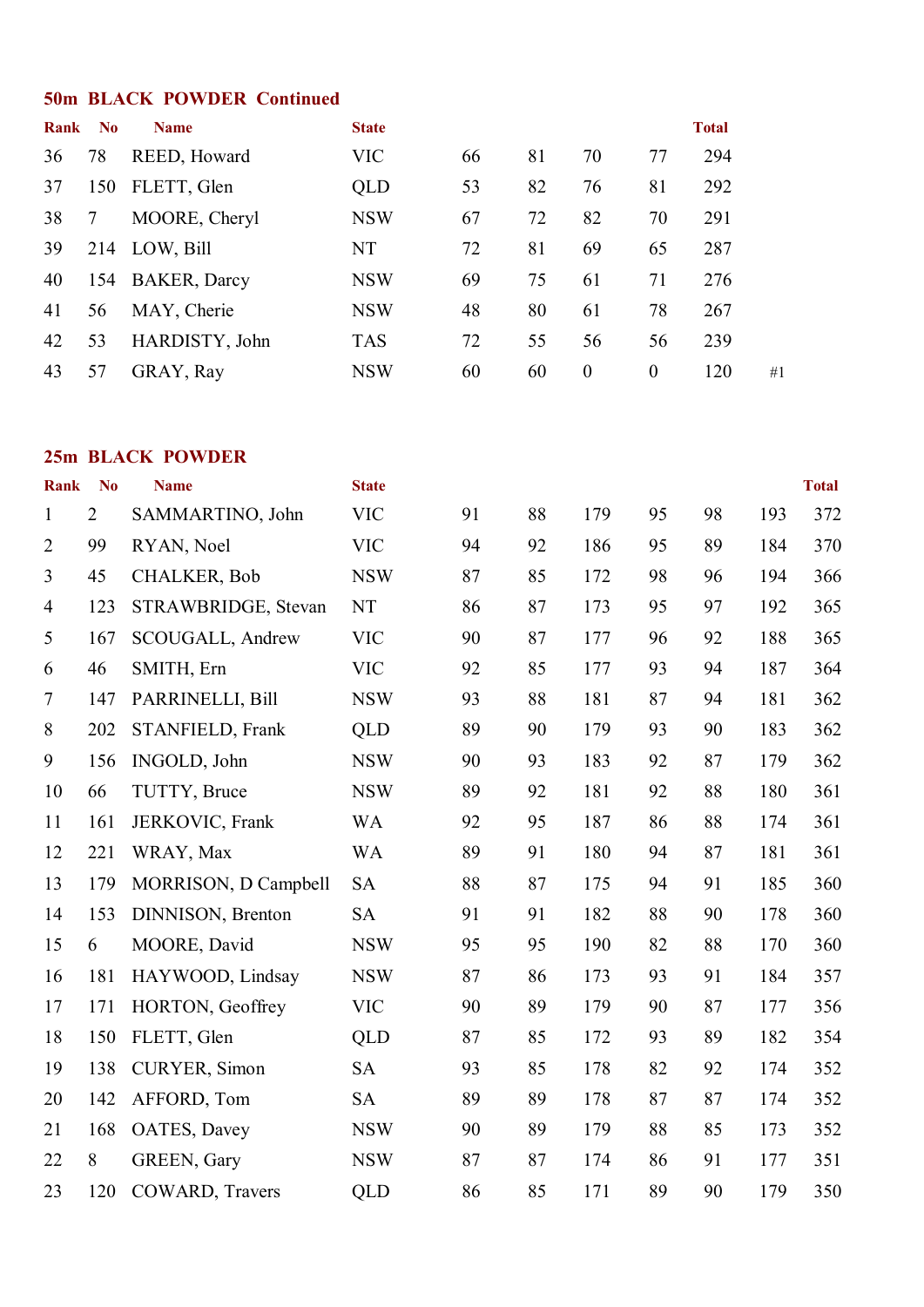#### **25m BLACK POWDER Continued**

| <b>Rank</b> | N <sub>o</sub> | <b>Name</b>          | <b>State</b> |    |    |     |    |                  |     | <b>Total</b> |
|-------------|----------------|----------------------|--------------|----|----|-----|----|------------------|-----|--------------|
| 24          | 92             | MONCRIEFF, Les       | <b>VIC</b>   | 88 | 85 | 173 | 90 | 87               | 177 | 350          |
| 25          | 85             | COPPOLA, Gary        | <b>SA</b>    | 87 | 84 | 171 | 89 | 87               | 176 | 347          |
| 26          | 215            | BENZ, Steve          | <b>SA</b>    | 87 | 83 | 170 | 80 | 91               | 171 | 341          |
| 27          | 175            | BOW, Murray          | <b>WA</b>    | 88 | 92 | 180 | 75 | 86               | 161 | 341          |
| 28          | 14             | HARTSHORN, David     | <b>WA</b>    | 83 | 81 | 164 | 88 | 87               | 175 | 339          |
| 29          | 78             | REED, Howard         | <b>VIC</b>   | 86 | 85 | 171 | 77 | 89               | 166 | 337          |
| 30          | 16             | GODBOLT, Reggie      | <b>SA</b>    | 86 | 79 | 165 | 87 | 85               | 172 | 337          |
| 31          | 53             | HARDISTY, John       | <b>TAS</b>   | 87 | 78 | 165 | 83 | 88               | 171 | 336          |
| 32          | 67             | DUCKETT, Barry       | <b>WA</b>    | 87 | 86 | 173 | 85 | 78               | 163 | 336          |
| 33          | 86             | FULTON, Tom          | <b>QLD</b>   | 86 | 89 | 175 | 84 | 77               | 161 | 336          |
| 34          | 12             | FARQUHARSON, Col     | <b>WA</b>    | 86 | 88 | 174 | 74 | 86               | 160 | 334          |
| 35          | 75             | VICKERY, Scott       | <b>NSW</b>   | 77 | 77 | 154 | 89 | 89               | 178 | 332          |
| 36          | 154            | <b>BAKER</b> , Darcy | <b>NSW</b>   | 84 | 70 | 154 | 85 | 91               | 176 | 330          |
| 37          | $\overline{3}$ | HASTIE, David        | <b>VIC</b>   | 89 | 85 | 174 | 85 | 69               | 154 | 328          |
| 38          | 184            | <b>ANDREWS, Ray</b>  | <b>WA</b>    | 79 | 85 | 164 | 82 | 79               | 161 | 325          |
| 39          | 103            | DAVIS, Wayne         | <b>VIC</b>   | 88 | 85 | 173 | 74 | 78               | 152 | 325          |
| 40          | 84             | CASHEN, John         | <b>VIC</b>   | 86 | 79 | 165 | 87 | 73               | 160 | 325          |
| 41          | 56             | MAY, Cherie          | <b>NSW</b>   | 82 | 80 | 162 | 72 | 90               | 162 | 324          |
| 42          | 199            | HANSFORD, Billy      | NT           | 86 | 79 | 165 | 75 | 81               | 156 | 321          |
| 43          | 177            | SINEL, Karen         | <b>SA</b>    | 79 | 91 | 170 | 61 | 81               | 142 | 312          |
| 44          | $\tau$         | MOORE, Cheryl        | <b>NSW</b>   | 71 | 86 | 157 | 67 | 87               | 154 | 311          |
| 45          | 176            | <b>OSBORNE, Bev</b>  | <b>SA</b>    | 86 | 84 | 170 | 61 | 78               | 139 | 309          |
| 46          | 214            | LOW, Bill            | NT           | 79 | 81 | 160 | 74 | 75               | 149 | 309          |
| 47          | 122            | JEKEL, Linda         | <b>WA</b>    | 86 | 93 | 179 | 54 | 71               | 125 | 304          |
| 48          | 38             | HARDING, Chris       | NT           | 82 | 84 | 166 | 81 | 54               | 135 | 301          |
| 49          | 205            | FRIEHE, Hardy        | <b>WA</b>    | 73 | 74 | 147 | 76 | 75               | 151 | 298          |
| 50          | 21             | RYDQUIST, Marie      | <b>NSW</b>   | 54 | 56 | 110 | 73 | 84               | 157 | 267          |
| 51          | 57             | GRAY, Ray            | <b>NSW</b>   | 79 | 88 | 167 | 42 | $\boldsymbol{0}$ | 42  | 209 #1       |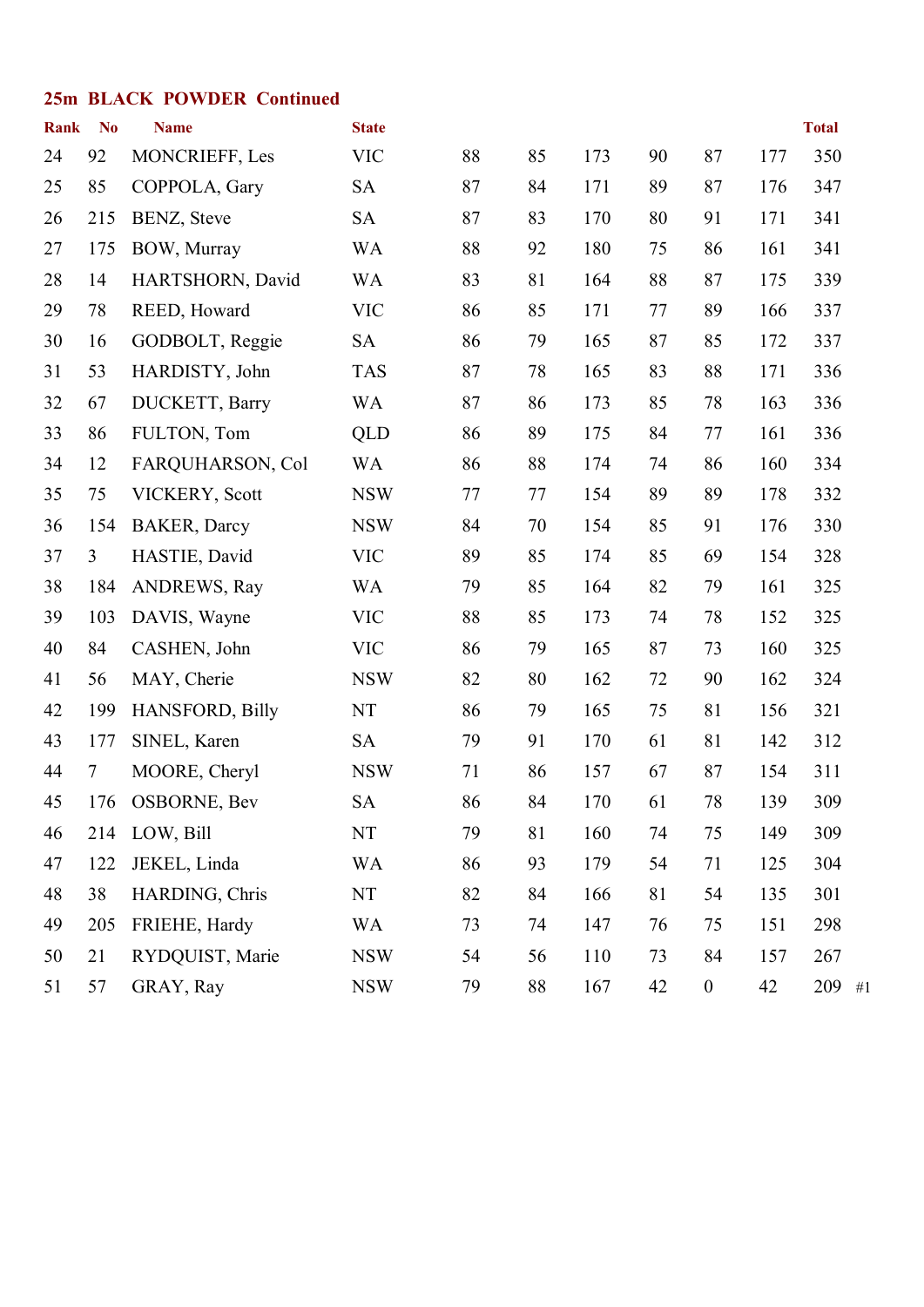#### **25m RAPID FIRE**

|                | <b>FP</b>        | $\mathbf{N}$ | <b>Name</b>                                          | <b>State</b>                                          |            |                            |                |                                       |                         |                           |                   |                          | <b>Total</b>          |  |
|----------------|------------------|--------------|------------------------------------------------------|-------------------------------------------------------|------------|----------------------------|----------------|---------------------------------------|-------------------------|---------------------------|-------------------|--------------------------|-----------------------|--|
| $\mathbf{1}$   | B                | 70           | QUICK, Bruce<br>8.4<br>9.0<br>10.4 8.7               | <b>VIC</b><br>10.1<br>9.8<br>10.1                     | 96         | 93<br>10.4 10.1 49.7 9.4   | 94             | 283<br>10.5 47.8 10.3 10.0 8.8<br>9.8 | 97<br>8.3               | 98<br>8.3<br>10.3         | 89<br>9.4<br>8.9  | 284<br>46.8<br>46.7      | 567<br>191.0<br>758.0 |  |
| 2              | B                |              | 128 GIUSTINIANO, Mike<br>9.2<br>7.1<br>$10.0 \t 8.7$ | WA<br>$10.3$ 9.2<br>10.6 10.7 10.6 50.6 8.8           |            | 95 96<br>9.7 45.5 8.8      | 86             | 277<br>9.0<br>6.6                     | 95<br>9.1               | 99<br>10.6 10.1 10.6 49.1 | 92                | 286<br>10.7 10.2 45.4    | 563<br>190.6<br>753.6 |  |
| 3              | B                | 62           | FAVELL, Bruce<br>$10.0 \quad 8.4$<br>10.3<br>7.7     | QLD 94 93 94<br>$10.2$ 9.3 8.0 45.9 9.3<br>$10.4$ 8.2 |            | 46.5 8.8                   | 9.7            | 281<br>10.5 10.5 9.6<br>9.2           | 92<br>9.7               | 96<br>10.8                | 94<br>8.3<br>48.2 | 282<br>48.2<br>751.8     | 563<br>188.8<br>9.9   |  |
| 4              | B                |              | 216 TOOHEY, Justin<br>$10.0$ 10.4<br>10.1<br>9.8     | NSW 96 97 89<br>$10.3$ 9.8<br>8.8<br>9.3              | 9.8        | 10.6 48.6 9.9              |                | 282<br>50.3 10.0 8.8                  | 96<br>9.9<br>$10.3$ 9.5 | 97<br>9.8<br>8.0          | 80<br>9.0<br>10.3 | 273<br>47.5<br>48.0      | 555<br>194.4<br>749.4 |  |
| 5              | B                | 94           | CHAPMAN, David J<br>9.3<br>9.6<br>10.4 9.8           | <b>SA</b><br>10.3<br>8.4<br>10.6                      | 8.8<br>9.3 | 96 98 87<br>9.4            | 48.5 7.0       | 281<br>47.4 10.4 7.7                  | 94<br>10.7 9.4          | 95<br>$10.2$ 9.7<br>10.3  | 84<br>8.2<br>9.0  | 273<br>46.2<br>46.4      | 554<br>188.5<br>742.5 |  |
| 6              | B                | 6            | MOORE, David<br>7.6<br>10.1<br>10.3<br>10.4          | NSW 98<br>$10.5$ 9.2<br>9.7<br>9.1                    |            | 88<br>10.6 48.0 8.3<br>9.4 | 86<br>48.9 5.9 | 272<br>9.1<br>7.8                     | 96<br>0.0<br>8.7        | 90<br>8.1<br>8.2          | 91<br>9.6         | 277<br>35.1<br>10.4 41.0 | 549<br>173.0<br>722.0 |  |
| $\tau$         | B                |              | 104 ROYALS, Peter                                    | <b>SA</b>                                             | 93         | 92                         | 92             | 277                                   | 96                      | 92                        | 81                | 269                      | 546                   |  |
| 8              | A                | 135          | SRUHAN, Paul                                         | <b>NSW</b>                                            | 91         | 95                         | 92             | 278                                   | 98                      | 90                        | 79                | 267                      | 545                   |  |
| 9              | A                | 188          | WICKS, Matt                                          | <b>QLD</b>                                            | 92         | 94                         | 84             | 270                                   | 97                      | 90                        | 87                | 274                      | 544                   |  |
| 10             | $\mathbf{B}$     | 43           | FINKEN, Lucas                                        | <b>VIC</b>                                            | 98         | 90                         | 84             | 272                                   | 98                      | 93                        | 81                | 272                      | 544                   |  |
| $11 \text{ A}$ |                  | 99           | RYAN, Noel                                           | <b>VIC</b>                                            | 93         | 94                         | 88             | 275                                   | 96                      | 87                        | 85                | 268                      | 543                   |  |
| $12 \quad B$   |                  | 120          | COWARD, Travers                                      | <b>QLD</b>                                            | 98         | 93                         | 78             | 269                                   | 95                      | 92                        | 86                | 273                      | 542                   |  |
| $13 \quad B$   |                  |              | 196 BOYLE, Christian                                 | <b>VIC</b>                                            | 92         | 89                         | 85             | 266                                   | 95                      | 88                        | 90                | 273                      | <b>539 OPEN</b>       |  |
| 14             | B                | 123          | STRAWBRIDGE, Stevan NT                               |                                                       | 90         | 97                         | 90             | 277                                   | 92                      | 88                        | 79                | 259                      | 536                   |  |
| 15             | $\mathbf{A}$     | 204          | SCHULTZ, Greg                                        | SA                                                    | 91         | 88                         | 87             | 266                                   | 87                      | 94                        | 85                | 266                      | 532                   |  |
| 16             | $\mathbf{A}$     | 206          | RYDER, Aaron                                         | WA                                                    | 92         | 90                         | 83             | 265                                   | 90                      | 93                        | 84                | 267                      | 532                   |  |
| 17             | $\boldsymbol{B}$ | 69           | DOWLING, Bob                                         | <b>NSW</b>                                            | 94         | 81                         | 87             | 262                                   | 90                      | 90                        | 88                | 268                      | 530                   |  |
| 18             | $\bf{B}$         | 202          | STANFIELD, Frank                                     | <b>QLD</b>                                            | 95         | 94                         | 86             | 275                                   | 90                      | 89                        | 75                | 254                      | 529                   |  |
| 19             | $\mathbf{A}$     | 15           | CARATTI, Leo                                         | <b>WA</b>                                             | 94         | 88                         | 77             | 259                                   | 91                      | 91                        | 86                | 268                      | 527                   |  |
| 20             | $\mathbf{A}$     | 101          | NICHOLLS, Graeme                                     | WA                                                    | 96         | 88                         | 90             | 274                                   | 88                      | 87                        | 77                | 252                      | 526                   |  |
| 21             | $\mathbf{A}$     | 92           | MONCRIEFF, Les                                       | <b>VIC</b>                                            | 88         | 88                         | 77             | 253                                   | 96                      | 92                        | 83                | 271                      | 524                   |  |
| 22             | $\mathbf{A}$     | 180          | WHITE, Brenton                                       | <b>SA</b>                                             | 79         | 86                         | 83             | 248                                   | 95                      | 92                        | 85                | 272                      | 520                   |  |
| 23             | $\mathbf{A}$     | 86           | FULTON, Tom                                          | <b>QLD</b>                                            | 89         | 91                         | 83             | 263                                   | 91                      | 94                        | 72                | 257                      | 520                   |  |
| 24             | B                | 136          | TARANSKY, Alex                                       | <b>SA</b>                                             | 88         | 90                         | 88             | 266                                   | 91                      | 80                        | 81                | 252                      | 518                   |  |
| 25             | $\mathbf{A}$     | 189          | HEALY, Stuart                                        | <b>VIC</b>                                            | 89         | 88                         | 78             | 255                                   | 93                      | 85                        | 84                | 262                      | 517                   |  |
| 26             | $\mathbf{A}$     | 195          | BOYLE, Kevin                                         | <b>VIC</b>                                            | 94         | 88                         | 75             | 257                                   | 95                      | 91                        | 74                | 260                      | 517                   |  |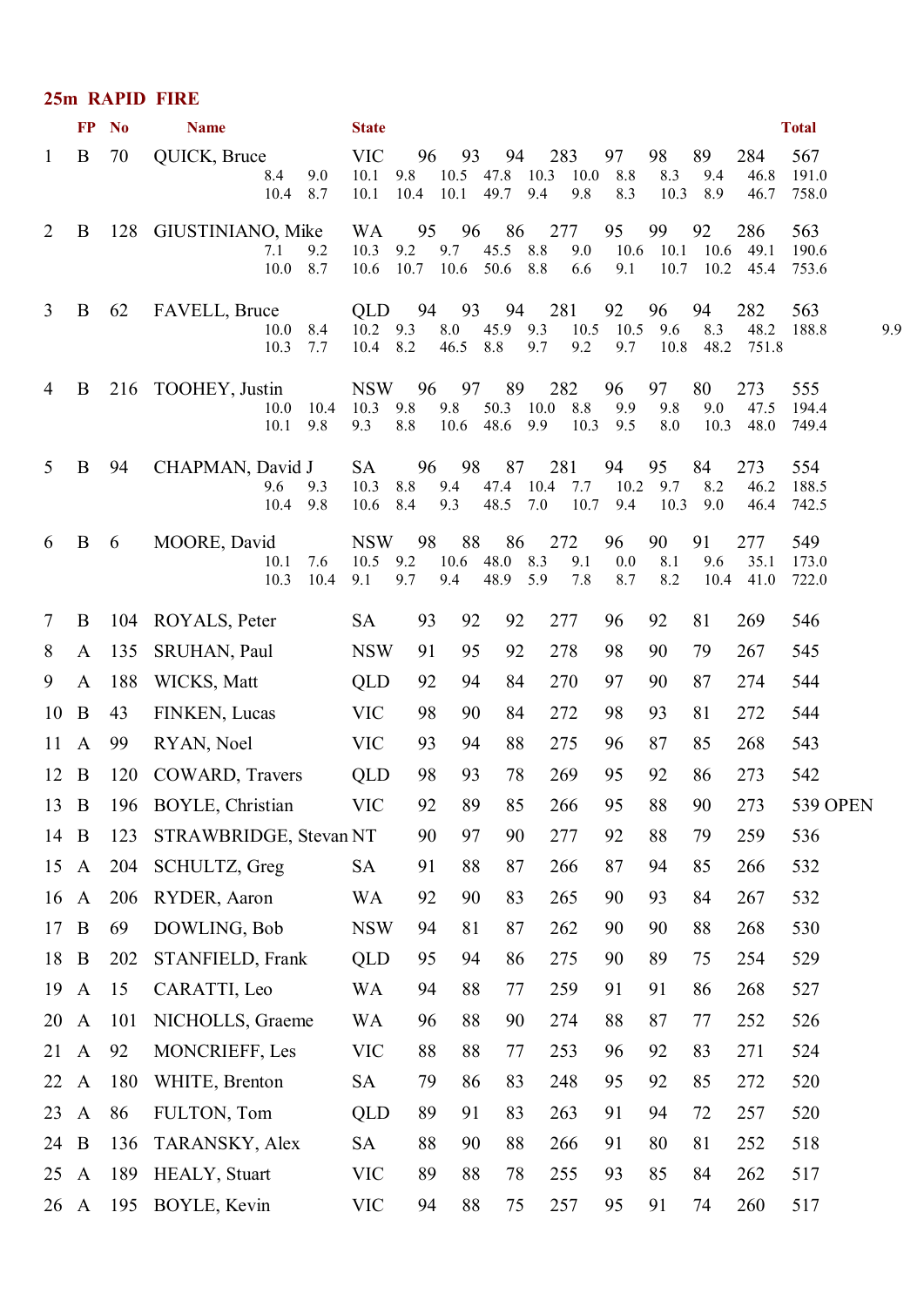|      | <b>25m RAPID FIRE Continued</b> |                |                            |                              |    |    |    |     |                  |                  |                  |                  |     |       |
|------|---------------------------------|----------------|----------------------------|------------------------------|----|----|----|-----|------------------|------------------|------------------|------------------|-----|-------|
|      | FP                              | N <sub>0</sub> | <b>Name</b>                | <b>Total</b><br><b>State</b> |    |    |    |     |                  |                  |                  |                  |     |       |
| 27   | $\mathbf{A}$                    | 103            | DAVIS, Wayne               | <b>VIC</b>                   | 95 | 87 | 86 | 268 | 89               | 86               | 74               | 249              | 517 |       |
| 28   | $\mathbf{A}$                    | 25             | GUY, Steve                 | <b>NSW</b>                   | 85 | 86 | 83 | 254 | 95               | 92               | 74               | 261              | 515 |       |
| 29   | $\boldsymbol{B}$                | 75             | VICKERY, Scott             | <b>NSW</b>                   | 88 | 82 | 87 | 257 | 89               | 88               | 80               | 257              | 514 |       |
| 30   | $\bf{B}$                        | 161            | JERKOVIC, Frank            | <b>WA</b>                    | 80 | 84 | 81 | 245 | 84               | 95               | 86               | 265              | 510 |       |
| 31   | $\mathbf{A}$                    | 174            | TRETIAKOV, Mikhail         | <b>VIC</b>                   | 89 | 76 | 86 | 251 | 84               | 92               | 81               | 257              | 508 |       |
| 32   | B                               | 167            | SCOUGALL, Andrew           | <b>VIC</b>                   | 88 | 83 | 80 | 251 | 94               | 82               | 81               | 257              | 508 |       |
| 33   | $\mathbf{A}$                    | 16             | GODBOLT, Reggie            | <b>SA</b>                    | 89 | 77 | 81 | 247 | 91               | 91               | 71               | 253              | 500 |       |
| 34   | $\bf{B}$                        | 121            | MARSLAND, Brett            | <b>WA</b>                    | 80 | 86 | 71 | 237 | 90               | 87               | 79               | 256              | 493 |       |
| 35   | B                               | 89             | <b>ARTHUR-SMITH, Peter</b> | <b>SA</b>                    | 89 | 72 | 65 | 226 | 96               | 87               | 82               | 265              | 491 |       |
| 36   | $\mathbf{A}$                    | 53             | HARDISTY, John             | <b>TAS</b>                   | 89 | 84 | 58 | 231 | 92               | 82               | 82               | 256              | 487 |       |
| 37   | $\mathbf{A}$                    | 14             | HARTSHORN, David           | <b>WA</b>                    | 82 | 85 | 66 | 233 | 88               | 82               | 78               | 248              | 481 |       |
| 38   | $\mathbf{A}$                    | 122            | JEKEL, Linda               | <b>WA</b>                    | 92 | 89 | 61 | 242 | 86               | 79               | 71               | 236              | 478 |       |
| 39   | $\, {\bf B}$                    | 12             | FARQUHARSON, Col           | <b>WA</b>                    | 82 | 77 | 75 | 234 | 78               | 88               | 73               | 239              | 473 |       |
| 40   | $\mathbf{A}$                    | 210            | WILSON, Bryan              | <b>VIC</b>                   | 90 | 77 | 67 | 234 | 82               | 78               | 73               | 233              | 467 |       |
| 41   | B                               | 170            | GEORGE, Tony               | <b>SA</b>                    | 83 | 75 | 77 | 235 | 77               | 70               | 81               | 228              | 463 |       |
| 42   | $\mathbf{A}$                    | $\mathbf{1}$   | STOCK, Derek               | <b>WA</b>                    | 76 | 87 | 71 | 234 | 90               | 75               | 59               | 224              | 458 |       |
| 43   | $\mathbf{A}$                    | 134            | EDGCUMBE, Peter            | <b>SA</b>                    | 85 | 79 | 59 | 223 | 88               | 86               | 59               | 233              | 456 |       |
| 44   | B                               | 219            | RAND, Marianne             | <b>VIC</b>                   | 77 | 71 | 69 | 217 | 85               | 80               | 64               | 229              | 446 |       |
| 45   | B                               | 38             | HARDING, Chris             | NT                           | 72 | 85 | 56 | 213 | 82               | 73               | 65               | 220              | 433 |       |
| 46   | $\mathbf{A}$                    | 35             | TOLHURST, Gary             | <b>TAS</b>                   | 84 | 73 | 50 | 207 | 83               | 74               | 61               | 218              | 425 |       |
| 47   | $\bf{B}$                        | 79             | LUMSDEN, John              | <b>NSW</b>                   | 63 | 58 | 64 | 185 | 78               | 77               | 79               | 234              | 419 |       |
| 48   | A                               |                | 158 CONOLEY, Barry         | <b>SA</b>                    | 82 | 76 | 27 | 185 | 79               | 64               | 64               | 207              | 392 |       |
| 49   | B                               | 61             | STEERS, Geoff              | <b>TAS</b>                   | 76 | 69 | 42 | 187 | 71               | 64               | 49               | 184              | 371 |       |
| 50   | $\mathbf{A}$                    | 218            | RAND, Peter                | <b>VIC</b>                   | 63 | 72 | 58 | 193 | 72               | 37               | $\boldsymbol{0}$ | 109              | 302 | $\#1$ |
| 51   | B                               | 164            | RICHARDSON, Craig          | <b>NSW</b>                   | 78 | 84 | 68 | 230 | $\boldsymbol{0}$ | $\boldsymbol{0}$ | $\boldsymbol{0}$ | $\boldsymbol{0}$ | 230 | #2    |
| 52 B |                                 | 159            | PAPPS, Mike                | <b>SA</b>                    | 81 | 86 | 29 | 196 | $\boldsymbol{0}$ | $\boldsymbol{0}$ | $\boldsymbol{0}$ | $\boldsymbol{0}$ | 196 | #3    |

#### **25m RAPID FIRE JUNIOR**

|  | FP No   | <b>Name</b>                     | <b>State</b> |    |    |    |              | <b>Total</b> |                      |  |
|--|---------|---------------------------------|--------------|----|----|----|--------------|--------------|----------------------|--|
|  |         | 1 A 1196 BOYLE, Christian       | VIC-         | 91 | 93 | 79 | 263 94 95 80 |              | 269 532              |  |
|  |         | 2 B 163 RICHARDSON, David       | NSW          | 97 | 84 | 87 | 268 90       | 89 75        | 254 522              |  |
|  |         | 3 B 1033 MULLENS, Gary          | VIC-         | 91 | 84 | 65 |              |              | 240 94 91 45 230 470 |  |
|  | 4 A 152 | WOODWARD, Justin                | OLD.         | 81 | 88 | 42 | 211 87 76 59 |              | 222 433              |  |
|  |         | 5 A 125 STRAWBRIDGE, Zebulon NT |              | 85 | 67 | 46 | 198 73       | 50 51        | 174 372              |  |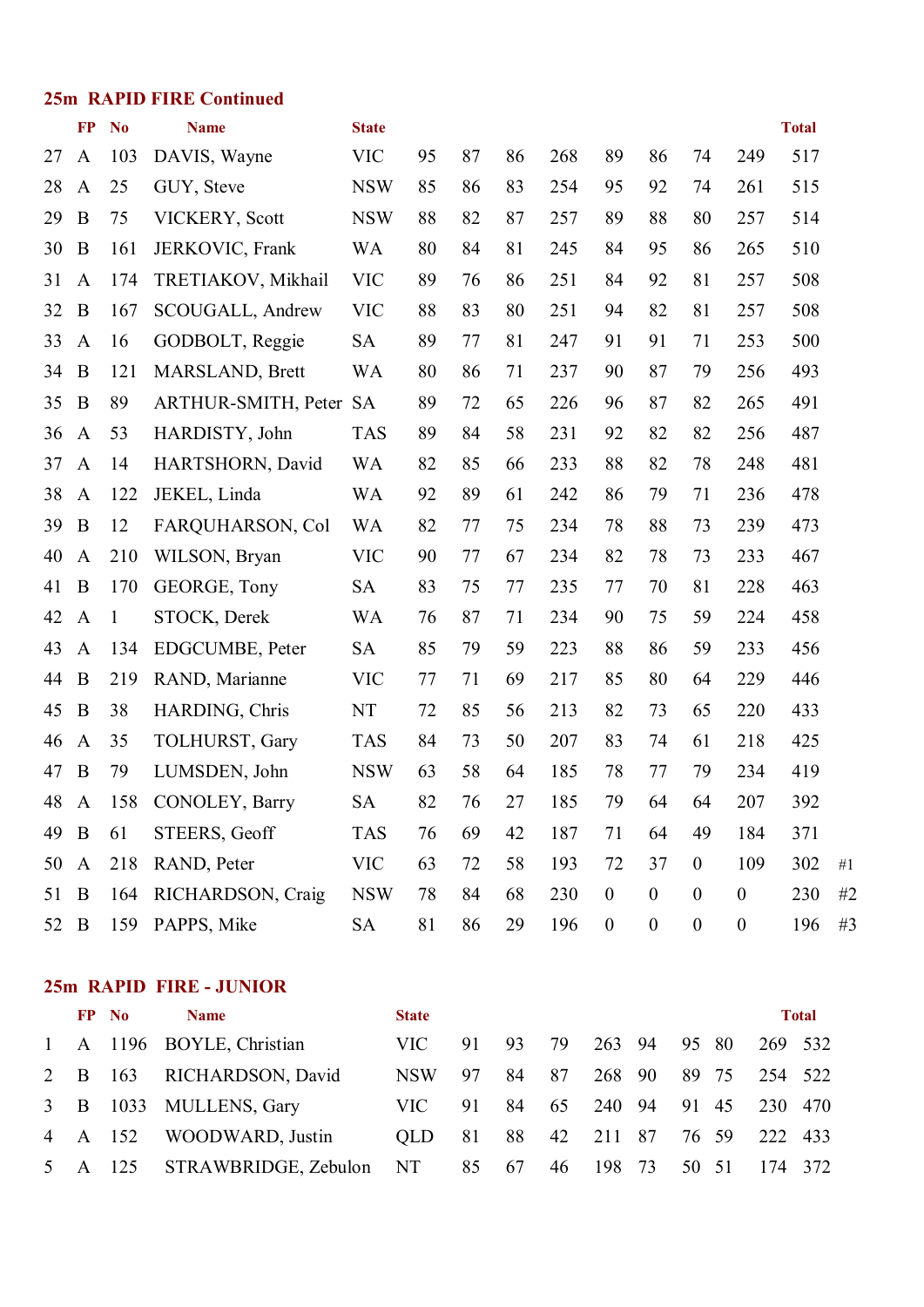#### **AIR PISTOL WOMEN JUNIOR**

| Rank           | No   | <b>Name</b>             | <b>State</b> |    |    |    |    | <b>Total</b> |
|----------------|------|-------------------------|--------------|----|----|----|----|--------------|
| $\mathbf{1}$   | 110  | GALIABOVITCH, Elena     | <b>VIC</b>   | 92 | 92 | 94 | 93 | 371          |
| 2              | 173  | GREEN, Teiha            | QLD          | 87 | 87 | 91 | 83 | 348          |
| 3              | 95   | CHAPMAN, Hayley         | <b>SA</b>    | 90 | 87 | 82 | 87 | 346          |
| $\overline{4}$ | 148  | WHITTAKER, Leisa        | QLD          | 91 | 84 | 89 | 80 | 344          |
| 5              | 77   | WILSON, Marlo           | <b>VIC</b>   | 86 | 84 | 78 | 88 | 336          |
| 6              | 83   | FOSTER, Yvonne          | <b>NT</b>    | 89 | 88 | 80 | 79 | 336          |
| 7              | 1034 | <b>MULLENS, Chelsea</b> | <b>VIC</b>   | 88 | 82 | 81 | 83 | 334          |

#### **10m WOMENS AIR PISTOL**

| <b>Rank FP</b>  |                | N <sub>o</sub> | <b>Name</b>            |      |           | <b>State</b> |                     |            |      |            |     |                  |      |      | <b>Total</b> |
|-----------------|----------------|----------------|------------------------|------|-----------|--------------|---------------------|------------|------|------------|-----|------------------|------|------|--------------|
| $\mathbf{1}$    | 5              | 203            | MCKENZIE, Pam          |      |           | <b>WA</b>    |                     |            | 93   | 95         |     | 95               | 95   |      | 378          |
|                 |                |                |                        | 10.4 | 9.0       | 10.2         | 9.3                 | $10.1$ 9.0 |      | 9.5        | 8.2 | $10.0\,$         | 10.7 |      | 96.4 474.4   |
| $\overline{2}$  | 5              |                | 122 JEKEL, Linda       |      |           | <b>WA</b>    |                     |            | 93   | 95         |     | 92               | 93   |      | 373          |
|                 |                |                |                        | 9.4  | 9.6       | 9.5          | 9.6                 | 9.0        | 10.7 | $10.5$ 9.5 |     | 10.8             | 10.2 | 98.8 | 471.8        |
| $\overline{3}$  | 2              |                | 144 RYAN, Linda        |      |           | <b>VIC</b>   |                     |            | 94   | 94         |     | 94               | 93   |      | 375          |
|                 |                |                |                        | 10.6 | 9.6       | 10.1         | 8.7                 | 9.0        | 9.6  | 9.6        | 8.5 | 9.3              | 10.0 | 95.0 | 470.0        |
| $\overline{4}$  | 5              | 21             | RYDQUIST, Marie        |      |           | <b>NSW</b>   |                     |            | 92   | 96         |     | 92               | 93   |      | 373          |
|                 |                |                |                        | 10.2 | 8.7       |              | $10.0$ $10.0$ $9.5$ |            | 10.3 | 7.9        |     | $10.1$ 9.9       | 10.3 | 96.9 | 469.9        |
| 5               | 9              | 55             | <b>GILLMAN, Kristy</b> |      |           | <b>VIC</b>   |                     |            | 94   | 92         |     | 89               | 96   |      | 371          |
|                 |                |                |                        | 9.7  | $8.0\,$   | 10.3         | $10.4$ 9.3          |            | 10.1 | 9.9        | 9.9 | 10.7 9.3         |      | 97.6 | 468.6        |
| 6               | $\overline{4}$ |                | 220 CHARLTON, Irene    |      |           | <b>VIC</b>   |                     |            | 92   | 92         |     | 93               | 97   |      | 374          |
|                 |                |                |                        |      | 10.7 10.5 | 9.5          | 7.8                 | 10.5       | 9.7  | 10.4 8.2   |     | 8.1              | 9.0  | 94.4 | 468.4        |
| $7\phantom{.0}$ | 9              | 177            | SINEL, Karen           |      |           | <b>SA</b>    |                     |            | 90   | 92         |     | 89               | 95   |      | 366          |
|                 |                |                |                        | 8.3  | 9.6       | 8.3          | 10.3 8.9            |            | 9.3  |            |     | $10.4$ 10.4 10.1 | 10.5 | 96.1 | 462.1        |
| 8               | 7              |                | 139 ISMAEL, Sharlene   |      |           | <b>SA</b>    |                     |            | 92   | 90         |     | 96               | 89   |      | 367          |
|                 |                |                |                        | 9.1  | 6.5       | 10.0         | 9.7                 | 8.2        | 8.6  | 10.1 9.9   |     | 9.4              | 10.3 | 91.8 | 458.8        |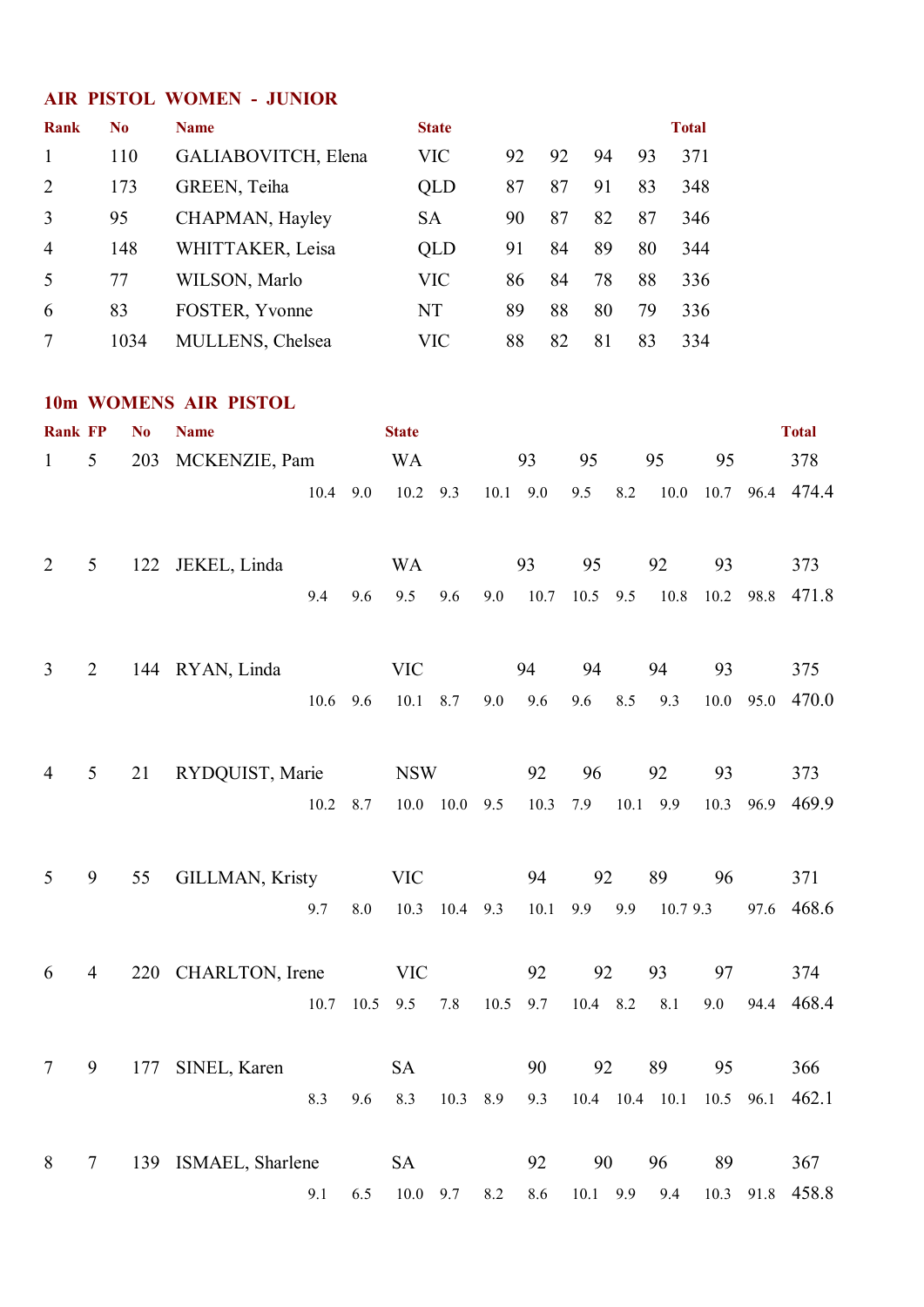#### **10m WOMENS AIR PISTOL Continued**

| <b>Rank FP</b> |                          | N <sub>0</sub> | <b>Name</b>             | <b>State</b> |                  |    |    |    | <b>Total</b> |
|----------------|--------------------------|----------------|-------------------------|--------------|------------------|----|----|----|--------------|
| 9              | $\mathbf{1}$             | 212            | SPAIN, Michie           | <b>NSW</b>   | 95               | 90 | 85 | 95 | 365          |
| 10             | 3                        | 98             | THOMAS, Lynn            | <b>QLD</b>   | 90               | 89 | 92 | 93 | 364          |
| 11             | $\overline{2}$           | 31             | MULLENS, Joy            | <b>VIC</b>   | 92               | 89 | 92 | 91 | 364          |
| 12             | $\mathbf{1}$             | 93             | <b>AUSTIN, Marianne</b> | <b>QLD</b>   | 91               | 85 | 93 | 94 | 363          |
| 13             | 5                        | 50             | POTTER, Ann             | <b>QLD</b>   | 86               | 90 | 95 | 92 | 363          |
| 14             | 9                        | 10             | KELLY, Janice           | <b>VIC</b>   | 94               | 97 | 85 | 85 | 361          |
| 15             | 5                        | 26             | GUY, Sue                | <b>NSW</b>   | 90               | 90 | 88 | 92 | 360          |
| 16             | $\overline{7}$           | 88             | FETTELL, Catherine      | <b>ACT</b>   | 91               | 91 | 91 | 86 | 359          |
| 17             | 8                        | 110            | GALIABOVITCH, Elena     | <b>VIC</b>   | 94               | 87 | 90 | 85 | 356          |
| 18             | $\mathbf{1}$             | 219            | RAND, Marianne          | <b>VIC</b>   | 89               | 87 | 88 | 91 | 355          |
| 19             | $\overline{2}$           | 22             | GOBBETT, Irene          | <b>VIC</b>   | 87               | 87 | 91 | 90 | 355          |
| 20             | 9                        | 176            | OSBORNE, Bev            | <b>SA</b>    | 89               | 93 | 89 | 84 | 355          |
| 21             | 6                        | 149            | THOMAS, Margaret        | <b>SA</b>    | 87               | 86 | 91 | 90 | 354          |
| 22             | $\overline{4}$           | 100            | RYAN, Kerry             | <b>VIC</b>   | 88               | 87 | 89 | 89 | 353          |
| 23             | 3                        | 87             | GREGORY, Jenny          | <b>ACT</b>   | 84               | 88 | 89 | 91 | 352          |
| 24             | $\overline{4}$           | 42             | GREIG, Sandra           | <b>QLD</b>   | 85               | 87 | 89 | 91 | 352          |
| 25             | 6                        | 7              | MOORE, Cheryl           | <b>NSW</b>   | 85               | 88 | 89 | 90 | 352          |
| 26             | $\tau$                   | 91             | MOZES, Crystal          | <b>NSW</b>   | 89               | 89 | 89 | 85 | 352          |
| 27             | 9                        | 165            | RICHARDSON, Michelle    | <b>NSW</b>   | 83               | 86 | 93 | 89 | 351          |
| 28             | 4                        | 28             | PULL, Robyn             | <b>NSW</b>   | 84               | 88 | 89 | 88 | 349          |
| 29             | $\overline{2}$           | 17             | JOHNSTON, Ann           | <b>SA</b>    | 91               | 77 | 89 | 89 | 346          |
| 30             | 6                        | 18             | WOODWARD, Kathryn       | <b>VIC</b>   | 84               | 84 | 90 | 88 | 346          |
| 31             | 10                       | 132            | <b>BAKER, Margaret</b>  | <b>QLD</b>   | 82               | 85 | 85 | 93 | 345          |
| 32             | 8                        | 63             | SIMPSON, Raelee         | <b>QLD</b>   | 86               | 83 | 84 | 92 | 345          |
| 33             | 3                        | 197            | LEAR, Belinda           | WA           | 88               | 84 | 89 | 84 | 345          |
| 34             | 5                        | 137            | CARTER, Samantha        | <b>SA</b>    | 88               | 88 | 87 | 82 | 345          |
| 35             | $\overline{4}$           | 126            | POOLEY, Lynda           | <b>SA</b>    | 86               | 90 | 84 | 80 | 340          |
| 36             | 3                        | 34             | MULLENS, Chelsea        | <b>VIC</b>   | 86               | 85 | 83 | 82 | 336          |
| 37             | $\overline{4}$           | 56             | MAY, Cherie             | <b>NSW</b>   | 84               | 76 | 81 | 89 | 330          |
| 38             | 6                        | 102            | SCHERUBL, Kayley        | NT           | 82               | 84 | 72 | 84 | 322          |
| 39             | 8                        | 162            | RICHARDSON, Judy        | <b>NSW</b>   | 85               | 84 | 81 | 71 | 321          |
| 40             | $\overline{2}$           | 119            | ADAMS, Wendy            | <b>QLD</b>   | 75               | 79 | 79 | 80 | 313          |
| 41             | $\overline{\mathcal{L}}$ | 131            | SHIELL, Karen           | NT           | 73               | 74 | 72 | 79 | 298          |
| 42             | 1                        | 124            | STRAWBRIDGE, Betty      | NT           | 55               | 64 | 78 | 76 | 273          |
|                | $\overline{2}$           | 47             | LA VARS, Michelle       | <b>SA</b>    | $\boldsymbol{0}$ |    |    |    |              |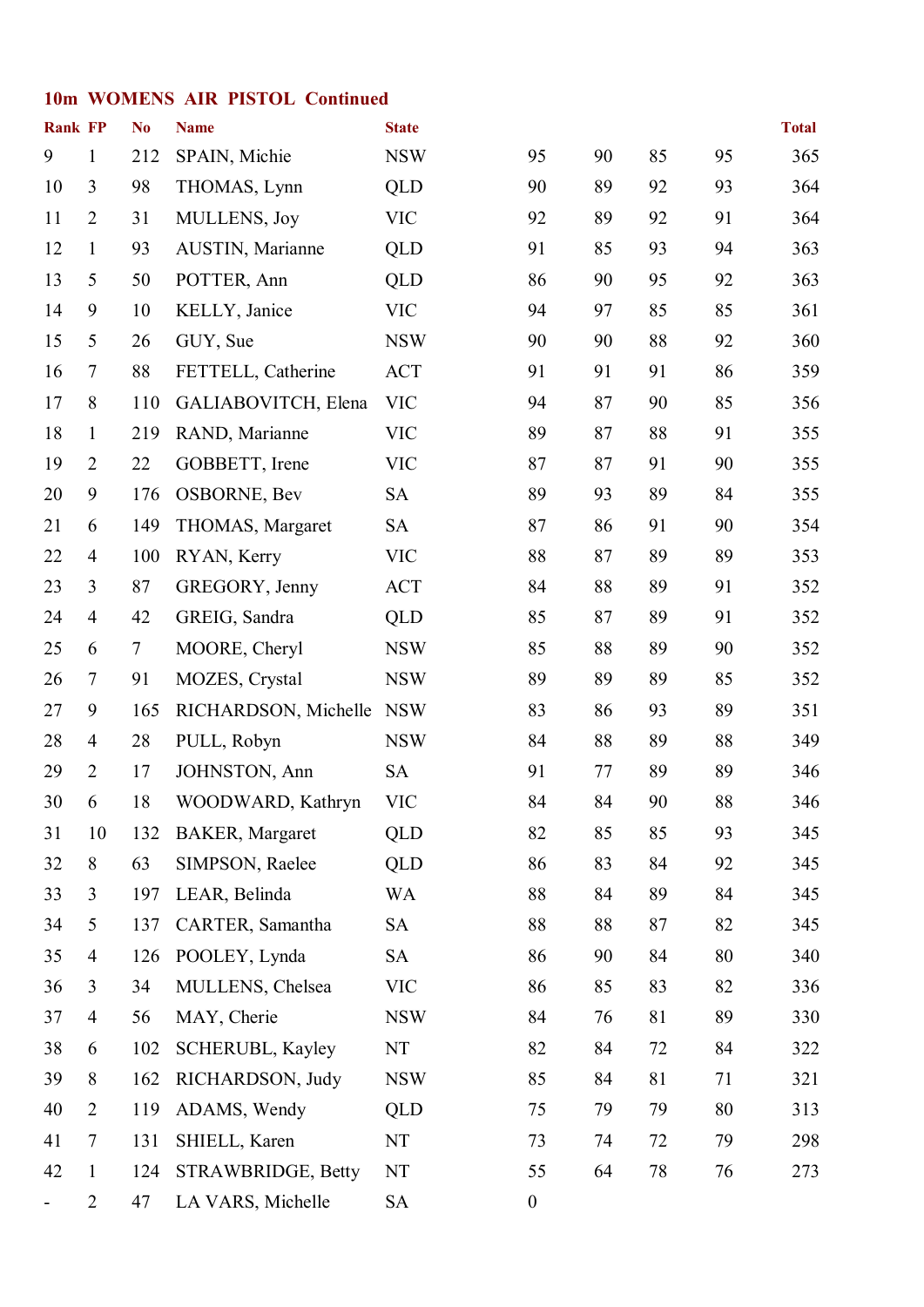|                | 50m PISTOL     |                |                                           |                       |      |            |            |            |            |            |            |              |  |
|----------------|----------------|----------------|-------------------------------------------|-----------------------|------|------------|------------|------------|------------|------------|------------|--------------|--|
| <b>Rank FP</b> |                | N <sub>0</sub> | <b>Name</b>                               | <b>State</b>          |      |            |            |            |            |            |            | <b>Total</b> |  |
| $\mathbf{1}$   | 13             | 209            | REPACHOLI, Daniel<br>10.0<br>10.5<br>9.5  | <b>VIC</b><br>9.2     | 9.9  | 88<br>8.6  | 92<br>10.1 | 96<br>9.7  | 95<br>7.6  | 87<br>8.6  | 91<br>93.7 | 549<br>642.7 |  |
| $\overline{2}$ | 10             | 40             | DELLER, Stephen<br>9.9<br>9.5<br>9.9      | <b>VIC</b><br>9.5     | 9.6  | 88<br>9.5  | 91<br>9.7  | 91<br>9.2  | 95<br>10.1 | 82<br>9.2  | 95<br>96.1 | 542<br>638.1 |  |
|                |                | Shoot Off      | 10.5                                      |                       |      |            |            |            |            |            |            |              |  |
| $\overline{3}$ | $8\,$          | 6              | MOORE, David<br>9.3<br>8.5<br>9.7         | <b>NSW</b><br>7.5     | 10.0 | 89<br>8.5  | 95<br>9.2  | 88<br>9.0  | 92<br>9.2  | 91<br>9.2  | 93<br>90.1 | 548<br>638.1 |  |
|                |                | Shoot Off      | 9.3                                       |                       |      |            |            |            |            |            |            |              |  |
| 4              | 15             |                | 216 TOOHEY, Justin<br>10.0<br>10.1<br>7.3 | <b>NSW</b><br>9.2     | 10.6 | 91<br>10.1 | 84<br>10.2 | 92<br>7.5  | 91<br>8.9  | 90<br>9.9  | 90<br>93.8 | 538<br>631.8 |  |
| 5              | 13             | 70             | QUICK, Bruce<br>9.4<br>9.6<br>9.4         | <b>VIC</b><br>$8.0\,$ | 10.0 | 86<br>10.3 | 88<br>8.4  | 91<br>8.7  | 94<br>10.3 | 88<br>10.3 | 90<br>94.4 | 537<br>631.4 |  |
| 6              | $\overline{2}$ | 21             | RYDQUIST, Marie<br>10.1<br>9.5<br>7.4     | <b>NSW</b><br>9.5     | 8.5  | 87<br>8.8  | 89<br>9.9  | 92<br>10.3 | 94<br>5.1  | 87<br>8.9  | 90<br>88.0 | 539<br>627.0 |  |
| $\overline{7}$ | 3              | 151            | SANDSTROM, Ben<br>9.2<br>6.3<br>8.5       | QLD<br>9.7            | 8.5  | 91<br>9.6  | 85<br>7.9  | 93<br>9.0  | 92<br>6.1  | 89<br>9.0  | 91<br>83.8 | 541<br>624.8 |  |
| 8              | 13             | 128            | GIUSTINANO, Mike<br>9.2<br>9.0<br>9.0     | <b>WA</b><br>10.0     | 8.6  | 91<br>4.3  | 91<br>9.5  | 84<br>9.4  | 86<br>8.2  | 89<br>6.6  | 88<br>83.8 | 529<br>612.8 |  |
| 9              | $\tau$         |                | 145 LISIEWICZ, John                       | QLD                   |      | 86         | 83         | 94         | 90         | 90         | 85         | 528          |  |
| 10             | 3              | 86             | FULTON, Tom                               | <b>QLD</b>            |      | 87         | 86         | 88         | 89         | 94         | 81         | 525          |  |
| 11             | $\overline{2}$ | 172            | GREEN, Ken                                | <b>QLD</b>            |      | 89         | 90         | 83         | 93         | 91         | 79         | 525          |  |
| 12             | 15             | $\overline{4}$ | ROBERTS, Chris                            | <b>VIC</b>            |      | 83         | 80         | 95         | 86         | 93         | 87         | 524          |  |
| 13             | 5              | 190            | BLAND, Shane                              | <b>SA</b>             |      | 88         | 90         | 91         | 83         | 83         | 88         | 523          |  |
| 14             | 12             | 113            | PORTER, David                             | <b>SA</b>             |      | 92         | 83         | 87         | 86         | 89         | 86         | 523          |  |
| 15             | 5              | 108            | HILL, David                               | <b>NSW</b>            |      | 89         | 88         | 84         | 91         | 87         | 80         | 519          |  |
| 16             | $\tau$         | 76             | ADAMS, Phillip                            | <b>NSW</b>            |      | 83         | 88         | 91         | 86         | 81         | 89         | 518          |  |
| 17             | $\overline{4}$ | 204            | SCHULTZ, Greg                             | <b>SA</b>             |      | 81         | 90         | 85         | 81         | 91         | 89         | 517          |  |
| 18             | 6              | 202            | STANFIELD, Frank                          | <b>QLD</b>            |      | 84         | 79         | 93         | 88         | 86         | 87         | 517          |  |
| 19             | 11             | 62             | FAVELL, Bruce                             | <b>QLD</b>            |      | 82         | 83         | 94         | 83         | 89         | 85         | 516          |  |
| 20             | 12             | 94             | CHAPMAN, David J                          | <b>SA</b>             |      | 85         | 86         | 87         | 90         | 83         | 85         | 516          |  |
| 21             | 8              | 15             | CARATTI, Leo                              | WA                    |      | 82         | 87         | 88         | 82         | 83         | 87         | 509          |  |
| 22             | 8              | $\mathbf{1}$   | STOCK, Derek                              | <b>WA</b>             |      | 84         | 83         | 89         | 76         | 89         | 87         | 508          |  |
| 23             | 9              | 33             | MULLENS, Gary                             | <b>VIC</b>            |      | 85         | 80         | 85         | 82         | 90         | 86         | 508          |  |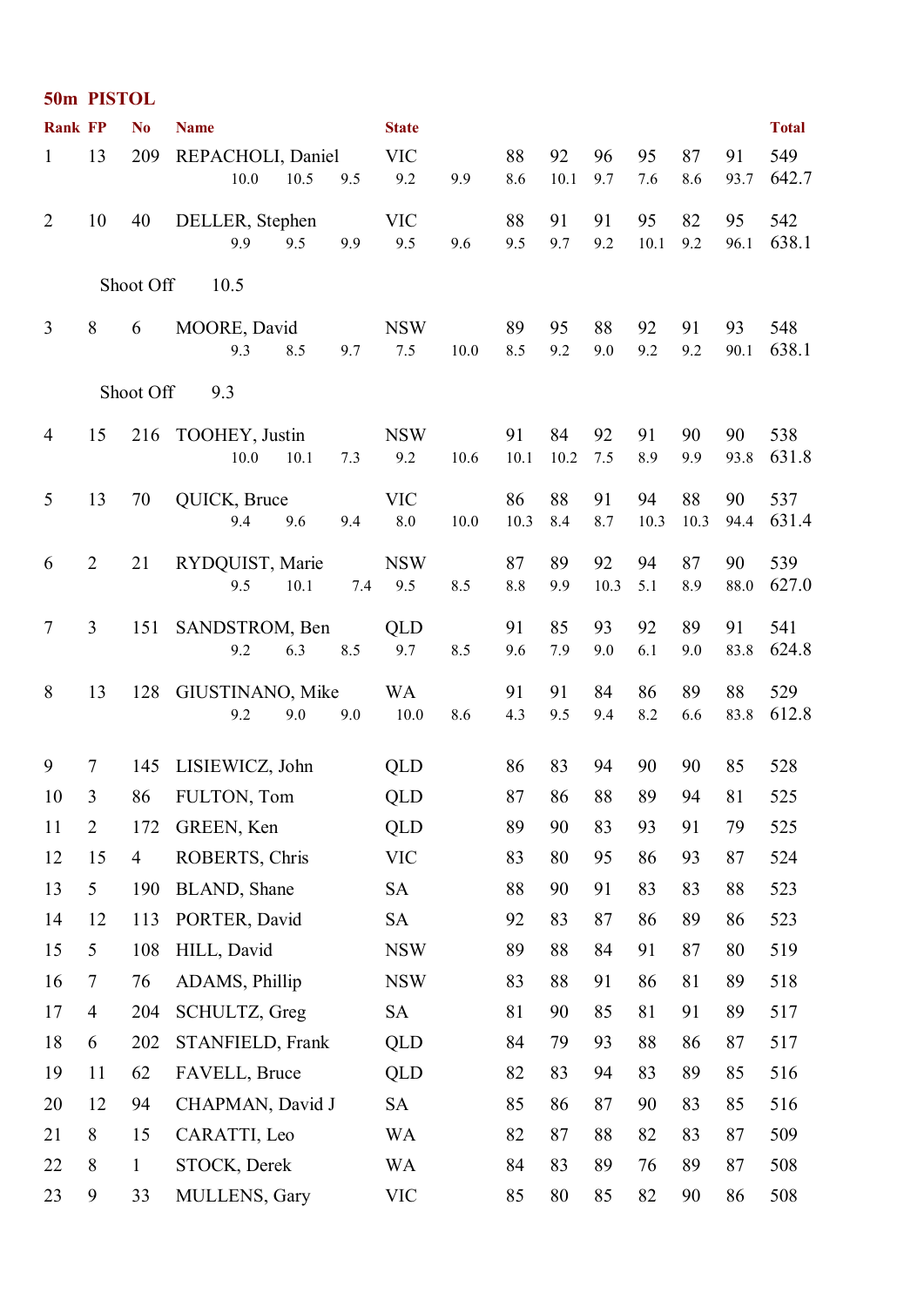|                | <b>50m PISTOL Continued</b> |                |                             |              |    |    |    |    |    |    |              |    |  |
|----------------|-----------------------------|----------------|-----------------------------|--------------|----|----|----|----|----|----|--------------|----|--|
| <b>Rank FP</b> |                             | N <sub>0</sub> | <b>Name</b>                 | <b>State</b> |    |    |    |    |    |    | <b>Total</b> |    |  |
| 24             | $\overline{2}$              | 142            | AFFORD, Tom                 | <b>SA</b>    | 85 | 84 | 85 | 86 | 78 | 89 | 507          |    |  |
| 25             | 11                          | 147            | PARRINELLI, Bill            | <b>NSW</b>   | 75 | 87 | 85 | 92 | 82 | 84 | 505          |    |  |
| 26             | $\tau$                      | 71             | HALL, Ben                   | <b>VIC</b>   | 88 | 87 | 88 | 80 | 72 | 88 | 503          |    |  |
| 27             | 16                          | 122            | JEKEL, Linda                | <b>WA</b>    | 83 | 81 | 85 | 83 | 85 | 84 | 501          |    |  |
| 28             | 15                          | 8              | GREEN, Gary                 | <b>NSW</b>   | 88 | 90 | 86 | 81 | 77 | 78 | 500          |    |  |
| 29             | 10                          | 101            | NICHOLLS, Graeme            | <b>WA</b>    | 83 | 82 | 87 | 80 | 75 | 88 | 495          |    |  |
| 30             | 6                           | 161            | JERKOVIC, Frank             | <b>WA</b>    | 87 | 82 | 82 | 83 | 80 | 81 | 495          |    |  |
| 31             | $\tau$                      | 201            | CHAPMAN, David E            | <b>SA</b>    | 68 | 86 | 85 | 83 | 84 | 85 | 491          |    |  |
| 32             | 14                          | 164            | RICHARDSON, Craig           | <b>NSW</b>   | 76 | 83 | 81 | 85 | 74 | 88 | 487          |    |  |
| 33             | 13                          | 66             | TUTTY, Bruce                | <b>NSW</b>   | 88 | 80 | 71 | 83 | 85 | 80 | 487          |    |  |
| 34             | 15                          | 96             | YOUNG, Bob                  | <b>TAS</b>   | 76 | 80 | 77 | 81 | 81 | 91 | 486          |    |  |
| 35             | $\overline{4}$              | 223            | CLARK, Matthew              | <b>WA</b>    | 80 | 80 | 84 | 91 | 77 | 74 | 486          |    |  |
| 36             | 10                          | 156            | INGOLD, John                | <b>NSW</b>   | 85 | 83 | 76 | 83 | 81 | 77 | 485          |    |  |
| 37             | 6                           | 25             | GUY, Steve                  | <b>NSW</b>   | 82 | 81 | 77 | 86 | 84 | 74 | 484          |    |  |
| 38             | 3                           | 38             | HARDING, Chris              | NT           | 84 | 75 | 87 | 75 | 76 | 84 | 481          |    |  |
| 39             | 3                           | 89             | ARTHUR-SMITH, Peter         | <b>SA</b>    | 80 | 81 | 79 | 78 | 80 | 79 | 477          |    |  |
| 40             | 11                          | 189            | HEALY, Stuart               | <b>VIC</b>   | 70 | 78 | 77 | 87 | 80 | 84 | 476          |    |  |
| 41             | 14                          | 100            | RYAN, Kerry                 | <b>VIC</b>   | 81 | 84 | 74 | 82 | 79 | 75 | 475          |    |  |
| 42             | 9                           | 105            | HEINRICH, Gary              | <b>SA</b>    | 83 | 75 | 71 | 83 | 79 | 82 | 473          | #1 |  |
| 43             | 11                          | 35             | TOLHURST, Gary              | <b>TAS</b>   | 83 | 77 | 79 | 76 | 79 | 79 | 473          |    |  |
| 44             | 12                          | 174            | TRETIAKOV, Mikhail          | <b>VIC</b>   | 74 | 80 | 74 | 81 | 80 | 83 | 472          |    |  |
| 45             | 5                           | 167            | SCOUGALL, Andrew            | <b>VIC</b>   | 79 | 74 | 81 | 83 | 74 | 80 | 471          |    |  |
| 46             | 14                          | 75             | VICKERY, Scott              | <b>NSW</b>   | 79 | 79 | 72 | 78 | 89 | 72 | 469          |    |  |
| 47             | 10                          | 123            | STRAWBRIDGE, Stevan         | NT           | 86 | 80 | 73 | 70 | 78 | 80 | 467          |    |  |
| 48             | 14                          | 16             | GODBOLT, Reggie             | <b>SA</b>    | 77 | 74 | 66 | 76 | 82 | 86 | 461          |    |  |
| 49             | $\overline{4}$              | 170            | GEORGE, Tony                | <b>SA</b>    | 76 | 77 | 71 | 82 | 71 | 82 | 459          |    |  |
| 50             | 6                           | 175            | BOW, Murray                 | <b>WA</b>    | 78 | 83 | 71 | 72 | 76 | 78 | 458          |    |  |
| 51             | 8                           | 14             | HARTSHORN, David            | <b>WA</b>    | 68 | 73 | 72 | 83 | 74 | 76 | 446          |    |  |
| 52             | $\overline{4}$              | 154            | <b>BAKER</b> , Darcy        | <b>NSW</b>   | 51 | 66 | 77 | 84 | 75 | 78 | 431          |    |  |
| 53             | 2                           | 12             | FARQUHARSON, Col            | <b>WA</b>    | 62 | 75 | 77 | 68 | 66 | 67 | 415          |    |  |
| 54             | 9                           | 61             | STEERS, Geoff               | <b>TAS</b>   | 60 | 60 | 64 | 64 | 61 | 77 | 386          |    |  |
| 55             | 5                           | 49             | <b>GOLDSWORTHY, Douglas</b> |              |    |    |    |    |    |    |              |    |  |
|                |                             |                |                             | <b>WA</b>    | 66 | 62 | 69 | 59 | 62 | 58 | 376          |    |  |
| 56             | 12                          | 17             | JOHNSTON, Ann               | <b>SA</b>    | 58 | 64 | 59 | 59 | 68 | 66 | 374          |    |  |
| 57             | 9                           | 124            | STRAWBRIDGE, Betty          | NT           | 50 | 55 | 58 | 58 | 50 | 62 | 333          |    |  |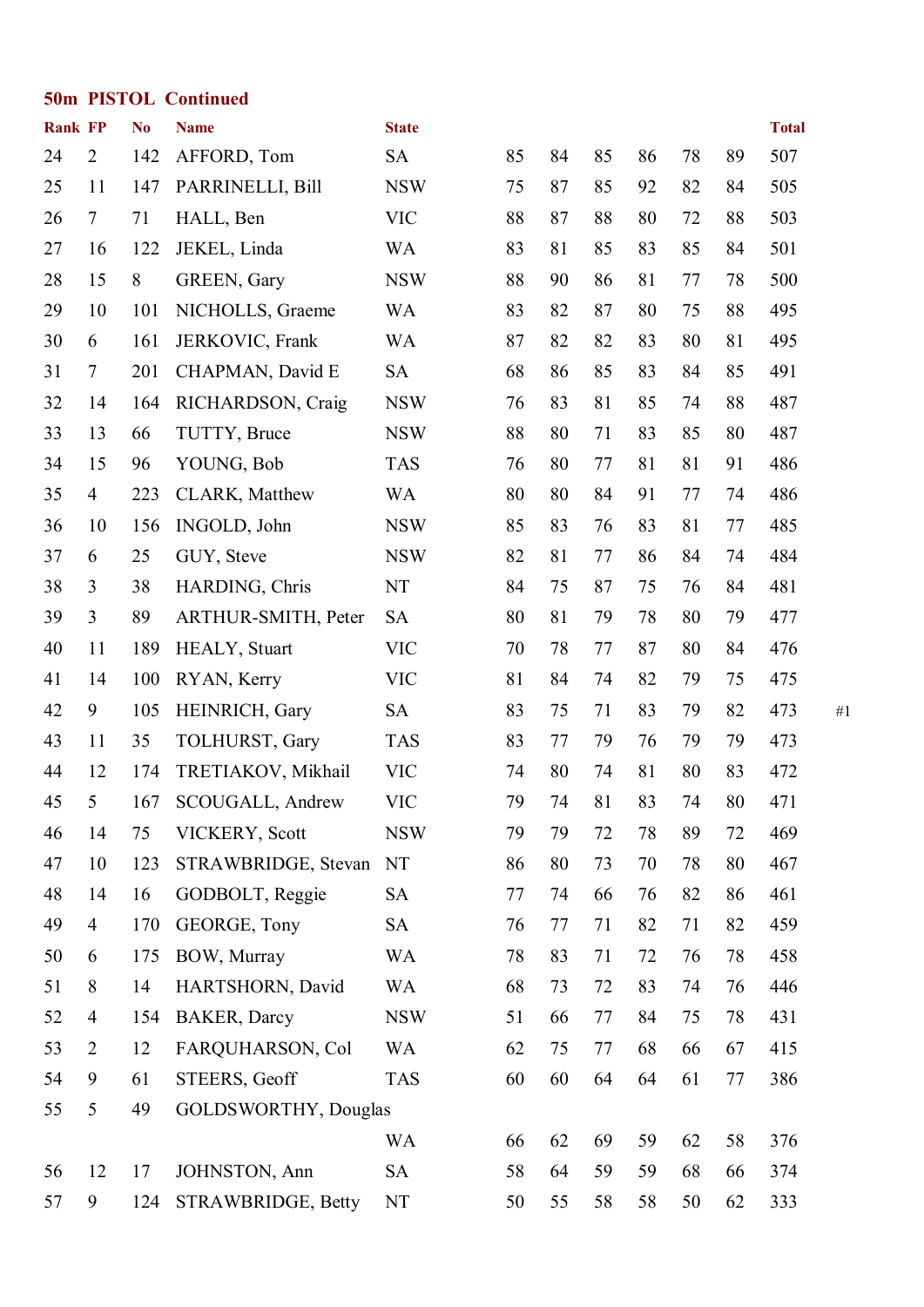#### **50m PISTOL Continued**

| <b>Rank FP</b> |                | N <sub>0</sub> | <b>Name</b>                | <b>State</b> | <b>Total</b>   |
|----------------|----------------|----------------|----------------------------|--------------|----------------|
|                | 5              | 90             | ARTHUR-SMITH, Lawrie       | <b>SA</b>    | $\theta$       |
|                | $\overline{2}$ |                | 1009 HUME (Jun), Sebastian | <b>VIC</b>   | $\theta$       |
|                | 13             |                | 191 LANE, Jeffrey          | WA           | $\theta$       |
|                | 3              |                | 1033 MULLENS, Gary         | <b>VIC</b>   | $\overline{0}$ |
|                | 4              |                | 163 RICHARDSON, David      | <b>NSW</b>   | $\overline{0}$ |
|                | 14             |                | 193 SADLER, Don            | <b>QLD</b>   | $\overline{0}$ |
|                | 6              |                | 125 STRAWBRIDGE, Zebulon   | NT           | 0              |

#### **25m STANDARD PISTOL**

| <b>Rank No</b> |                | <b>Name</b>                | <b>State</b> |    |    |    |    |    |    | <b>Total</b> |    |
|----------------|----------------|----------------------------|--------------|----|----|----|----|----|----|--------------|----|
| $\mathbf{1}$   | 70             | QUICK, Bruce               | <b>VIC</b>   | 99 | 92 | 96 | 95 | 91 | 95 | 568          | 44 |
| $\overline{2}$ | 216            | TOOHEY, Justin             | <b>NSW</b>   | 98 | 94 | 95 | 97 | 92 | 92 | 568          | 43 |
| $\overline{3}$ | 94             | CHAPMAN, David J           | <b>SA</b>    | 97 | 98 | 94 | 96 | 86 | 93 | 564          |    |
| $\overline{4}$ | $\overline{4}$ | ROBERTS, Chris             | <b>VIC</b>   | 91 | 95 | 96 | 95 | 88 | 92 | 557          |    |
| 5              | 202            | STANFIELD, Frank           | <b>QLD</b>   | 93 | 94 | 93 | 94 | 90 | 92 | 556          |    |
| 6              | 128            | GIUSTINIANO, Michaelangelo | <b>WA</b>    | 97 | 96 | 98 | 95 | 94 | 76 | 556          |    |
| $\overline{7}$ | 76             | ADAMS, Phillip             | <b>NSW</b>   | 94 | 95 | 96 | 94 | 83 | 91 | 553          |    |
| 8              | 62             | FAVELL, Bruce              | <b>QLD</b>   | 94 | 94 | 91 | 93 | 91 | 89 | 552          |    |
| 9              | 209            | REPACHOLI, Daniel          | <b>VIC</b>   | 95 | 95 | 96 | 88 | 90 | 88 | 552          |    |
| 10             | 6              | MOORE, David               | <b>NSW</b>   | 96 | 90 | 95 | 92 | 88 | 90 | 551          |    |
| 11             | 92             | MONCRIEFF, Les             | <b>VIC</b>   | 96 | 92 | 89 | 92 | 89 | 92 | 550          |    |
| 12             | 195            | BOYLE, Kevin               | <b>VIC</b>   | 95 | 95 | 93 | 93 | 87 | 87 | 550          |    |
| 13             | 43             | FINKEN, Lucas              | <b>VIC</b>   | 95 | 94 | 92 | 91 | 92 | 85 | 549          |    |
| 14             | 135            | SRUHAN, Paul               | <b>NSW</b>   | 95 | 94 | 90 | 91 | 87 | 91 | 548          |    |
| 15             | 204            | SCHULTZ, Greg              | <b>SA</b>    | 94 | 90 | 94 | 88 | 86 | 93 | 545          |    |
| 16             | 75             | VICKERY, Scott             | <b>NSW</b>   | 92 | 91 | 92 | 89 | 89 | 91 | 544          |    |
| 17             | 164            | RICHARDSON, Craig          | <b>NSW</b>   | 93 | 95 | 88 | 91 | 88 | 89 | 544          |    |
| 18             | 104            | ROYALS, Peter              | <b>SA</b>    | 97 | 94 | 87 | 91 | 86 | 87 | 542          |    |
| 19             | 144            | RYAN, Linda                | <b>VIC</b>   | 96 | 93 | 87 | 93 | 92 | 81 | 542          |    |
| 20             | 101            | NICHOLLS, Graeme           | <b>WA</b>    | 94 | 95 | 89 | 90 | 85 | 88 | 541          |    |
| 21             | 172            | GREEN, Ken                 | <b>QLD</b>   | 95 | 96 | 88 | 95 | 76 | 90 | 540          |    |
| 22             | 120            | COWARD, Travers            | <b>QLD</b>   | 91 | 93 | 90 | 88 | 89 | 89 | 540          |    |
| 23             | 73             | JESIC, Dragoljub           | <b>NSW</b>   | 92 | 96 | 92 | 88 | 85 | 85 | 538          |    |
| 24             | 86             | FULTON, Tom                | <b>QLD</b>   | 93 | 91 | 91 | 93 | 86 | 83 | 537          |    |
| 25             | 138            | CURYER, Simon              | <b>SA</b>    | 94 | 91 | 90 | 90 | 83 | 88 | 536          |    |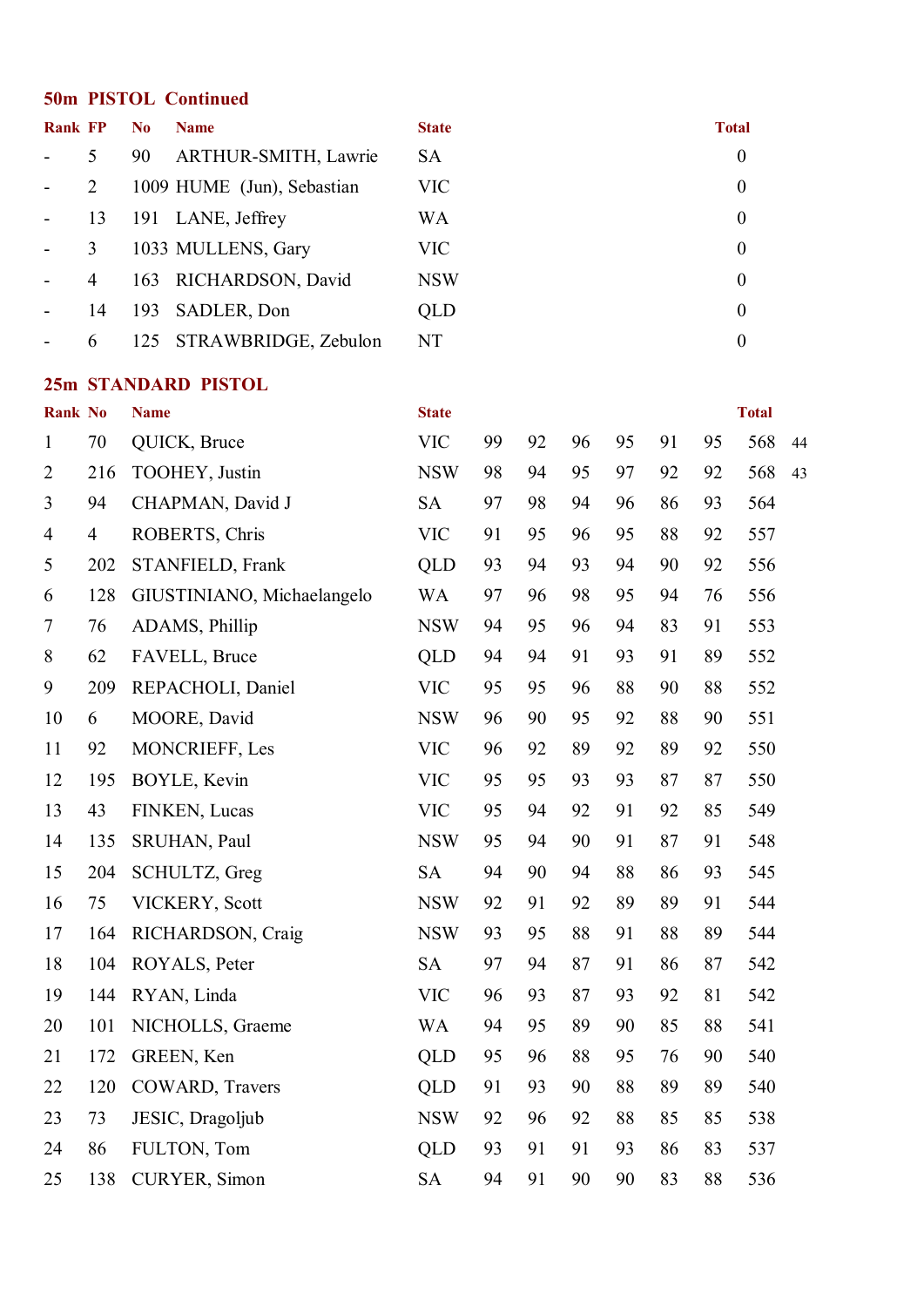#### **25m STANDARD PISTOL Continued**

| <b>Rank No</b> |              | <b>Name</b>         | <b>State</b> |    |    |    |    |    |    | <b>Total</b> |
|----------------|--------------|---------------------|--------------|----|----|----|----|----|----|--------------|
| 26             | 103          | DAVIS, Wayne        | <b>VIC</b>   | 95 | 95 | 91 | 91 | 80 | 84 | 536          |
| 27             | 189          | HEALY, Stuart       | <b>VIC</b>   | 93 | 86 | 87 | 92 | 87 | 90 | 535          |
| 28             | 88           | FETTELL, Catherine  | <b>ACT</b>   | 91 | 93 | 87 | 86 | 85 | 90 | 532          |
| 29             | 72           | JESIC, Vojimir      | <b>NSW</b>   | 92 | 96 | 87 | 89 | 86 | 82 | 532          |
| 30             | 38           | HARDING, Chris      | NT           | 89 | 92 | 92 | 89 | 81 | 87 | 530          |
| 31             | 8            | GREEN, Gary         | <b>NSW</b>   | 94 | 94 | 84 | 93 | 85 | 79 | 529          |
| 32             | 169          | QUINN, Richard      | <b>SA</b>    | 90 | 90 | 87 | 82 | 87 | 91 | 527          |
| 33             | $\mathbf{1}$ | STOCK, Derek        | <b>WA</b>    | 95 | 93 | 88 | 85 | 83 | 83 | 527          |
| 34             | 188          | WICKS, Matt         | <b>QLD</b>   | 89 | 88 | 90 | 88 | 82 | 89 | 526          |
| 35             | 69           | DOWLING, Bob        | <b>NSW</b>   | 94 | 92 | 83 | 86 | 84 | 87 | 526          |
| 37             | 91           | MOZES, Crystal      | <b>NSW</b>   | 95 | 90 | 90 | 83 | 83 | 84 | 525          |
| 38             | 53           | HARDISTY, John      | <b>TAS</b>   | 90 | 93 | 86 | 88 | 89 | 79 | 525          |
| 39             | 136          | TARANSKY, Alex      | <b>SA</b>    | 84 | 90 | 82 | 89 | 90 | 88 | 523          |
| 40             | 161          | JERKOVIC, Frank     | <b>WA</b>    | 93 | 97 | 90 | 84 | 82 | 76 | 522          |
| 41             | 15           | CARATTI, Leo        | <b>WA</b>    | 92 | 94 | 83 | 92 | 87 | 74 | 522          |
| 42             | 171          | HORTON, Geoffrey    | <b>VIC</b>   | 85 | 92 | 87 | 90 | 81 | 86 | 521          |
| 43             | 71           | HALL, Ben           | <b>VIC</b>   | 92 | 88 | 91 | 87 | 79 | 83 | 520          |
| 44             | 156          | INGOLD, John        | <b>NSW</b>   | 92 | 91 | 83 | 87 | 85 | 82 | 520          |
| 45             | 108          | HILL, David         | <b>NSW</b>   | 92 | 92 | 80 | 90 | 81 | 84 | 519          |
| 46             | 63           | SIMPSON, Raelee     | <b>QLD</b>   | 89 | 91 | 86 | 86 | 81 | 85 | 518          |
| 47             | 223          | CLARK, Matthew      | <b>WA</b>    | 94 | 86 | 89 | 84 | 85 | 80 | 518          |
| 48             | 127          | HARVEY, Brian       | WA           | 90 | 87 | 90 | 88 | 83 | 80 | 518          |
| 49             | 123          | STRAWBRIDGE, Stevan | NT           | 85 | 86 | 83 | 89 | 86 | 87 | 516          |
| 50             | 96           | YOUNG, Bob          | <b>TAS</b>   | 92 | 91 | 83 | 83 | 81 | 85 | 515          |
| 51             | 175          | BOW, Murray         | <b>WA</b>    | 90 | 90 | 83 | 86 | 75 | 90 | 514          |
| 52             | 122          | JEKEL, Linda        | <b>WA</b>    | 91 | 92 | 73 | 85 | 85 | 88 | 514          |
| 53             | 167          | SCOUGALL, Andrew    | <b>VIC</b>   | 81 | 91 | 88 | 86 | 85 | 83 | 514          |
| 54             | 184          | <b>ANDREWS, Ray</b> | <b>WA</b>    | 85 | 93 | 89 | 81 | 82 | 82 | 512          |
| 55             | 105          | HEINRICH, Gary      | <b>SA</b>    | 89 | 90 | 87 | 83 | 77 | 84 | 510          |
| 56             | 89           | ARTHUR-SMITH, Peter | <b>SA</b>    | 91 | 90 | 87 | 82 | 81 | 78 | 509          |
| 57             | 35           | TOLHURST, Gary      | <b>TAS</b>   | 93 | 90 | 92 | 84 | 74 | 74 | 507          |
| 58             | 149          | THOMAS, Margaret    | <b>SA</b>    | 78 | 89 | 87 | 92 | 76 | 84 | 506          |
| 59             | 31           | MULLENS, Joy        | <b>VIC</b>   | 96 | 90 | 86 | 76 | 80 | 78 | 506          |
| 60             | 134          | EDGCUMBE, Peter     | <b>SA</b>    | 87 | 83 | 80 | 85 | 78 | 86 | 499          |
| 61             | 174          | TRETIAKOV, Mikhail  | <b>VIC</b>   | 85 | 90 | 68 | 80 | 83 | 89 | 495          |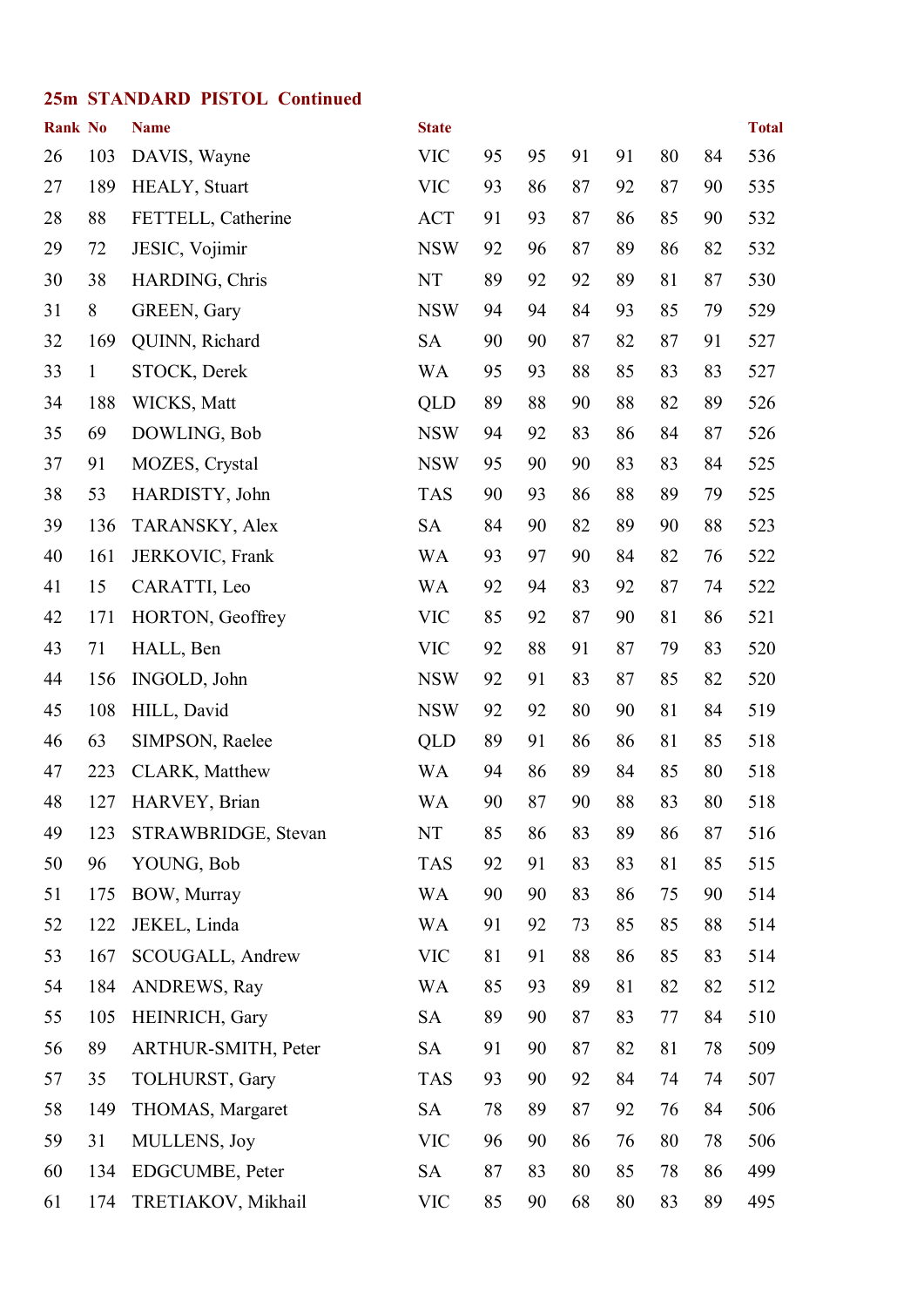#### **25m STANDARD PISTOL Continued**

| <b>Rank No</b> |                | <b>Name</b> |                              | <b>State</b> |    |    |    |    |    |    | <b>Total</b> |
|----------------|----------------|-------------|------------------------------|--------------|----|----|----|----|----|----|--------------|
| 62             | 42             |             | GREIG, Sandra                | <b>QLD</b>   | 87 | 83 | 87 | 81 | 75 | 76 | 489          |
| 63             | 74             |             | JESIC, Goran                 | <b>NSW</b>   | 90 | 84 | 79 | 81 | 73 | 81 | 488          |
| 64             | 26             |             | GUY, Sue                     | <b>NSW</b>   | 92 | 91 | 85 | 79 | 65 | 74 | 486          |
| 65             | 170            |             | GEORGE, Tony                 | <b>SA</b>    | 82 | 86 | 84 | 82 | 76 | 73 | 483          |
| 66             | 12             |             | FARQUHARSON, Col             | <b>WA</b>    | 79 | 87 | 83 | 82 | 78 | 72 | 481          |
| 67             | 178            |             | <b>BLACK, Peter</b>          | <b>SA</b>    | 84 | 80 | 74 | 82 | 81 | 78 | 479          |
| 68             | 14             |             | HARTSHORN, David             | <b>WA</b>    | 91 | 84 | 83 | 49 | 83 | 88 | 478          |
| 69             | 210            |             | WILSON, Bryan                | <b>VIC</b>   | 81 | 82 | 75 | 76 | 78 | 78 | 470          |
| 70             | 32             |             | MULLENS, Laurie              | <b>VIC</b>   | 91 | 81 | 76 | 80 | 65 | 77 | 470          |
| 71             | $\tau$         |             | MOORE, Cheryl                | <b>NSW</b>   | 84 | 89 | 80 | 63 | 80 | 67 | 463          |
| 72             | 107            |             | SIMMUL, Peter                | <b>TAS</b>   | 80 | 82 | 78 | 84 | 69 | 66 | 459          |
| 73             | 130            |             | HOBBS, Terry                 | NT           | 73 | 82 | 74 | 78 | 81 | 68 | 456          |
| 74             | 49             |             | <b>GOLDSWORTHY, Douglas</b>  | <b>WA</b>    | 86 | 82 | 75 | 80 | 69 | 63 | 455          |
| 75             | 131            |             | SHIELL, Karen                | NT           | 78 | 88 | 68 | 75 | 72 | 71 | 452          |
| 76             | 61             |             | STEERS, Geoff                | <b>TAS</b>   | 82 | 88 | 74 | 80 | 57 | 66 | 447          |
| 77             | 97             |             | WILDMAN, Harry               | <b>SA</b>    | 66 | 81 | 75 | 65 | 75 | 77 | 439          |
| 78             | 159            |             | PAPPS, Mike                  | <b>SA</b>    | 78 | 75 | 84 | 71 | 66 | 64 | 438          |
| 79             | 17             |             | JOHNSTON, Ann                | <b>SA</b>    | 80 | 89 | 74 | 83 | 54 | 55 | 435          |
| 80             | 154            |             | <b>BAKER, Darcy</b>          | <b>NSW</b>   | 82 | 76 | 65 | 71 | 70 | 56 | 420          |
| 81             | 41             |             | GREIG, Kevin                 | <b>QLD</b>   | 88 | 87 | 83 | 89 | 41 | 9  | 397          |
| 82             | 82             |             | HUME, Geoff                  | <b>VIC</b>   | 65 | 56 | 75 | 61 | 49 | 74 | 380          |
| 83             | 117            |             | DAY, Kenneth                 | <b>TAS</b>   | 82 | 78 | 71 | 58 | 28 | 62 | 379          |
| 84             | 102            |             | SCHERUBL, Kayley             | NT           | 65 | 75 | 62 | 68 | 57 | 45 | 372          |
| 85             | 51             |             | SOANES, Paul                 | <b>SA</b>    | 65 | 68 | 47 | 61 | 58 | 46 | 345          |
|                |                |             | 25m STANDARD PISTOL - JUNIOR |              |    |    |    |    |    |    |              |
| <b>Rank</b>    | N <sub>0</sub> |             | <b>Name</b>                  | <b>State</b> |    |    |    |    |    |    | <b>Total</b> |
| $\mathbf{1}$   | 90             |             | ARTHUR-SMITH, Lawrie         | <b>SA</b>    | 93 | 94 | 91 | 89 | 89 | 86 | 542          |
| $\overline{2}$ | 187            |             | WILSON, David                | <b>NSW</b>   | 95 | 90 | 92 | 91 | 83 | 87 | 538          |
| 3              | 1196           |             | BOYLE, Christian             | <b>VIC</b>   | 92 | 90 | 90 | 86 | 86 | 86 | 530 (Jun)    |
| 4              | 1033           |             | MULLENS, Gary                | <b>VIC</b>   | 93 | 91 | 90 | 86 | 76 | 87 | 523          |
| 5              | 163            |             | RICHARDSON, David            | <b>NSW</b>   | 93 | 88 | 85 | 89 | 78 | 88 | 521          |
| 6              | 60             |             | GREEN, Myles                 | <b>NSW</b>   | 83 | 93 | 82 | 82 | 87 | 78 | 505          |
| 7              | 83             |             | FOSTER, Yvonne               | NT           | 87 | 83 | 87 | 88 | 77 | 79 | 501          |
| 8              | 1034           |             | MULLENS, Chelsea             | <b>VIC</b>   | 84 | 84 | 83 | 82 | 77 | 75 | 485          |
| 9              | 125            |             | STRAWBRIDGE, Zebulon         | NT           | 88 | 79 | 46 | 47 | 51 | 56 | 367          |
|                |                |             |                              |              |    |    |    |    |    |    |              |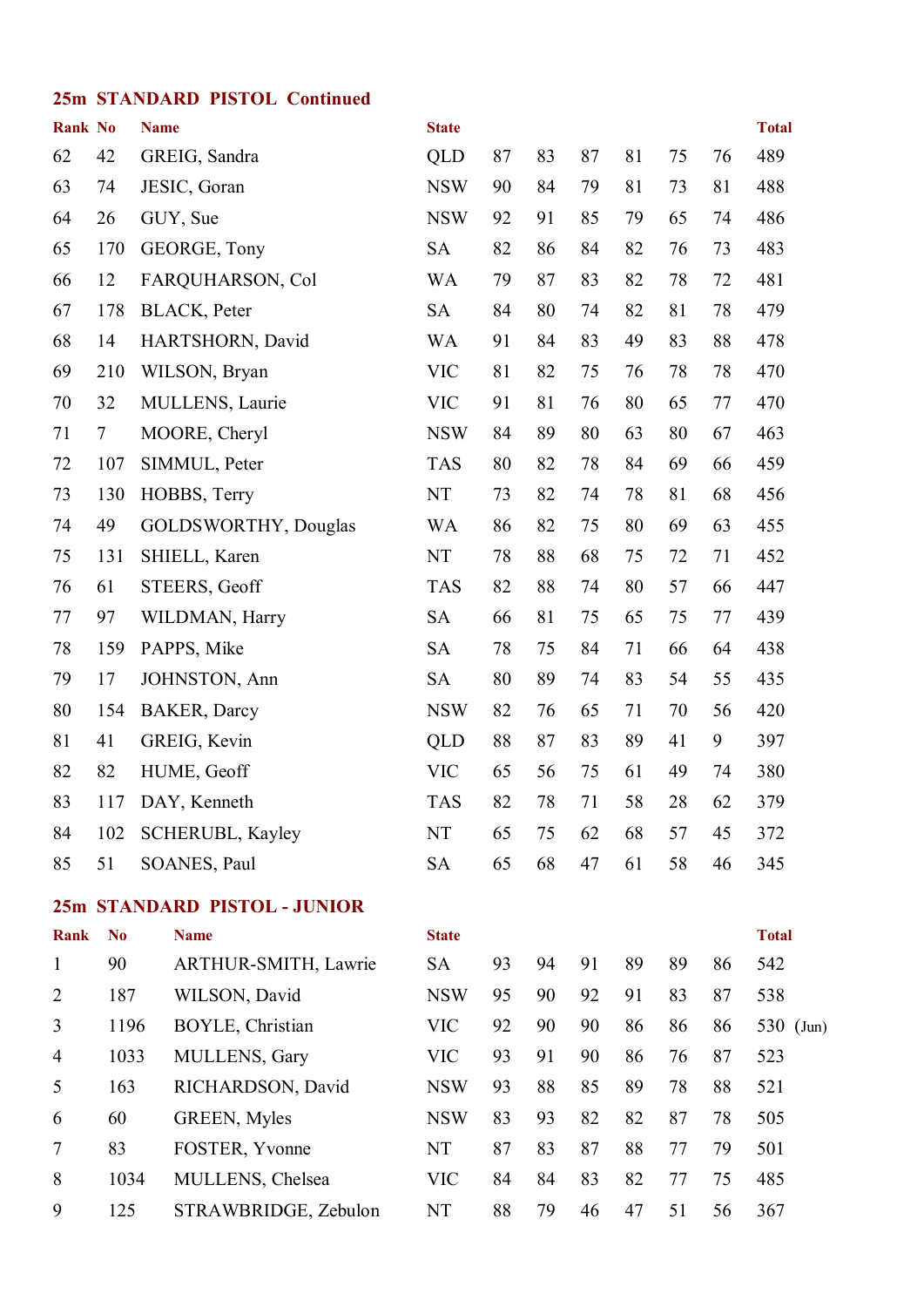#### **25m WOMENS SPORT PISTOL**

|                | <b>FP</b>                        | N <sub>0</sub> | <b>Name</b>                    |              |                      |              |             | <b>State</b>            |              |              |                                |              |              |              |              |            | <b>Total</b>   |
|----------------|----------------------------------|----------------|--------------------------------|--------------|----------------------|--------------|-------------|-------------------------|--------------|--------------|--------------------------------|--------------|--------------|--------------|--------------|------------|----------------|
| $\mathbf{1}$   | $\overline{3}$                   | 203            | MCKENZIE, Pam                  |              |                      |              |             | <b>WA</b>               | 96           | 96           | 98                             | 290          | 97           | 95           |              |            | 96 288 578     |
|                |                                  |                |                                | 10.5<br>10.8 | 10.4<br>10.6         | 10.4<br>10.1 | 10.2<br>9.5 | 8.9<br>8.2              | 50.4<br>49.2 | 10.5<br>10.6 | 10.3<br>10.4                   | 9.9<br>10.1  | 9.5<br>10.0  | 9.4<br>9.7   | 49.6<br>50.8 |            | 200.0<br>778.0 |
| $\overline{2}$ | 8                                | 144            | RYAN, Linda                    |              |                      |              |             | <b>VIC</b>              | 95           | 97           | 93                             | 285          | 93           | 100          |              |            | 93 286 571     |
|                |                                  |                |                                | 10.5<br>10.5 | 10.3<br>9.9          | 10.2<br>9.8  | 10.1<br>9.6 | 9.9<br>7.2              | 51.0<br>47.0 | 10.4<br>10.5 | 10.4<br>10.4                   | 10.5<br>10.3 | 10.1<br>10.2 | 10.1<br>10.2 | 51.5<br>51.6 |            | 201.1<br>772.1 |
| $\overline{3}$ | 8                                | 55             | <b>GILLMAN, Kristy</b>         |              |                      |              |             | <b>VIC</b>              | 95           | 93           | 91                             | 279          | 95           | 95           |              |            | 94 284 563     |
|                |                                  |                |                                | 10.5         | 10.5 10.3<br>10.3    | 9.9<br>10.2  | 9.6<br>10.1 | 8.7<br>9.0              | 49.0<br>50.1 | 10.6<br>10.8 | 10.1<br>10.2                   | 10.1<br>10.0 | 10.1<br>9.1  | 9.4<br>8.2   | 50.3<br>48.3 |            | 197.7<br>760.7 |
| 4              | 1                                | 98             | THOMAS, Lynn                   |              |                      |              |             | QLD                     | 92           | 97           | 95                             | 284          | 92           | 97           |              | 88 277     | 561            |
|                |                                  |                |                                | 10.6<br>10.2 | 9.2<br>10.0          | 9.1<br>9.8   | 9.4<br>9.5  | 8.1<br>9.1              | 46.4<br>48.6 | 10.4<br>10.6 | 10.1<br>10.5                   | 10.1<br>10.1 | 9.6<br>10.0  | 9.1<br>8.8   | 49.3<br>50.0 |            | 194.3<br>755.3 |
| 5              | 3                                | 93             | AUSTIN, Marianne               |              |                      |              |             | QLD                     | 91           | 94           | 92                             | 277          | 95           | 93           |              |            | 92 280 557     |
|                |                                  |                |                                | 9.9<br>10.5  | 9.9<br>10.1          | 9.6<br>9.6   | 9.3<br>9.4  | 9.2<br>8.4              | 47.9<br>48.0 | 10.1<br>10.7 | 9.7<br>10.4                    | 9.7<br>10.2  | 9.4<br>10.2  | 9.0<br>9.8   | 47.9<br>51.3 |            | 195.1<br>752.1 |
| 6              | 5                                | 122            | JEKEL, Linda                   |              |                      |              |             | <b>WA</b>               | 92           | 95           | 95                             | 282          | 92           | 87           |              | 94 273     | 555            |
|                |                                  |                |                                | 10.2<br>10.6 | 10.1<br>10.3         | 10.0<br>10.0 | 9.5<br>9.6  | 8.6<br>8.5              | 48.4<br>49.0 | 10.6<br>10.6 | 10.5<br>10.2                   | 10.0<br>10.0 | 9.7<br>9.9   | 9.5<br>8.3   | 50.3<br>49.0 |            | 196.7<br>751.7 |
| $\tau$         | 5                                | 91             | MOZES, Crystal                 |              |                      |              |             | <b>NSW</b>              | 95           | 88           | 92                             | 275          | 97           | 92           |              | 93 282     | 557            |
|                |                                  |                |                                | 10.6<br>10.7 | 10.5<br>10.6         | 10.1<br>10.1 | 8.6<br>10.0 | 8.6<br>9.4              | 48.4<br>50.8 | 10.2<br>10.1 | 9.3<br>10.1                    | 9.1<br>9.8   | 8.0<br>9.5   | 7.2<br>8.0   | 43.8<br>47.5 |            | 190.5<br>747.5 |
| 8              | 4                                | 132            | <b>BAKER, Margaret</b>         |              |                      |              |             | QLD                     | 91           | 94           | 91                             | 276          | 93           | 90           |              | 95 278     | 554            |
|                |                                  |                |                                | 8.9          | 8.4<br>10.3 10.2 9.4 | 8.1          | 8.1<br>9.0  | 7.4<br>8.3              | 40.9         | 9.9          | 9.3<br>47.2 10.7 10.3 10.2 8.4 | 9.3          | 8.6          | 7.9<br>7.8   | 45.0<br>47.4 |            | 180.5<br>734.5 |
| 9              | 8                                | 31             | MULLENS, Joy                   |              |                      |              |             | <b>VIC</b>              | 90           | 90           | 93                             | 273          | 93           | 90           | 97           | 280        | 553            |
| 10             | 2                                | 21             | RYDQUIST, Marie                |              |                      |              |             | <b>NSW</b>              | 93           | 86           | 97                             | 276          | 90           | 91           | 96           | 277        | 553            |
| 11             | 3                                | 50             | POTTER, Ann                    |              |                      |              |             | <b>QLD</b>              | 94           | 92           | 95                             | 281          | 92           | 86           | 93           | 271        | 552            |
| 12             | $\overline{7}$                   | 88             | FETTELL, Catherine             |              |                      |              |             | <b>ACT</b>              | 91           | 92           | 93                             | 276          | 87           | 93           | 91           | 271        | 547            |
| 13             | $\overline{4}$                   | 26             | GUY, Sue                       |              |                      |              |             | <b>NSW</b>              | 94           | 95           | 94                             | 283          | 86           | 90           | 88           | 264        | 547            |
| 14             | 3                                | 18             | WOODWARD, Kathryn              |              |                      |              |             | <b>VIC</b>              | 86           | 91           | 93                             | 270          | 89           | 90           | 94           | 273        | 543            |
| 15<br>16       | $\overline{1}$<br>$\overline{5}$ | 126<br>212     | POOLEY, Lynda<br>SPAIN, Michie |              |                      |              |             | <b>SA</b><br><b>NSW</b> | 89<br>94     | 91<br>93     | 87<br>90                       | 267<br>277   | 95<br>77     | 92<br>93     | 89           | 276<br>264 | 543<br>541     |
| 17             | $\overline{7}$                   | 176            | <b>OSBORNE, Bev</b>            |              |                      |              |             | <b>SA</b>               | 91           | 93           | 90                             | 274          | 89           | 87           | 94<br>89     | 265        | 539            |
| 18             | 6                                | 177            | SINEL, Karen                   |              |                      |              |             | SA                      | 91           | 92           | 93                             | 276          | 85           | 91           | 82           | 258        | 534            |
| 19             | 6                                | 110            | GALIABOVITCH, Elena            |              |                      |              |             | <b>VIC</b>              | 91           | 87           | 89                             | 267          | 90           | 84           | 92           | 266        | 533            |
| 20             | $\overline{1}$                   | 22             | GOBBETT, Irene                 |              |                      |              |             | <b>VIC</b>              | 84           | 89           | 93                             | 266          | 88           | 89           |              | 90 267     | 533            |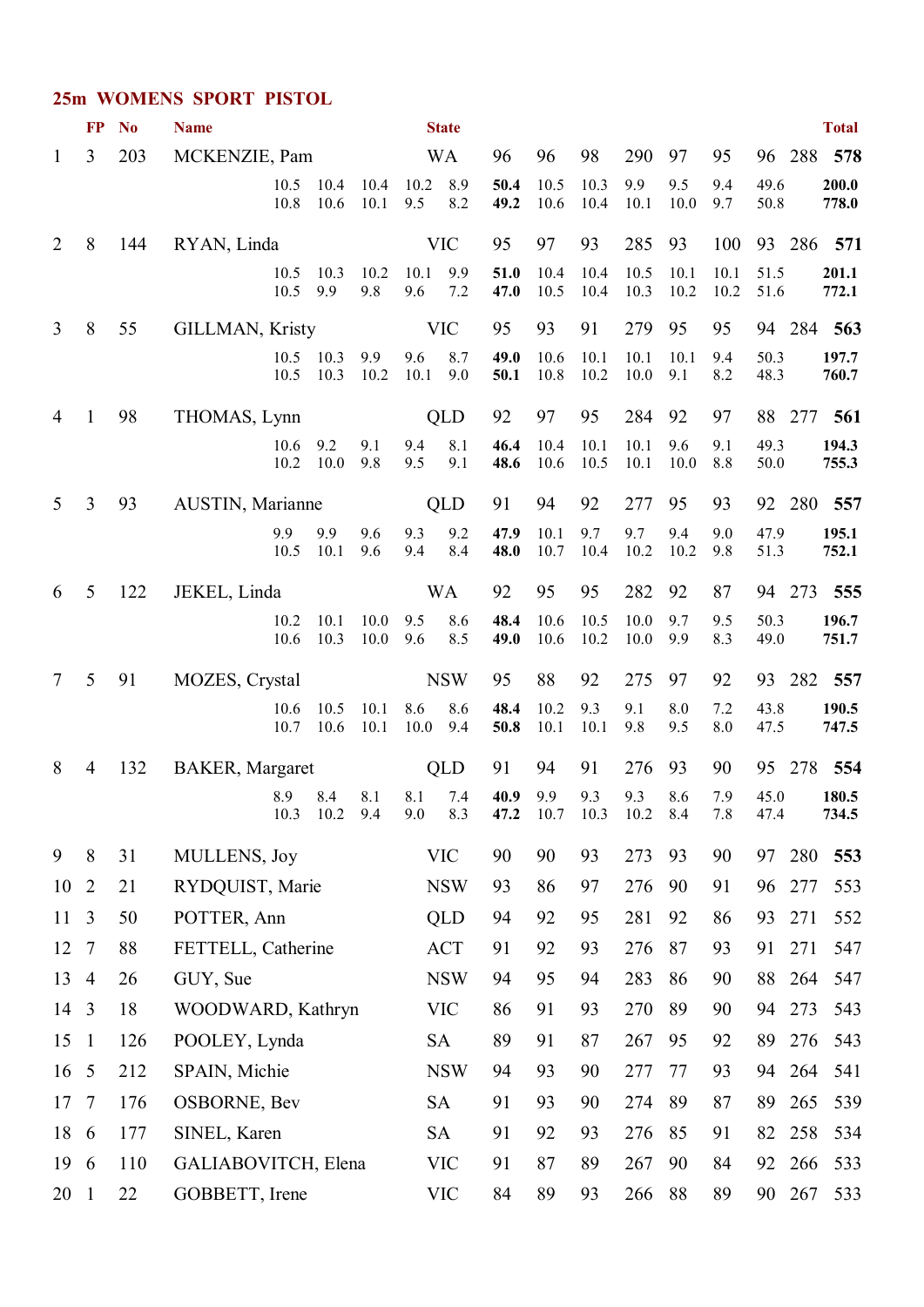#### **25m WOMENS SPORT PISTOL Continued**

| <b>FP</b>      | N <sub>0</sub> | <b>Name</b>             | <b>State</b> |    |    |    |     |    |    |    |     | <b>Total</b> |
|----------------|----------------|-------------------------|--------------|----|----|----|-----|----|----|----|-----|--------------|
| $\overline{2}$ | 155            | WOODS, Maureen          | <b>WA</b>    | 87 | 91 | 91 | 269 | 92 | 83 | 89 | 264 | 533          |
| 3              | 42             | GREIG, Sandra           | QLD          | 84 | 93 | 94 | 271 | 90 | 90 | 81 | 261 | 532          |
| $\mathbf{1}$   | 165            | RICHARDSON, Michelle    | <b>NSW</b>   | 88 | 90 | 88 | 266 | 88 | 83 | 89 | 260 | 526          |
| 5              | 63             | SIMPSON, Raelee         | <b>QLD</b>   | 95 | 89 | 91 | 275 | 81 | 88 | 82 | 251 | 526          |
| 6              | 133            | POWELL, Valerie         | <b>WA</b>    | 90 | 91 | 84 | 265 | 83 | 84 | 92 | 259 | 524          |
| $\overline{4}$ | $\overline{7}$ | MOORE, Cheryl           | <b>NSW</b>   | 87 | 89 | 86 | 262 | 85 | 85 | 91 | 261 | 523          |
| 6              | 34             | MULLENS, Chelsea        | <b>VIC</b>   | 90 | 89 | 83 | 262 | 86 | 89 | 86 | 261 | 523          |
| 5              | 137            | CARTER, Samantha        | <b>SA</b>    | 94 | 92 | 81 | 267 | 76 | 83 | 90 | 249 | 516          |
| $\overline{2}$ | 87             | GREGORY, Jenny          | <b>ACT</b>   | 83 | 89 | 85 | 257 | 88 | 81 | 90 | 259 | 516          |
| $\overline{7}$ | 10             | KELLY, Janice           | <b>VIC</b>   | 85 | 85 | 89 | 259 | 80 | 83 | 88 | 251 | 510          |
| 6              | 17             | <b>JOHNSTON, Ann</b>    | <b>SA</b>    | 89 | 86 | 80 | 255 | 84 | 84 | 87 | 255 | 510          |
| 2              | 119            | ADAMS, Wendy            | QLD          | 79 | 89 | 83 | 251 | 81 | 87 | 87 | 255 | 506          |
| $\overline{4}$ | 149            | THOMAS, Margaret        | <b>SA</b>    | 81 | 87 | 88 | 256 | 84 | 84 | 76 | 244 | 500          |
| $\overline{4}$ | 28             | PULL, Robyn             | <b>NSW</b>   | 89 | 81 | 89 | 259 | 76 | 81 | 77 | 234 | 493          |
| 7              | 219            | RAND, Marianne          | <b>VIC</b>   | 91 | 86 | 93 | 270 | 71 | 67 | 81 | 219 | 489          |
| 3              | 102            | <b>SCHERUBL, Kayley</b> | NT           | 83 | 84 | 87 | 254 | 75 | 86 | 71 | 232 | 486          |
| 2              | 56             | MAY, Cherie             | <b>NSW</b>   | 87 | 90 | 93 | 270 | 85 | 63 | 64 | 212 | 482          |
| $\overline{4}$ | 131            | SHIELL, Karen           | NT           | 67 | 70 | 70 | 207 | 77 | 75 | 84 | 236 | 443          |
| 7              | 162            | RICHARDSON, Judy        | <b>NSW</b>   | 65 | 70 | 75 | 210 | 72 | 60 | 77 | 209 | 419          |
| $\overline{7}$ | 124            | STRAWBRIDGE, Betty      | NT           | 48 | 64 | 71 | 183 | 44 | 75 | 69 | 188 | 371          |
|                |                |                         |              |    |    |    |     |    |    |    |     |              |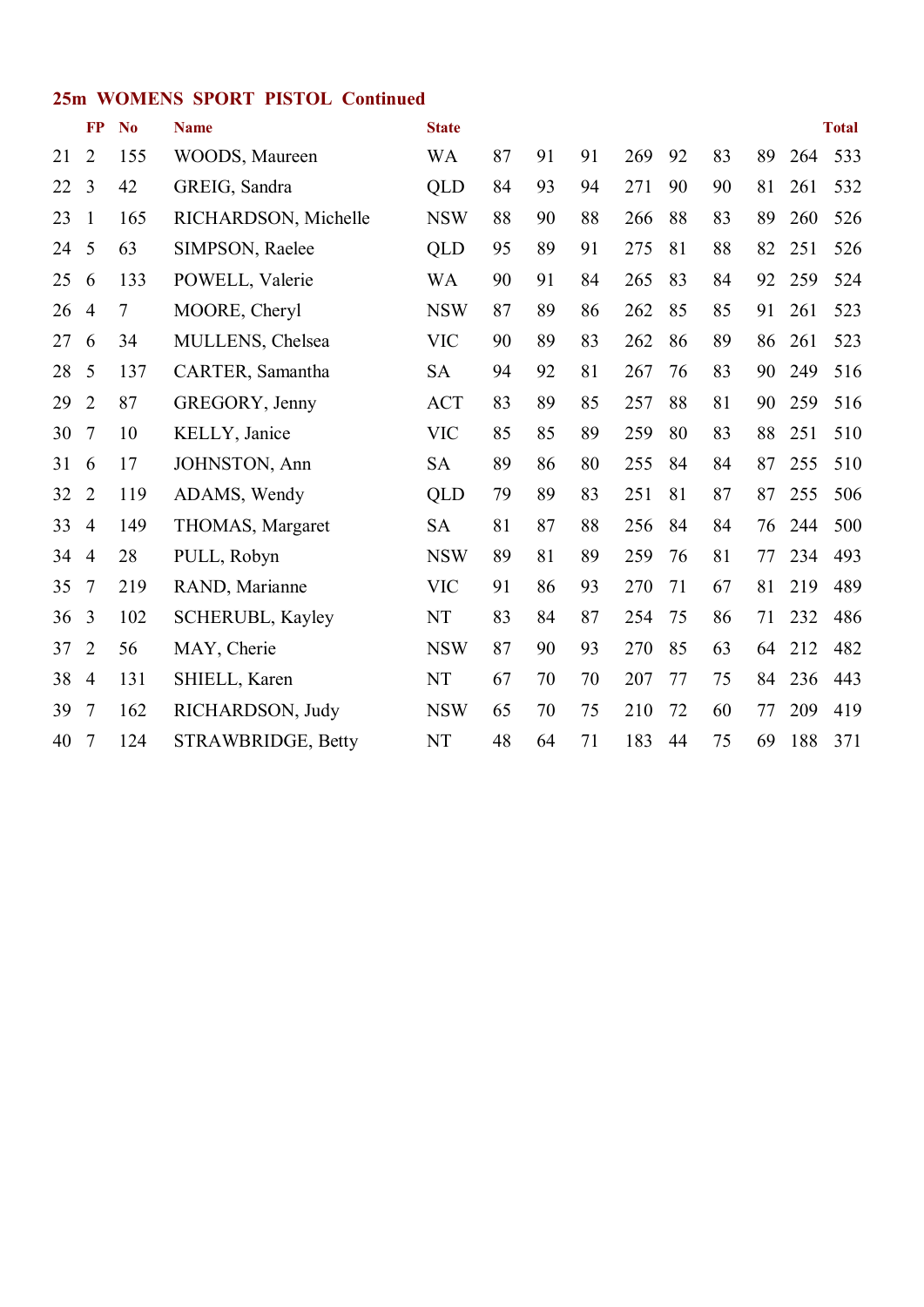|              |                |           | <b>MEN'S 10m AIR PISTOL - OPEN</b> |                                           |              |          |      |               |                       |     |                    |               |           |              |
|--------------|----------------|-----------|------------------------------------|-------------------------------------------|--------------|----------|------|---------------|-----------------------|-----|--------------------|---------------|-----------|--------------|
|              | <b>FP</b>      | <b>No</b> | <b>Name</b>                        |                                           | <b>State</b> |          |      |               |                       |     |                    |               |           | <b>Total</b> |
| $\mathbf{1}$ | 8              | 209       | REPACHOLI, Daniel                  |                                           | <b>VIC</b>   |          |      | 95            | 96                    | 95  | 97                 | 96            | 95        | 574          |
|              |                |           |                                    | 10.310.2 10.6                             |              | 9.3      |      |               | 9.6 9.6 8.9           |     | 9.9 10.7 10.5 99.6 |               |           | 673.6        |
| 2            | 5              | 145       | LISIEWICZ, John                    |                                           | QLD          |          |      | 94            | 96                    | 96  | 94                 | 96            | 94        | 570          |
|              |                |           |                                    | 9.7 9.3 10.0 10.7 10.3 10.3 9.3 10.5 10.4 |              |          |      |               |                       |     |                    |               | 8.8 99.3  | 669.3        |
| 3            | 6              | 6         | MOORE, David                       |                                           | <b>NSW</b>   |          |      | 93            | 95                    | 93  | 98                 | 95            | 97        | 571          |
|              |                |           |                                    | 10.6 8.5                                  |              | 9.9 10.0 |      |               | 9.3 10.0 10.4 10.0    |     | 9.7                |               | 9.2 97.6  | 668.6        |
| 4            | 7              | 113       | PORTER, David                      |                                           | <b>SA</b>    |          |      | 95            | 95                    | 96  | 92                 | 97            | 96        | 571          |
|              |                |           |                                    | 10.210.4 10.2                             |              |          |      |               | 8.2 10.5 9.5 8.0 10.4 |     |                    | 9.6 10.1 97.1 |           | 668.1        |
| 5            | 5              | 204       | SCHULTZ, Greg                      |                                           | <b>SA</b>    |          |      | 94            | 94                    | 93  | 97                 | 94            | 96        | 568          |
|              |                |           |                                    | 10.09.0                                   | 10.1         |          |      | 9.1 10.6 10.8 | 9.0                   | 9.8 | 9.4                |               | 9.6 97.4  | 665.4        |
| 6            | 5              | 128       | GIUSTINIANO, Michaelangelo WA      |                                           |              |          |      | 95            | 91                    | 96  | 93                 | 96            | 96        | 567          |
|              |                |           |                                    | 9.4 10.5                                  | 9.9          |          |      |               | 8.4 10.4 10.3 9.7     |     | 9.5 10.8           |               | 8.3 97.2  | 664.2        |
| 7            | 7              | 108       | HILL, David                        |                                           | <b>NSW</b>   |          |      | 94            | 93                    | 95  | 96                 | 93            | 95        | 566          |
|              |                |           |                                    | 10.710.4 10.1 10.0 10.2                   |              |          |      | 8.3           | 9.5                   | 9.9 | 10.1               |               | 8.7 97.9  | 663.9        |
| 8            | 9              | 151       | SANDSTROM, Ben                     |                                           | <b>QLD</b>   |          |      | 94            | 96                    | 94  | 95                 | 94            | 92        | 565          |
|              |                |           |                                    | 10.310.7                                  | 8.7          | 8.9      | 10.7 | 9.0           | 10.1                  | 9.6 | 9.6                |               | 10.2 97.8 | 662.8        |
| 9            | 3              | 40        | DELLER, Stephen                    |                                           | <b>VIC</b>   |          |      | 90            | 92                    | 96  | 95                 | 95            | 96        | 564          |
| 10           | 8              | 135       | SRUHAN, Paul                       |                                           | <b>NSW</b>   |          |      | 93            | 96                    | 90  | 96                 | 95            | 94        | 564          |
| 11           | $\overline{4}$ | 43        | FINKEN, Lucas                      |                                           | <b>VIC</b>   |          |      | 94            | 90                    | 95  | 91                 | 96            | 97        | 563          |
| 12           | 6              | 164       | RICHARDSON, Craig                  |                                           | <b>NSW</b>   |          |      | 94            | 95                    | 92  | 93                 | 97            | 92        | 563          |
| 13           | 5              | 190       | BLAND, Shane                       |                                           | <b>SA</b>    |          |      | 92            | 90                    | 96  | 93                 | 97            | 94        | 562          |
| 14           | 6              | 201       | CHAPMAN, David E                   |                                           | SA           |          |      | 93            | 92                    | 92  | 98                 | 90            | 96        | 561          |
| 15           | $\overline{4}$ | 62        | FAVELL, Bruce                      |                                           | <b>QLD</b>   |          |      | 95            | 93                    | 91  | 93                 | 94            | 94        | 560          |
| 16           | $\overline{7}$ | 118       | HARTLEY, Wayne                     |                                           | QLD          |          |      | 94            | 91                    | 98  | 96                 | 91            | 89        | 559          |
| 17           | $\overline{7}$ | 202       | STANFIELD, Frank                   |                                           | QLD          |          |      | 97            | 92                    | 92  | 92                 | 91            | 94        | 558          |
| 18           | 9              | 216       | TOOHEY, Justin                     |                                           | <b>NSW</b>   |          |      | 95            | 94                    | 94  | 93                 | 90            | 92        | 558          |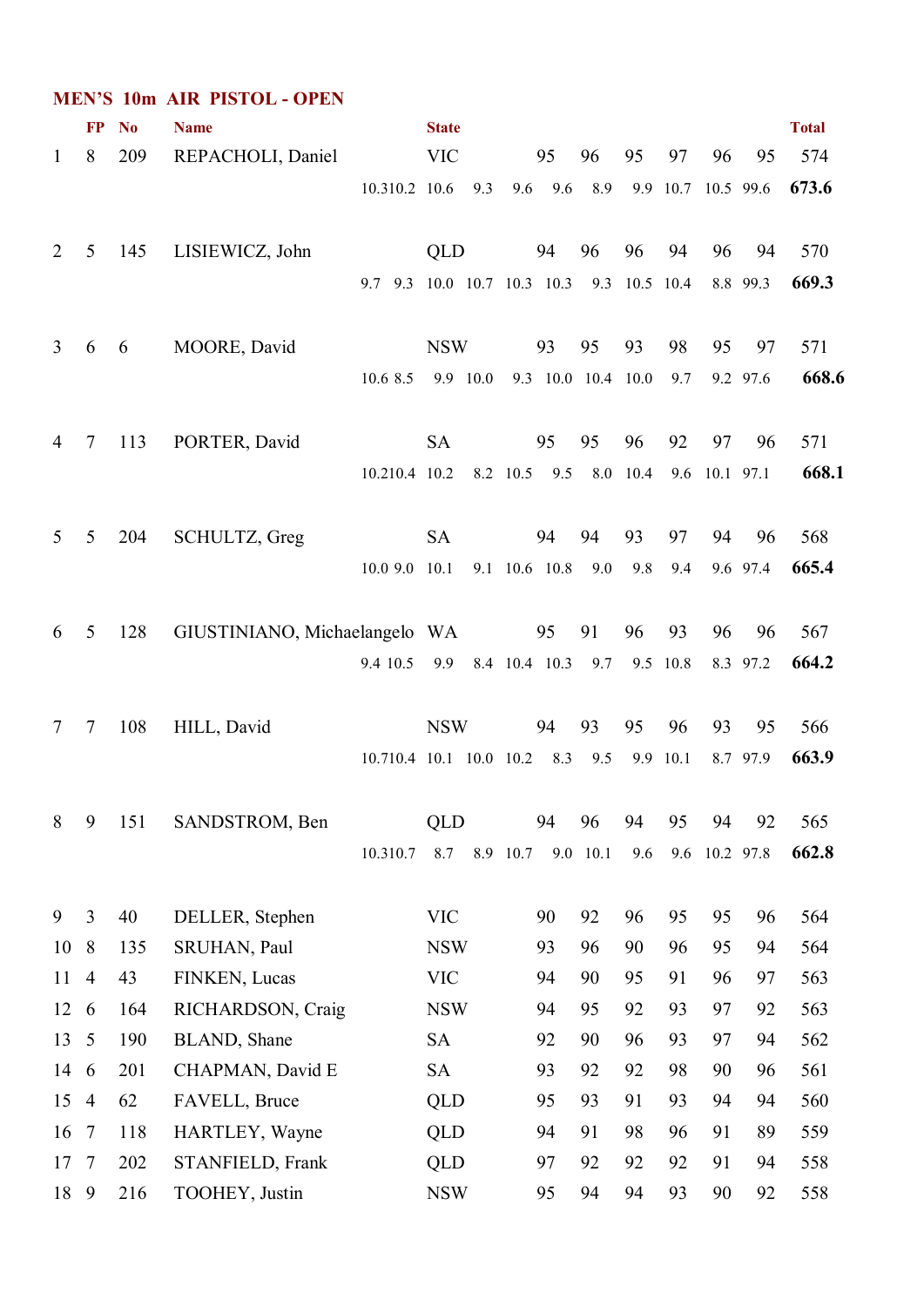#### **MEN'S 10m AIR PISTOL – OPEN Continued**

|    | $\bf FP$       | N <sub>o</sub> | <b>Name</b>          | <b>State</b> |    |    |    |    |    |    | <b>Total</b> |
|----|----------------|----------------|----------------------|--------------|----|----|----|----|----|----|--------------|
| 19 | 5              | 4              | ROBERTS, Chris       | <b>VIC</b>   | 90 | 95 | 94 | 88 | 95 | 94 | 556          |
| 20 | $\overline{4}$ | 94             | CHAPMAN, David J     | <b>SA</b>    | 95 | 90 | 95 | 89 | 94 | 93 | 556          |
| 21 | $\overline{2}$ | 76             | ADAMS, Phillip       | <b>NSW</b>   | 94 | 94 | 94 | 90 | 94 | 90 | 556          |
| 22 | $\overline{3}$ | 188            | WICKS, Matt          | <b>QLD</b>   | 95 | 94 | 96 | 93 | 89 | 89 | 556          |
| 23 | 6              | 206            | RYDER, Aaron         | <b>WA</b>    | 95 | 90 | 94 | 87 | 97 | 92 | 555          |
| 24 | $\overline{4}$ | 195            | BOYLE, Kevin         | <b>VIC</b>   | 91 | 93 | 92 | 97 | 89 | 92 | 554          |
| 25 | $\mathbf{1}$   | 73             | JESIC, Dragoljub     | <b>NSW</b>   | 87 | 97 | 91 | 92 | 93 | 93 | 553          |
| 26 | 9              | 72             | JESIC, Vojimir       | <b>NSW</b>   | 96 | 92 | 92 | 94 | 88 | 91 | 553          |
| 27 | $\overline{4}$ | 71             | HALL, Ben            | <b>VIC</b>   | 94 | 92 | 92 | 93 | 91 | 90 | 552          |
| 28 | $\overline{4}$ | 96             | YOUNG, Bob           | <b>TAS</b>   | 93 | 91 | 89 | 92 | 91 | 95 | 551          |
| 29 | $\tau$         | 9              | HUME, Sebastian      | <b>VIC</b>   | 89 | 91 | 94 | 91 | 94 | 91 | 550          |
| 30 | 5              | 16             | GODBOLT, Reggie      | <b>SA</b>    | 94 | 94 | 87 | 97 | 94 | 84 | 550          |
| 31 | 8              | 70             | QUICK, Bruce         | <b>VIC</b>   | 95 | 94 | 88 | 92 | 85 | 95 | 549          |
| 32 | $\overline{3}$ | 33             | MULLENS, Gary        | <b>VIC</b>   | 92 | 92 | 87 | 92 | 92 | 93 | 548          |
| 33 | 3              | 15             | CARATTI, Leo         | <b>WA</b>    | 90 | 93 | 92 | 90 | 92 | 90 | 547          |
| 34 | $\overline{7}$ | 172            | GREEN, Ken           | <b>QLD</b>   | 91 | 93 | 94 | 86 | 89 | 93 | 546          |
| 35 | $\overline{2}$ | 69             | DOWLING, Bob         | <b>NSW</b>   | 89 | 93 | 87 | 89 | 93 | 94 | 545          |
| 36 | 8              | 38             | HARDING, Chris       | NT           | 90 | 96 | 87 | 91 | 93 | 88 | 545          |
| 37 | $\overline{2}$ | 161            | JERKOVIC, Frank      | WA           | 89 | 94 | 86 | 94 | 90 | 90 | 543          |
| 38 | $\overline{2}$ | 86             | FULTON, Tom          | <b>QLD</b>   | 89 | 93 | 92 | 93 | 88 | 88 | 543          |
| 39 | 9              | $\mathbf{1}$   | STOCK, Derek         | <b>WA</b>    | 90 | 89 | 90 | 89 | 91 | 92 | 541          |
| 40 | 6              | 189            | <b>HEALY, Stuart</b> | <b>VIC</b>   | 95 | 95 | 86 | 87 | 90 | 87 | 540          |
| 41 | 8              | 174            | TRETIAKOV, Mikhail   | <b>VIC</b>   | 90 | 91 | 90 | 91 | 93 | 85 | 540          |
| 42 | 3              | 170            | GEORGE, Tony         | <b>SA</b>    | 91 | 91 | 87 | 87 | 90 | 91 | 537          |
| 43 | 6              | 211            | SPAIN, Daniel        | <b>NSW</b>   | 87 | 90 | 93 | 91 | 88 | 87 | 536          |
| 44 | 6              | 5              | HARVEY, John         | <b>WA</b>    | 85 | 90 | 86 | 90 | 91 | 92 | 534          |
| 45 | 5              | 138            | CURYER, Simon        | <b>SA</b>    | 91 | 87 | 89 | 87 | 89 | 91 | 534          |
| 46 | 5              | 210            | WILSON, Bryan        | <b>VIC</b>   | 89 | 88 | 87 | 87 | 93 | 90 | 534          |
| 47 | $\overline{4}$ | 101            | NICHOLLS, Graeme     | WA           | 89 | 89 | 88 | 91 | 87 | 90 | 534          |
| 48 | 6              | 25             | GUY, Steve           | <b>NSW</b>   | 87 | 91 | 90 | 89 | 88 | 89 | 534          |
| 49 | 6              | 167            | SCOUGALL, Andrew     | <b>VIC</b>   | 85 | 89 | 87 | 93 | 95 | 85 | 534          |
| 50 | 8              | 218            | RAND, Peter          | <b>VIC</b>   | 91 | 88 | 88 | 92 | 91 | 84 | 534          |
| 51 | 9              | 75             | VICKERY, Scott       | <b>NSW</b>   | 91 | 92 | 87 | 89 | 90 | 84 | 533          |
| 52 | 9              | 156            | INGOLD, John         | <b>NSW</b>   | 85 | 87 | 91 | 86 | 88 | 92 | 529          |
| 53 | 6              | 66             | TUTTY, Bruce         | <b>NSW</b>   | 84 | 84 | 90 | 92 | 88 | 91 | 529          |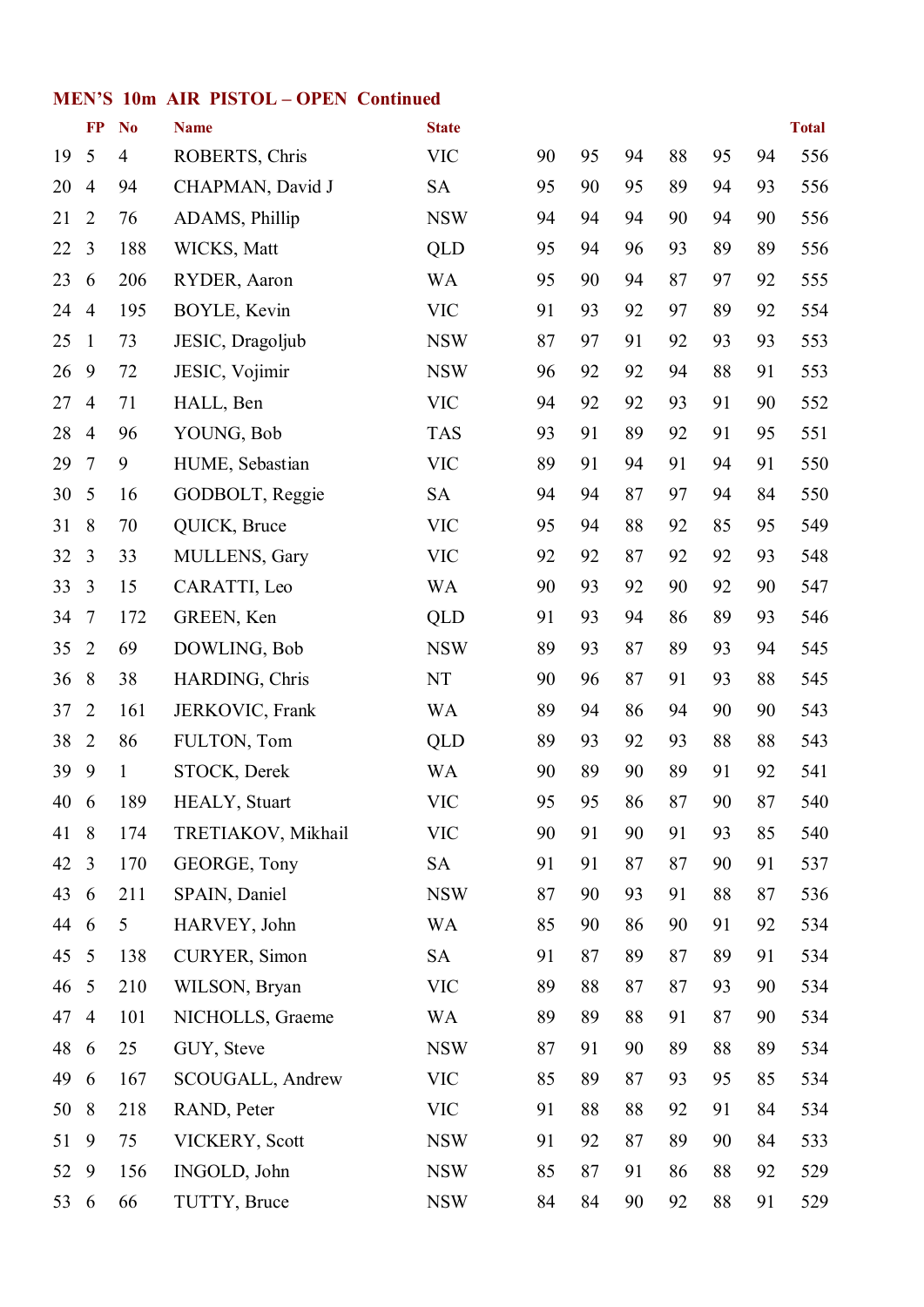#### **MEN'S 10m AIR PISTOL – OPEN Continued**

|    | <b>FP</b>      | N <sub>o</sub> | <b>Name</b>                 | <b>State</b>               |    |    |    |    |    |    | <b>Total</b>     |
|----|----------------|----------------|-----------------------------|----------------------------|----|----|----|----|----|----|------------------|
| 54 | $\overline{4}$ | 223            | CLARK, Matthew              | <b>WA</b>                  | 89 | 82 | 91 | 91 | 85 | 90 | 528              |
| 55 | $\mathbf{1}$   | 74             | JESIC, Goran                | <b>NSW</b>                 | 94 | 88 | 87 | 85 | 86 | 88 | 528              |
| 56 | 6              | 8              | GREEN, Gary                 | <b>NSW</b>                 | 90 | 91 | 90 | 82 | 87 | 86 | 526              |
| 57 | $\tau$         | 35             | TOLHURST, Gary              | <b>TAS</b>                 | 87 | 85 | 80 | 93 | 86 | 93 | 524              |
| 58 | 9              | 14             | HARTSHORN, David            | <b>WA</b>                  | 77 | 91 | 90 | 84 | 92 | 86 | 520              |
| 59 | $\sqrt{2}$     | 58             | BASTALEC, John              | <b>SA</b>                  | 84 | 88 | 90 | 86 | 85 | 85 | 518              |
| 60 | $\overline{3}$ | 175            | BOW, Murray                 | <b>WA</b>                  | 85 | 89 | 90 | 80 | 87 | 86 | 517              |
| 61 | 9              | 41             | GREIG, Kevin                | <b>QLD</b>                 | 88 | 82 | 88 | 81 | 92 | 82 | 513              |
| 62 | 5              | 61             | STEERS, Geoff               | <b>TAS</b>                 | 83 | 90 | 86 | 80 | 83 | 90 | 512              |
| 63 | 6              | 32             | MULLENS, Laurie             | <b>VIC</b>                 | 86 | 87 | 81 | 82 | 87 | 85 | 508              |
| 64 | $\overline{2}$ | 123            | STRAWBRIDGE, Stevan         | $\mathop{\rm NT}\nolimits$ | 87 | 82 | 82 | 84 | 82 | 89 | 506              |
| 65 | $\overline{2}$ | 79             | LUMSDEN, John               | <b>NSW</b>                 | 82 | 79 | 81 | 85 | 89 | 85 | 501              |
| 66 | $\overline{3}$ | 12             | FARQUHARSON, Col            | <b>WA</b>                  | 84 | 78 | 83 | 84 | 89 | 81 | 499              |
| 67 | $\overline{2}$ | 178            | <b>BLACK</b> , Peter        | <b>SA</b>                  | 84 | 80 | 80 | 84 | 83 | 85 | 496              |
| 68 | 5              | 49             | <b>GOLDSWORTHY, Douglas</b> | <b>WA</b>                  | 80 | 83 | 75 | 89 | 84 | 80 | 491              |
| 69 | $\overline{3}$ | 185            | CROUCH, Michael             | <b>SA</b>                  | 81 | 82 | 79 | 86 | 79 | 82 | 489              |
| 70 | 9              | 107            | SIMMUL, Peter               | <b>TAS</b>                 | 72 | 78 | 83 | 88 | 84 | 80 | 485              |
| 71 | 8              | 154            | <b>BAKER, Darcy</b>         | <b>NSW</b>                 | 80 | 80 | 81 | 83 | 82 | 77 | 483              |
| 72 | $\overline{4}$ | 117            | DAY, Kenneth                | <b>TAS</b>                 | 77 | 89 | 80 | 75 | 82 | 71 | 474              |
| 73 | $\overline{7}$ | 23             | GOBBETT, Bill               | <b>VIC</b>                 | 72 | 80 | 73 | 79 | 69 | 83 | 456              |
| 74 | 8              | 82             | HUME, Geoff                 | <b>VIC</b>                 | 76 | 73 | 69 | 83 | 71 | 66 | 438              |
| 75 | $\tau$         | 51             | SOANES, Paul                | <b>SA</b>                  | 71 | 65 | 64 | 77 | 80 | 66 | 423              |
| 76 | $\overline{4}$ | 80             | GIBSON, Samuel              | <b>WA</b>                  | 26 | 56 | 55 | 35 | 37 | 46 | 255              |
|    | 3              | 192            | BAUER, John                 | <b>SA</b>                  |    |    |    |    |    |    | $\boldsymbol{0}$ |
|    | $\tau$         | 169            | QUINN, Richard              | <b>SA</b>                  |    |    |    |    |    |    | $\boldsymbol{0}$ |

### **MEN'S 10m AIR PISTOL DISABLED**

|  | FP No | <b>Name</b>           | <b>State</b>                   |  |  |  |                            | <b>Total</b> |
|--|-------|-----------------------|--------------------------------|--|--|--|----------------------------|--------------|
|  |       | 1 5 193 SADLER, Don   | QLD 90 88 89 90 94 86 537 84.5 |  |  |  |                            |              |
|  |       | 2 4 191 LANE, Jeffrey | WA \                           |  |  |  | 86 90 90 87 86 87 526 96.9 |              |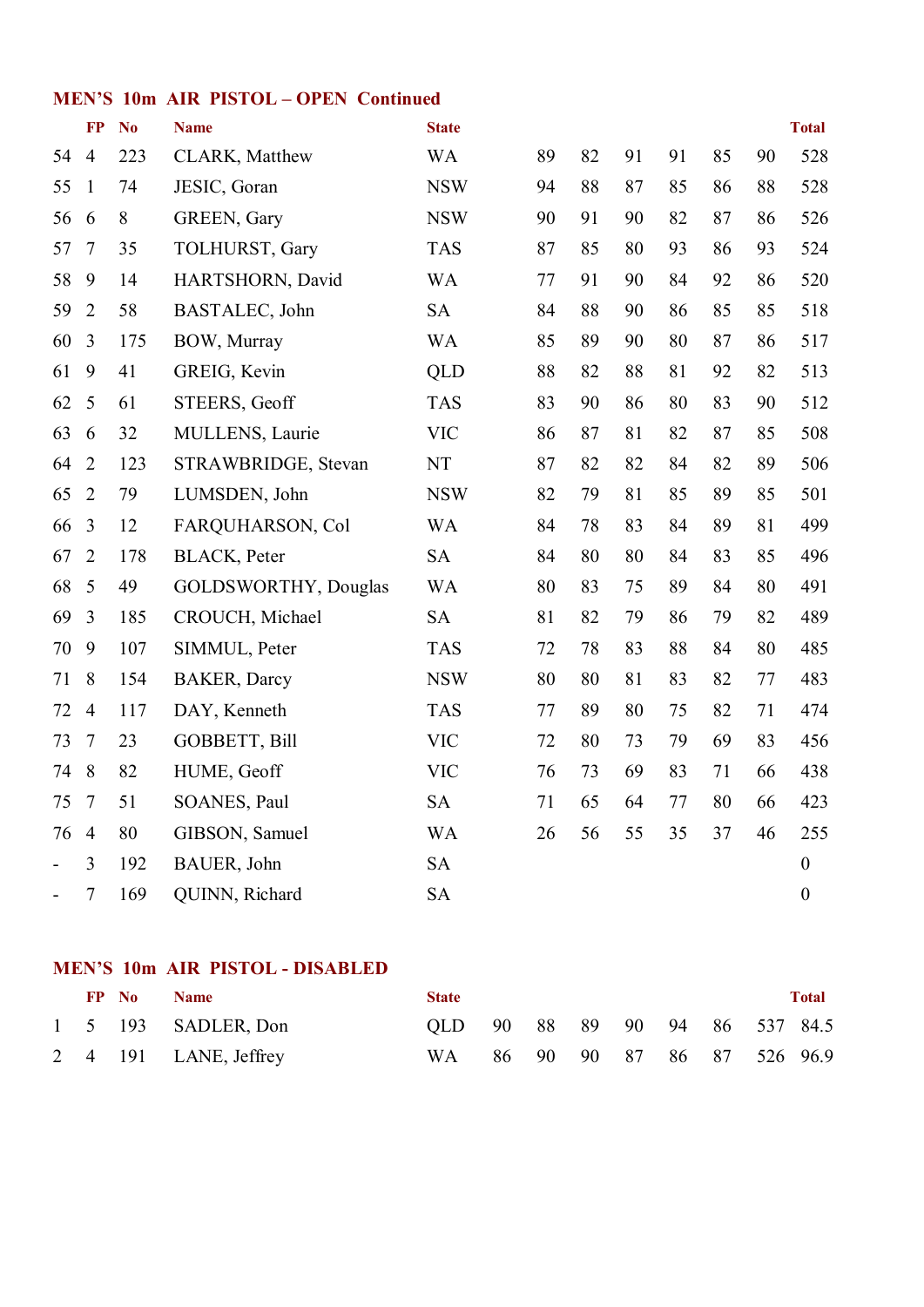#### **JUNIOR SPORT PISTOL**

| <b>Rank</b>    | N <sub>0</sub> | <b>Name</b>             | <b>State</b> |    |    |    |     |    |    |    |     | <b>Total</b> |    |
|----------------|----------------|-------------------------|--------------|----|----|----|-----|----|----|----|-----|--------------|----|
| $\mathbf{1}$   | 1033           | MULLENS, Gary           | <b>VIC</b>   | 92 | 95 | 94 | 281 | 95 | 94 | 87 | 276 | 557          |    |
| $\overline{2}$ | 90             | ARTHUR-SMITH, Lawrie    | <b>SA</b>    | 88 | 90 | 90 | 268 | 94 | 94 | 93 | 281 | 549          | 46 |
| 3              | 1009           | HUME (Jun), Sebastian   | <b>VIC</b>   | 92 | 90 | 95 | 277 | 91 | 91 | 90 | 272 | 549          | 43 |
| 4              | 196            | BOYLE (Open), Christian | <b>VIC</b>   | 91 | 94 | 87 | 272 | 85 | 95 | 94 | 274 | 546          |    |
| 5              | 187            | WILSON, David           | <b>NSW</b>   | 92 | 89 | 94 | 275 | 83 | 93 | 94 | 270 | 545          |    |
| 6              | 163            | RICHARDSON, David       | <b>NSW</b>   | 95 | 89 | 98 | 282 | 87 | 93 | 83 | 263 | 545          |    |
| $\overline{7}$ | 1034           | MULLENS, Chelsea        | <b>VIC</b>   | 92 | 89 | 86 | 267 | 92 | 88 | 94 | 274 | 541          |    |
| 8              | 60             | <b>GREEN, Myles</b>     | <b>NSW</b>   | 89 | 95 | 93 | 277 | 88 | 93 | 83 | 264 | 541          |    |
| 9              | 110            | GALIABOVITCH, Elena     | <b>VIC</b>   | 87 | 88 | 92 | 267 | 92 | 88 | 91 | 271 | 538          |    |
| 10             | 83             | FOSTER, Yvonne          | <b>NT</b>    | 89 | 93 | 88 | 270 | 87 | 87 | 85 | 259 | 529          |    |
| 11             | 148            | WHITTAKER, Leisa        | QLD          | 78 | 87 | 86 | 251 | 89 | 87 | 72 | 248 | 499          |    |
| 12             | 152            | WOODWARD, Justin        | QLD          | 87 | 83 | 80 | 250 | 73 | 90 | 72 | 235 | 485          |    |
| 13             | 95             | CHAPMAN, Hayley         | <b>SA</b>    | 65 | 73 | 84 | 222 | 85 | 86 | 86 | 257 | 479          |    |
| 14             | 173            | GREEN, Teiha            | QLD          | 86 | 86 | 85 | 257 | 76 | 73 | 68 | 217 | 474          |    |
| 15             | 186            | CROUCH, Jason           | <b>SA</b>    | 83 | 82 | 78 | 243 | 62 | 83 | 69 | 214 | 457          |    |
| 16             | 77             | WILSON, Marlo           | <b>VIC</b>   | 81 | 89 | 82 | 252 | 76 | 53 | 75 | 204 | 456          |    |
| 17             | 125            | STRAWBRIDGE, Zebulon    | <b>NT</b>    | 58 | 68 | 69 | 195 | 77 | 74 | 54 | 205 | 400          |    |

#### **25m CENTRE FIRE PISTOL OPEN**

| Rank           | N <sub>0</sub> | <b>Name</b>                | <b>State</b> |    |    |    |     |    |    |    |     | <b>Total</b> |
|----------------|----------------|----------------------------|--------------|----|----|----|-----|----|----|----|-----|--------------|
| 1              | 128            | GIUSTINIANO, Michaelangelo | WA           | 98 | 95 | 91 | 284 | 97 | 92 | 97 | 286 | 570          |
| $\overline{2}$ | 70             | QUICK, Bruce               | <b>VIC</b>   | 93 | 93 | 92 | 278 | 97 | 98 | 93 | 288 | 566          |
| $\overline{3}$ | 86             | FULTON, Tom                | <b>QLD</b>   | 95 | 94 | 94 | 283 | 91 | 96 | 95 | 282 | 565          |
| $\overline{4}$ | 94             | CHAPMAN, David J           | <b>SA</b>    | 95 | 92 | 91 | 278 | 94 | 96 | 96 | 286 | 564          |
| 5              | 202            | STANFIELD, Frank           | <b>QLD</b>   | 93 | 97 | 96 | 286 | 94 | 93 | 91 | 278 | 564          |
| 6              | 99             | RYAN, Noel                 | <b>VIC</b>   | 95 | 95 | 99 | 289 | 93 | 94 | 88 | 275 | 564          |
| 7              | 6              | MOORE, David               | <b>NSW</b>   | 94 | 96 | 95 | 285 | 94 | 90 | 94 | 278 | 563          |
| 8              | 76             | ADAMS, Phillip             | <b>NSW</b>   | 94 | 94 | 97 | 285 | 89 | 92 | 95 | 276 | 561          |
| 9              | 71             | HALL, Ben                  | <b>VIC</b>   | 86 | 93 | 95 | 274 | 97 | 89 | 96 | 282 | 556          |
| 10             | 138            | <b>CURYER, Simon</b>       | <b>SA</b>    | 95 | 92 | 91 | 278 | 91 | 92 | 95 | 278 | 556          |
| 11             | 89             | <b>ARTHUR-SMITH, Peter</b> | <b>SA</b>    | 92 | 92 | 94 | 278 | 95 | 93 | 90 | 278 | 556          |
| 12             | 103            | DAVIS, Wayne               | <b>VIC</b>   | 94 | 94 | 97 | 285 | 91 | 87 | 92 | 270 | 555          |
| 13             | $\mathbf{1}$   | STOCK, Derek               | WA           | 94 | 96 | 97 | 287 | 93 | 89 | 86 | 268 | 555          |
| 14             | 206            | RYDER, Aaron               | WA           | 92 | 84 | 93 | 269 | 95 | 96 | 94 | 285 | 554          |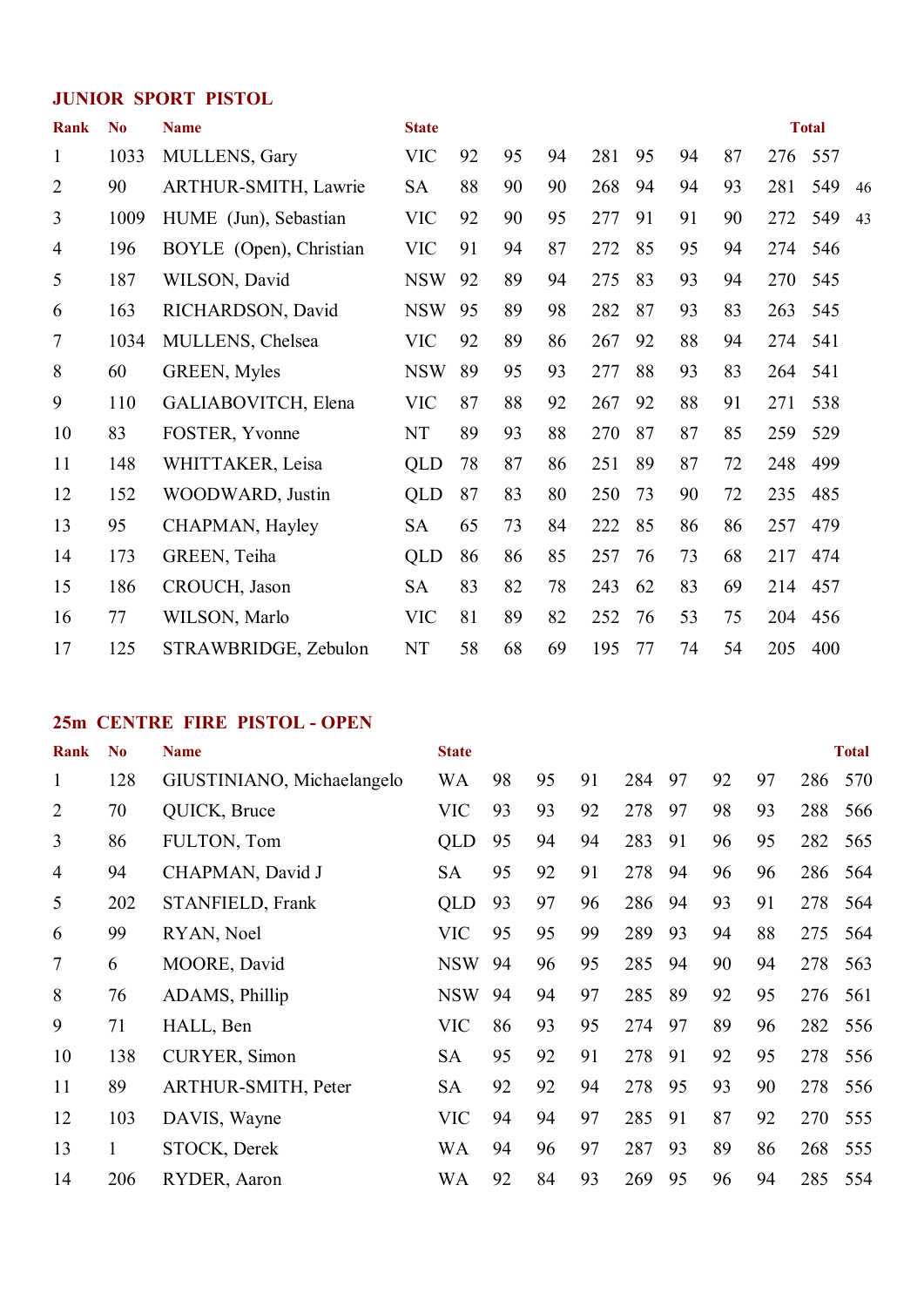#### **25m CENTRE FIRE PISTOL – OPEN Continued**

| <b>Rank</b> | N <sub>o</sub> | <b>Name</b>          | <b>State</b> |    |    |    |     |    |    |    |     | <b>Total</b> |
|-------------|----------------|----------------------|--------------|----|----|----|-----|----|----|----|-----|--------------|
| 15          | 62             | FAVELL, Bruce        | QLD          | 95 | 88 | 94 | 277 | 91 | 91 | 94 | 276 | 553          |
| 16          | 171            | HORTON, Geoffrey     | <b>VIC</b>   | 91 | 92 | 97 | 280 | 92 | 88 | 93 | 273 | 553          |
| 17          | 101            | NICHOLLS, Graeme     | WA           | 91 | 93 | 95 | 279 | 92 | 90 | 92 | 274 | 553          |
| 18          | 179            | MORRISON, D Campbell | <b>SA</b>    | 94 | 94 | 94 | 282 | 93 | 87 | 90 | 270 | 552          |
| 19          | 204            | SCHULTZ, Greg        | <b>SA</b>    | 94 | 88 | 86 | 268 | 95 | 95 | 93 | 283 | 551          |
| 20          | 118            | HARTLEY, Wayne       | QLD          | 87 | 91 | 93 | 271 | 96 | 92 | 92 | 280 | 551          |
| 21          | 69             | DOWLING, Bob         | <b>NSW</b>   | 90 | 90 | 91 | 271 | 93 | 93 | 93 | 279 | 550          |
| 22          | 15             | CARATTI, Leo         | <b>WA</b>    | 91 | 92 | 94 | 277 | 88 | 91 | 92 | 271 | 548          |
| 23          | 167            | SCOUGALL, Andrew     | <b>VIC</b>   | 93 | 92 | 93 | 278 | 89 | 92 | 89 | 270 | 548          |
| 24          | 92             | MONCRIEFF, Les       | <b>VIC</b>   | 94 | 94 | 84 | 272 | 90 | 91 | 93 | 274 | 546          |
| 25          | 180            | WHITE, Brenton       | <b>SA</b>    | 89 | 90 | 94 | 273 | 87 | 96 | 90 | 273 | 546          |
| 26          | 123            | STRAWBRIDGE, Stevan  | NT           | 94 | 89 | 91 | 274 | 92 | 88 | 87 | 267 | 541          |
| 27          | 75             | VICKERY, Scott       | <b>NSW</b>   | 91 | 87 | 88 | 266 | 89 | 94 | 91 | 274 | 540          |
| 28          | 38             | HARDING, Chris       | NT           | 95 | 93 | 91 | 279 | 83 | 89 | 89 | 261 | 540          |
| 29          | 169            | QUINN, Richard       | <b>SA</b>    | 89 | 89 | 91 | 269 | 89 | 90 | 91 | 270 | 539          |
| 30          | 73             | JESIC, Dragoljub     | <b>NSW</b>   | 92 | 95 | 94 | 281 | 93 | 78 | 87 | 258 | 539          |
| 31          | 108            | HILL, David          | <b>NSW</b>   | 89 | 88 | 92 | 269 | 94 | 90 | 86 | 270 | 539          |
| 32          | 164            | RICHARDSON, Craig    | <b>NSW</b>   | 89 | 93 | 91 | 273 | 83 | 92 | 90 | 265 | 538          |
| 33          | 156            | INGOLD, John         | <b>NSW</b>   | 94 | 91 | 90 | 275 | 83 | 86 | 92 | 261 | 536          |
| 34          | 213            | BAIRD, John          | <b>ACT</b>   | 90 | 88 | 89 | 267 | 86 | 93 | 89 | 268 | 535          |
| 35          | 48             | KELLY, Michael       | <b>VIC</b>   | 88 | 86 | 92 | 266 | 86 | 91 | 91 | 268 | 534          |
| 36          | 201            | CHAPMAN, David E     | <b>SA</b>    | 91 | 90 | 89 | 270 | 88 | 87 | 89 | 264 | 534          |
| 37          | 12             | FARQUHARSON, Col     | <b>WA</b>    | 87 | 88 | 93 | 268 | 82 | 89 | 93 | 264 | 532          |
| 38          | 190            | BLAND, Shane         | <b>SA</b>    | 93 | 93 | 93 | 279 | 91 | 76 | 85 | 252 | 531          |
| 39          | 120            | COWARD, Travers      | <b>QLD</b>   | 88 | 87 | 87 | 262 | 94 | 83 | 91 | 268 | 530          |
| 40          | 25             | GUY, Steve           | <b>NSW</b>   | 88 | 91 | 92 | 271 | 86 | 86 | 86 | 258 | 529          |
| 41          | 35             | TOLHURST, Gary       | <b>TAS</b>   | 84 | 84 | 92 | 260 | 86 | 86 | 95 | 267 | 527          |
| 42          | 45             | <b>CHALKER, Bob</b>  | <b>NSW</b>   | 90 | 85 | 88 | 263 | 91 | 92 | 81 | 264 | 527          |
| 43          | 175            | BOW, Murray          | <b>WA</b>    | 95 | 90 | 88 | 273 | 89 | 81 | 82 | 252 | 525          |
| 44          | 174            | TRETIAKOV, Mikhail   | <b>VIC</b>   | 86 | 87 | 93 | 266 | 87 | 85 | 86 | 258 | 524          |
| 45          | 84             | CASHEN, John         | <b>VIC</b>   | 91 | 92 | 90 | 273 | 80 | 85 | 84 | 249 | 522          |
| 46          | 104            | ROYALS, Peter        | <b>SA</b>    | 94 | 94 | 88 | 276 | 83 | 79 | 84 | 246 | 522          |
| 47          | 53             | HARDISTY, John       | <b>TAS</b>   | 88 | 88 | 93 | 269 | 83 | 81 | 87 | 251 | 520          |
| 48          | 113            | PORTER, David        | <b>SA</b>    | 92 | 91 | 95 | 278 | 76 | 92 | 74 | 242 | 520          |
| 49          | 72             | JESIC, Vojimir       | <b>NSW</b>   | 92 | 94 | 97 | 283 | 89 | 91 | 56 | 236 | 519          |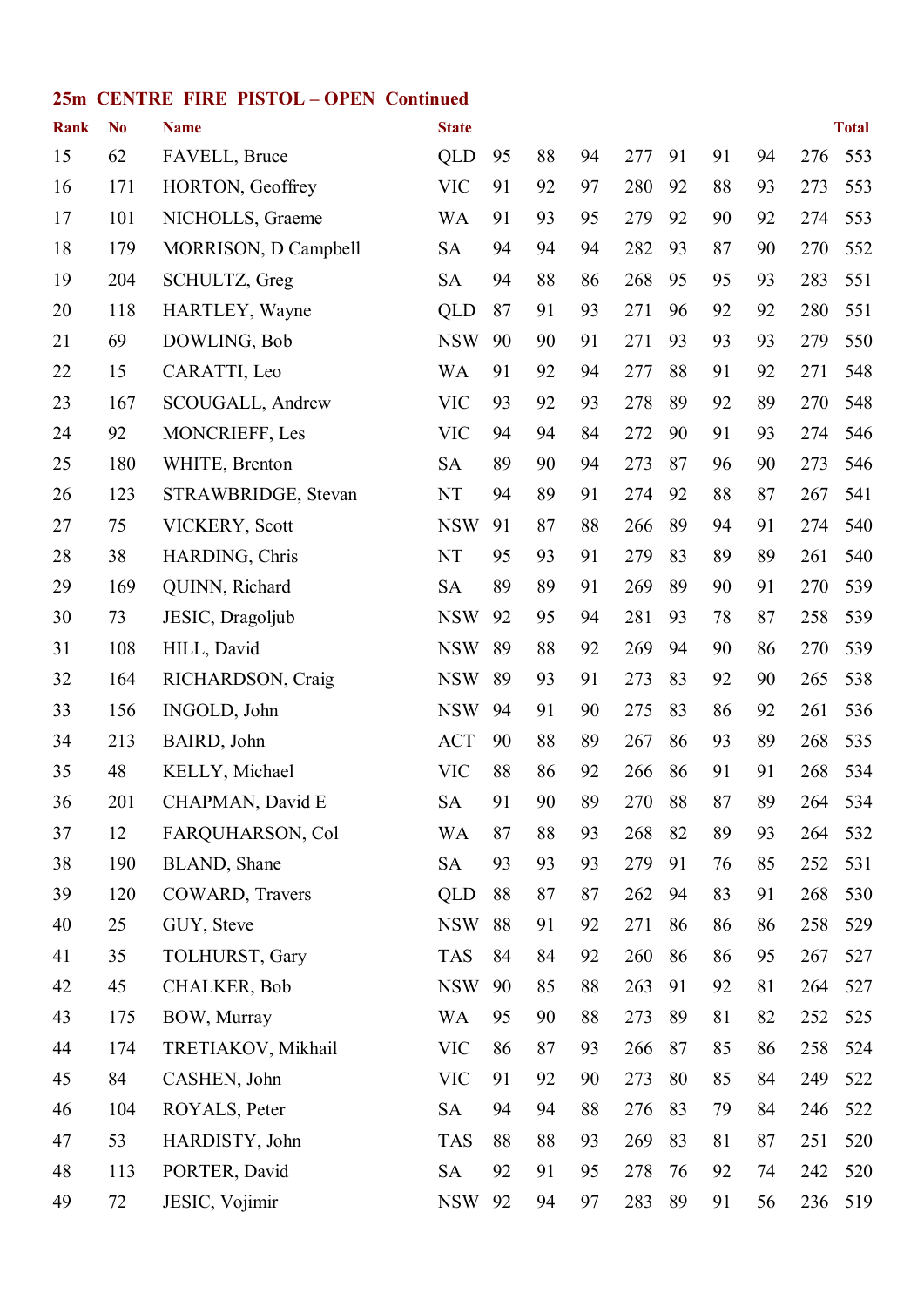#### **25m CENTRE FIRE PISTOL – OPEN Continued**

| <b>Rank</b> | N <sub>0</sub> | <b>Name</b>                 | <b>State</b> |    |                  |                  |     |                  |                  |                  |                  | <b>Total</b> |
|-------------|----------------|-----------------------------|--------------|----|------------------|------------------|-----|------------------|------------------|------------------|------------------|--------------|
| 50          | 178            | <b>BLACK</b> , Peter        | <b>SA</b>    | 85 | 94               | 88               | 267 | 78               | 84               | 88               | 250              | 517          |
| 51          | 195            | BOYLE, Kevin                | <b>VIC</b>   | 85 | 92               | 90               | 267 | 81               | 81               | 84               | 246              | 513          |
| 52          | 161            | JERKOVIC, Frank             | WA           | 88 | 88               | 93               | 269 | 84               | 76               | 79               | 239              | 508          |
| 53          | 16             | GODBOLT, Reggie             | <b>SA</b>    | 87 | 93               | 91               | 271 | 87               | 65               | 82               | 234              | 505          |
| 54          | 211            | SPAIN, Daniel               | <b>NSW</b>   | 85 | 87               | 88               | 260 | 77               | 89               | 77               | 243              | 503          |
| 55          | 184            | <b>ANDREWS, Ray</b>         | <b>WA</b>    | 72 | 87               | 86               | 245 | 83               | 83               | 90               | 256              | 501          |
| 56          | 141            | KIMPTON, Gary               | <b>SA</b>    | 91 | 89               | 91               | 271 | 83               | 62               | 84               | 229              | 500          |
| 57          | 136            | TARANSKY, Alex              | <b>SA</b>    | 84 | 86               | 85               | 255 | 79               | 81               | 84               | 244              | 499          |
| 58          | 107            | SIMMUL, Peter               | <b>TAS</b>   | 83 | 90               | 86               | 259 | 80               | 80               | 80               | 240              | 499          |
| 59          | 8              | <b>GREEN, Gary</b>          | <b>NSW</b>   | 89 | 90               | 85               | 264 | 82               | 70               | 80               | 232              | 496          |
| 60          | 96             | YOUNG, Bob                  | <b>TAS</b>   | 88 | 91               | 84               | 263 | 69               | 74               | 85               | 228              | 491          |
| 61          | 14             | HARTSHORN, David            | <b>WA</b>    | 84 | 84               | 80               | 248 | 88               | 67               | 87               | 242              | 490          |
| 62          | 32             | MULLENS, Laurie             | <b>VIC</b>   | 73 | 85               | 90               | 248 | 84               | 90               | 68               | 242              | 490          |
| 63          | 121            | MARSLAND, Brett             | <b>WA</b>    | 82 | 86               | 75               | 243 | 77               | 83               | 86               | 246              | 489          |
| 64          | 154            | <b>BAKER, Darcy</b>         | <b>NSW</b>   | 76 | 84               | 75               | 235 | 82               | 82               | 74               | 238              | 473          |
| 65          | 74             | JESIC, Goran                | <b>NSW</b>   | 76 | 68               | 75               | 219 | 78               | 89               | 85               | 252              | 471          |
| 66          | 223            | CLARK, Matthew              | <b>WA</b>    | 81 | 90               | 85               | 256 | 51               | 87               | 76               | 214              | 470          |
| 67          | 49             | <b>GOLDSWORTHY, Douglas</b> | <b>WA</b>    | 77 | 79               | 86               | 242 | 79               | 77               | 68               | 224              | 466          |
| 68          | 170            | GEORGE, Tony                | <b>SA</b>    | 61 | 67               | 75               | 203 | 86               | 84               | 88               | 258              | 461          |
| 69          | 79             | LUMSDEN, John               | <b>NSW</b>   | 86 | 82               | 82               | 250 | 44               | 64               | 86               | 194              | 444          |
| 70          | 97             | WILDMAN, Harry              | <b>SA</b>    | 78 | 81               | 79               | 238 | 69               | 64               | 62               | 195              | 433          |
| 71          | 117            | DAY, Kenneth                | <b>TAS</b>   | 80 | 77               | 52               | 209 | 68               | 65               | 77               | 210              | 419          |
| 72          | 51             | SOANES, Paul                | <b>SA</b>    | 68 | 69               | 67               | 204 | 58               | 69               | 71               | 198              | 402          |
| 73          | 82             | HUME, Geoff                 | <b>VIC</b>   | 74 | 63               | 68               | 205 | 61               | 56               | 61               | 178              | 383          |
| 74          | 23             | GOBBETT, Bill               | <b>VIC</b>   | 59 | 69               | 56               | 184 | 53               | 62               | 61               | 176              | $360$ #1     |
| 75          | 57             | GRAY, Ray                   | <b>NSW</b>   | 85 | $\boldsymbol{0}$ | $\boldsymbol{0}$ | 85  | $\boldsymbol{0}$ | $\boldsymbol{0}$ | $\boldsymbol{0}$ | $\boldsymbol{0}$ | 85 #2        |
| <b>DSQ</b>  | 217            | DONNELLAN, John             | <b>NSW</b>   |    |                  |                  |     |                  |                  |                  |                  | $\#3$        |

#### **25m CENTRE FIRE PISTOL JUNIOR**

| Rank No        |    | <b>Name</b>                | <b>State</b> |       |                 |     |          |     | <b>Total</b> |  |
|----------------|----|----------------------------|--------------|-------|-----------------|-----|----------|-----|--------------|--|
| 1              |    | 1033 MULLENS, Gary         |              |       | VIC 93 93 89275 |     | 92 90 91 |     | 273 548      |  |
| $\overline{2}$ |    | 1009 HUME (Jun), Sebastian |              |       | VIC 91 91 91273 | 79. | 65       | 79  | 223 496      |  |
|                |    | 3 125 STRAWBRIDGE, Zebulon | NT -         | 76 84 | 75235           | 59  | -68      | 67  | 194 429      |  |
| $\overline{4}$ | 60 | <b>GREEN, Myles</b>        | NSW 79 81    |       | 78238           | 83  | 67       | -34 | 184 422      |  |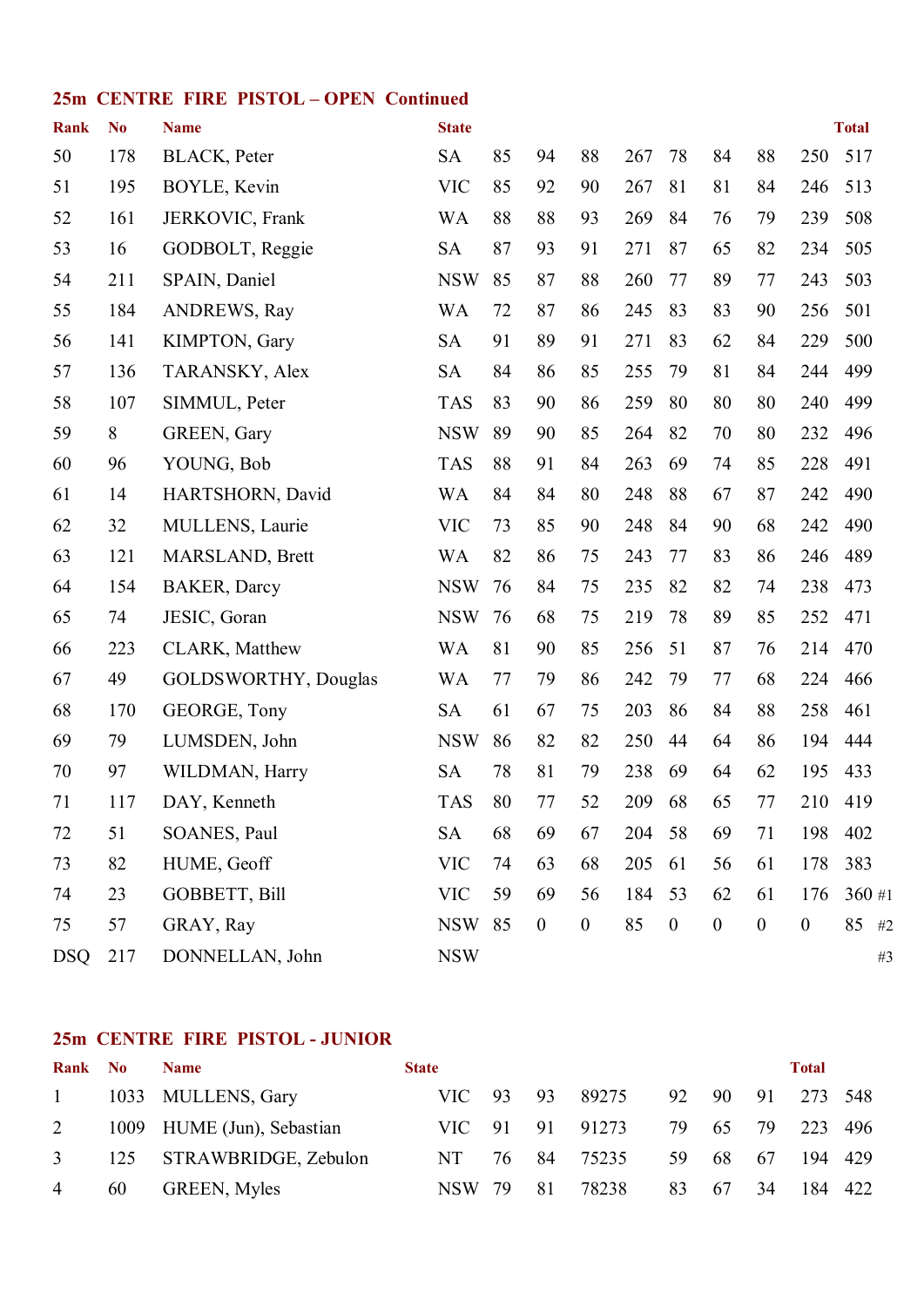

## **PISTOL AUSTRALIA INC.**

**2007 ISSF / PA NATIONAL CHAMPIONSHIPS** 

## **30 March – 9 April FINAL RESULTS**

#### **WA 1500 MATCH**

| <b>Rank</b>    | N <sub>o</sub> | <b>Name</b>          | <b>State</b> |     |     |     |     |     | <b>Total</b> |                  |
|----------------|----------------|----------------------|--------------|-----|-----|-----|-----|-----|--------------|------------------|
| $\mathbf{1}$   | 81             | BRUS, Dean           | <b>NSW</b>   | 240 | 178 | 236 | 238 | 596 | 1488         | 19               |
| $\overline{2}$ | 36             | DRABSCH, Tony        | <b>NSW</b>   | 238 | 179 | 237 | 234 | 593 | 1481         | 14               |
| $\overline{3}$ | 168            | OATES, Davey         | <b>NSW</b>   | 239 | 180 | 233 | 233 | 591 | 1476         | 18               |
| $\overline{4}$ | 30             | MOTTON, Ralph        | <b>VIC</b>   | 239 | 178 | 230 | 235 | 592 | 1474         | 13               |
| 5              | 221            | WRAY, Max            | <b>WA</b>    | 239 | 180 | 235 | 235 | 583 | 1472         | 15               |
| 6              | 150            | FLETT, Glen          | QLD          | 237 | 180 | 229 | 230 | 595 | 1471         | 19               |
| $\tau$         | 44             | O'BRIEN, Martin      | <b>NSW</b>   | 239 | 179 | 235 | 233 | 585 | 1471         | 19               |
| 8              | 6              | MOORE, David         | <b>NSW</b>   | 240 | 177 | 233 | 236 | 582 | 1468         | 18               |
| 9              | 138            | CURYER, Simon        | <b>SA</b>    | 239 | 180 | 233 | 228 | 588 | 1468         | 12               |
| 10             | 27             | CICCOTOSTO, Dominic  | <b>WA</b>    | 238 | 180 | 230 | 232 | 587 | 1467         | 15               |
| 11             | 143            | LONGBOTTOM, Jamie    | QLD          | 237 | 180 | 227 | 237 | 585 | 1466         | 14               |
| 12             | 179            | MORRISON, D Campbell | <b>SA</b>    | 235 | 177 | 234 | 232 | 588 | 1466         | 9                |
| 13             | 11             | ARMSTRONG, Greg      | <b>NSW</b>   | 238 | 177 | 229 | 233 | 588 | 1465         | 16               |
| 14             | 29             | JENSEN, Paul         | <b>VIC</b>   | 239 | 176 | 234 | 231 | 583 | 1463         | 14               |
| 15             | 15             | CARATTI, Leo         | <b>WA</b>    | 238 | 178 | 233 | 233 | 581 | 1463         | $\mathbf{1}$     |
| 16             | 200            | KNOWLTON, Peter      | QLD          | 240 | 176 | 232 | 234 | 581 | 1463         |                  |
| 17             | 85             | COPPOLA, Gary        | <b>SA</b>    | 238 | 180 | 225 | 233 | 585 | 1461         | 12               |
| 18             | 194            | GAY, David           | QLD          | 240 | 178 | 224 | 235 | 580 | 1457         | 14               |
| 19             | 20             | WICKS, Max           | <b>NSW</b>   | 238 | 176 | 228 | 226 | 585 | 1453         | 8                |
| 20             | 16             | GODBOLT, Reggie      | <b>SA</b>    | 237 | 180 | 226 | 222 | 587 | 1452         | 12               |
| 21             | 169            | QUINN, Richard       | <b>SA</b>    | 237 | 178 | 221 | 233 | 583 | 1452         | 10               |
| 22             | 24             | CHISHOLM, Jason      | <b>VIC</b>   | 234 | 178 | 227 | 222 | 589 | 1450         | 6                |
| 23             | 122            | JEKEL, Linda         | <b>WA</b>    | 237 | 175 | 223 | 228 | 583 | 1446         | $\boldsymbol{7}$ |
| 24             | 13             | CLARK, Les           | <b>VIC</b>   | 238 | 174 | 225 | 230 | 576 | 1443         | 11               |
| 25             | 57             | GRAY, Ray            | <b>NSW</b>   | 238 | 174 | 217 | 235 | 574 | 1438         | 8                |
| 26             | 75             | VICKERY, Scott       | <b>NSW</b>   | 227 | 175 | 225 | 230 | 578 | 1435         | 9                |
| 27             | 115            | BISHOPP, Paul        | <b>VIC</b>   | 240 | 178 | 220 | 224 | 572 | 1434         | 3                |
| 28             | 39             | GIBB, Walter         | <b>WA</b>    | 238 | 175 | 217 | 225 | 576 | 1431         | $\overline{4}$   |
| 29             | 166            | ROSE, Quinten        | <b>QLD</b>   | 235 | 177 | 221 | 224 | 574 | 1431         |                  |
| 30             | 37             | POLLOCK, Glen        | <b>NSW</b>   | 236 | 175 | 212 | 232 | 575 | 1430         | 9                |
| 31             | 111            | CLARK, John          | <b>SA</b>    | 235 | 174 | 221 | 227 | 573 | 1430         | 8                |
| 32             | 103            | DAVIS, Wayne         | <b>VIC</b>   | 237 | 173 | 225 | 228 | 565 | 1428         | $\boldsymbol{9}$ |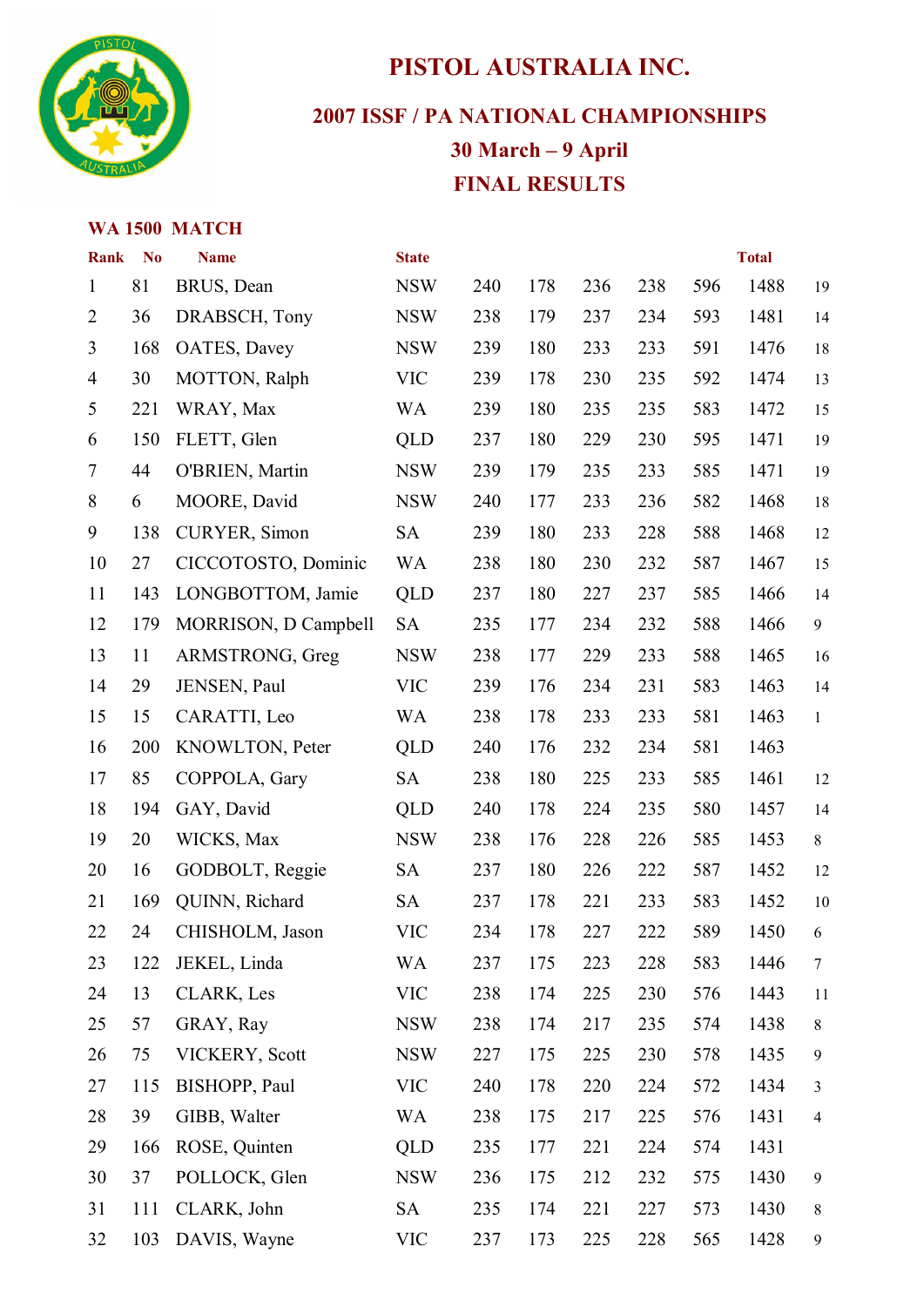#### **WA 1500 MATCH Continued**

| Rank | N <sub>0</sub> | <b>Name</b>            | <b>State</b> |     |     |     |     |     | <b>Total</b> |                |    |
|------|----------------|------------------------|--------------|-----|-----|-----|-----|-----|--------------|----------------|----|
| 33   | 54             | NOSWORTHY, John        | <b>NSW</b>   | 236 | 171 | 212 | 226 | 582 | 1427         | 5              |    |
| 34   | 112            | CHETWYND, John         | <b>SA</b>    | 216 | 174 | 225 | 231 | 581 | 1427         |                |    |
| 35   | 121            | MARSLAND, Brett        | <b>WA</b>    | 239 | 172 | 206 | 229 | 576 | 1422         | 8              |    |
| 36   | 123            | STRAWBRIDGE, Stevan    | NT           | 237 | 169 | 219 | 230 | 565 | 1420         | $\mathbf{9}$   |    |
| 37   | 92             | MONCRIEF, Les          | <b>VIC</b>   | 238 | 174 | 213 | 228 | 565 | 1418         | 3              |    |
| 38   | 14             | HARTSHORN, David       | WA           | 237 | 172 | 216 | 229 | 561 | 1415         | 11             |    |
| 39   | 199            | <b>HANSFORD, Billy</b> | NT           | 236 | 170 | 225 | 227 | 552 | 1410         | 13             |    |
| 40   | 215            | BENZ, Steve            | <b>SA</b>    | 235 | 177 | 207 | 219 | 570 | 1408         | 8              |    |
| 41   | 183            | HOOPER, Craig          | <b>SA</b>    | 238 | 160 | 227 | 218 | 563 | 1406         | 5              |    |
| 42   | 12             | FARQUHARSON, Col       | WA           | 234 | 174 | 220 | 220 | 557 | 1405         | 10             |    |
| 43   | 161            | JERKOVIC, Frank        | WA           | 237 | 173 | 213 | 222 | 549 | 1394         | $\overline{7}$ |    |
| 44   | 208            | COULTER, Paul          | <b>SA</b>    | 229 | 170 | 216 | 220 | 558 | 1393         | 8              |    |
| 45   | 78             | REED, Howard           | <b>VIC</b>   | 222 | 157 | 223 | 225 | 562 | 1389         | 9              | #1 |
| 46   | 68             | GILL, Graham           | <b>SA</b>    | 227 | 167 | 198 | 218 | 543 | 1353         | $\overline{2}$ |    |
| 47   | 167            | SCOUGALL, Andrew       | <b>VIC</b>   | 227 | 166 | 109 | 228 | 559 | 1289         | $\mathbf{1}$   | #2 |
| 48   | 56             | MAY, Cherie            | <b>NSW</b>   | 206 | 163 | 191 | 195 | 529 | 1284         | $\mathbf{1}$   |    |
| 49   | 58             | BASTALEC, John         | <b>SA</b>    | 230 | 152 | 95  | 188 | 461 | 1126         | $\overline{c}$ |    |